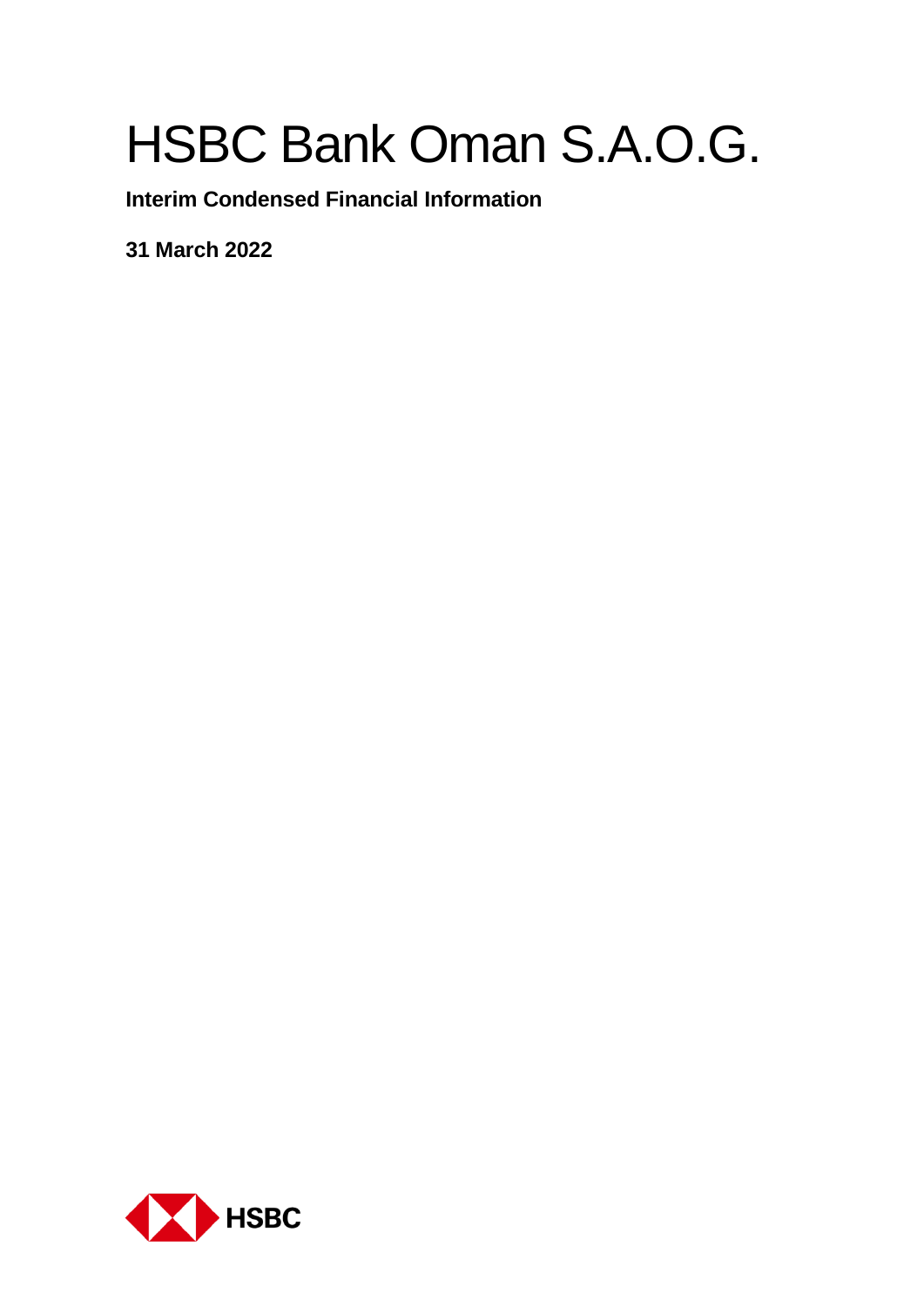# **Interim Condensed Financial Information – 31 March 2022**

| <b>Contents</b>                                                  | Page    |
|------------------------------------------------------------------|---------|
| Board of Directors' report                                       | $3 - 4$ |
| Summary of unaudited results                                     | 5       |
| Review report of the independent auditors                        | 6       |
| Interim condensed statement of comprehensive income (unaudited)  | 7       |
| Interim condensed statement of financial position (unaudited)    | 8       |
| Interim condensed statement of changes in equity (unaudited)     | 9       |
| Interim condensed statement of cash flows (unaudited)            | 10      |
| Notes to the interim condensed financial information (unaudited) | 11-48   |

#### **Presentation of information**

This document comprises the Interim Condensed Financial Information – 31 March 2022 for HSBC Bank Oman S.A.O.G. ('HBON') ('the Bank'). It contains Interim Condensed Financial Information (unaudited), together with the Board of Directors' Report, the Auditor's review report and the Summary of Unaudited Results.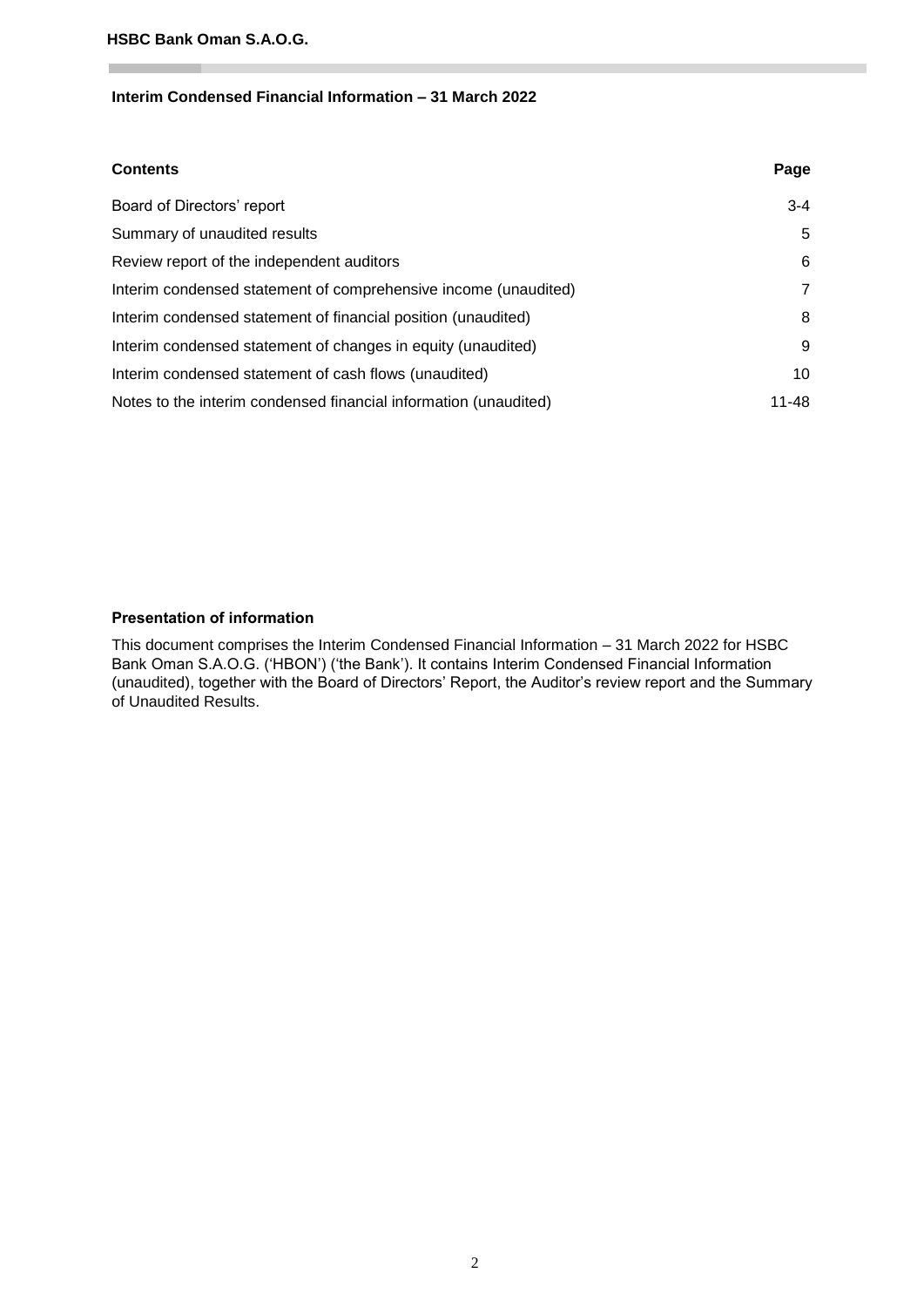#### **Board of Directors' Report for the three months ended 31 March 2022**

Dear Shareholders,

On behalf of the Board of Directors, I am pleased to present the Bank's first Quarter financial results for 2022.

#### **Performance Summary**

Our first Quarter performance shows a 25.6% increase in net profit to RO5.4 M compared with RO4.3 M for the same period in 2021. This has been driven mainly by lower operating expenses. The economic environment continues to be challenging despite the improvement in oil prices and the outlook for the Omani economy. A number of countries around the world have started to lift Covid-19 restrictions and reopen borders to immunized travelers, but concern surrounding the spread of variants still persists which may impact the outlook of the global recovery. We will continue to monitor the situation throughout 2022.

Net interest income was up 0.8% to RO12.4 M for the period ended 31 March 2022 compared with RO12.3 M for the same period in 2021 despite the challenging environment. Net fee income was RO2.4 M for the period ended 31 March 2022 compared with RO2.5 M for the same period in 2021 due to lower fees in the trade finance business.

Net trading income was down 5.9% to RO1.6 M compared with RO1.7 M for the same period last year, owing largely to lower interest rates and swap volumes.

A net release of RO2.0 M has been reported to the Bank's ECL and other credit impairment charges compared with a net release of RO2.2 M for the same period last year. The Bank released RO1.9 M of Wholesale ECL and RO0.1 M of Retail ECL. The ECL release was driven by an improvement in the macroeconomic environment variables.

Operating expenses reduced by 11.0% to RO12.1 M compared with RO13.6 M for the same period in 2021 primarily due to lower staff cost and the non-repeat of prior year impairment charges.

Loans and advances to customers decreased by 3.1% to RO1,304.8 M compared with RO1,346.7 M as at 31 March 2021.

Customer deposits decreased by 2.1% to RO1,959.5 M compared to the same period last year. Our liquidity remains strong, as evidenced by an Advances to Deposit ratio (ADR) of 66.6% at the end of March 2022.

HBON's Capital Adequacy Ratio (CAR) stood at 21.7% as at 31 March 2022 compared with 20.9% as at 31 March 2021.

#### **Delivering the best customer experience**

In Wealth and Personal Banking (WPB), the first quarter of 2022 has seen significant business momentum. We launched a new to bank customer acquisition campaign in January 2022 offering all Premier and Advance new to bank clients an upfront cash back reward. The campaign was supported by our Employee Banking Solutions program, where we held around 420 virtual meetings and 20 open days with our top corporate employers in order to gain wallet share and grow our business from our top 120 employers.

Our performance on lending continued a positive trend in the first quarter of the year driven by competitive pricing on loans and mortgages, and higher productivity from our sales staff.

Our International Banking Services team enabled more than 131 clients to open banking relationships outside of Oman to fulfill their financial needs in multiple markets.

In the Wholesale business, we participated as a Mandated Lead Arranger (MLA) in the Ministry of Finance's 7 year USD4bn Syndicated Term Loan facility with an initial commitment of USD200m.

We also held sessions for top Government related entities on Sustainable Finance as this topic increasingly becomes a priority for our clients. As a Bank, we prioritise financing and investment that supports the transition to a net-zero global economy.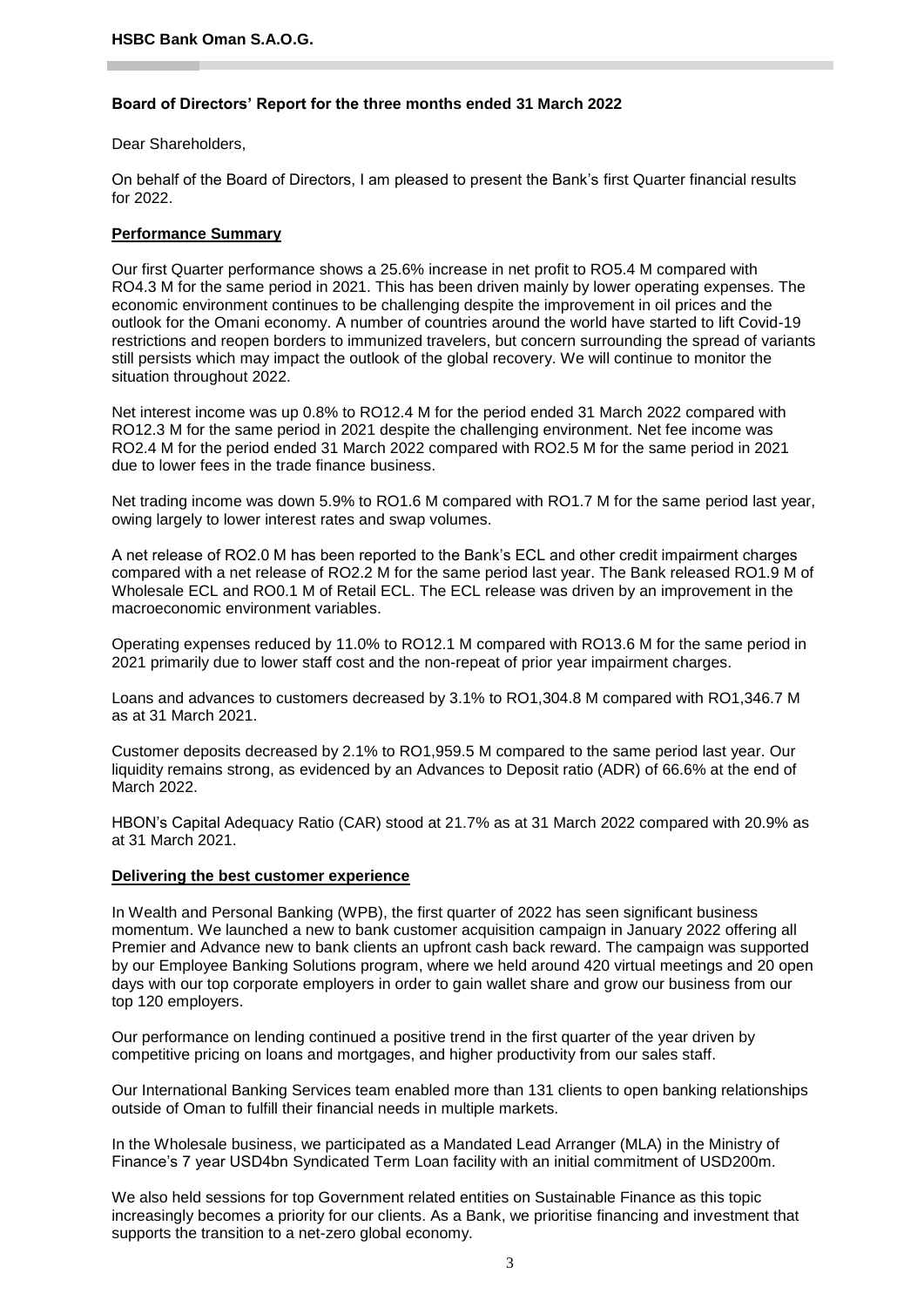We were voted by our corporate clients as the best bank for trade finance services in the 2022 Euromoney trade finance survey. This award demonstrates our strong position and our ability to connect Omani businesses to trading partners around the globe and our commitment to invest in the digitalisation of our products and services.

#### **Investing in our people and the community**

We are pleased to have maintained an Omanisation rate of 94% as at 31 March 2022.

During the Quarter, two Omanis were appointed to Senior Management positions, Chief Financial Officer - General Manager and Head of Financial Crime Compliance - Assistant General Manager.

During the quarter, our learning activities focused on delivering programmes that will help our people to create effective development plans, clarify their aspirations and use the opportunities around them to build the skills, experience and attributes necessary to achieve their goals.

Another area of focus was the wellbeing and mental health of our people, where we delivered a number of learning sessions and activities to support our employees to make positive choices about their personal and professional priorities. We organized a "Wellness Day" at the bank, where staff had the opportunity to listen to and interact with experts about mental and physical wellbeing.

We are happy to note that 4 of our staff have successfully completed the national leadership programme "Etimad", and 5 more have joined the second batch of the programme during the first quarter of this year.

As part of our Corporate Sustainability program, we signed a two-year agreement with the Environment Society of Oman (ESO) to support its efforts towards the conservation of the Arabian Sea humpback whale. Under the partnership, ESO will carry out two new projects: a Conservation Management Plan that aims to work with local authorities to implement alternative solutions to harmful marine practices that threaten the whales' survival, and a Capacity Building programme that focuses on developing the next generation of marine researchers.

#### **Conclusion**

Finally, I would like to express my thanks and appreciation to all our stakeholders and to the Central Bank of Oman and the Capital Market Authority for their continuous support.

On behalf of the Board of Directors I would like to express my sincere gratitude to His Majesty Sultan Haitham bin Tariq for his wise leadership, and we affirm our full support to the Omani government at all times.

**Sir Sherard Cowper-Coles Chairman**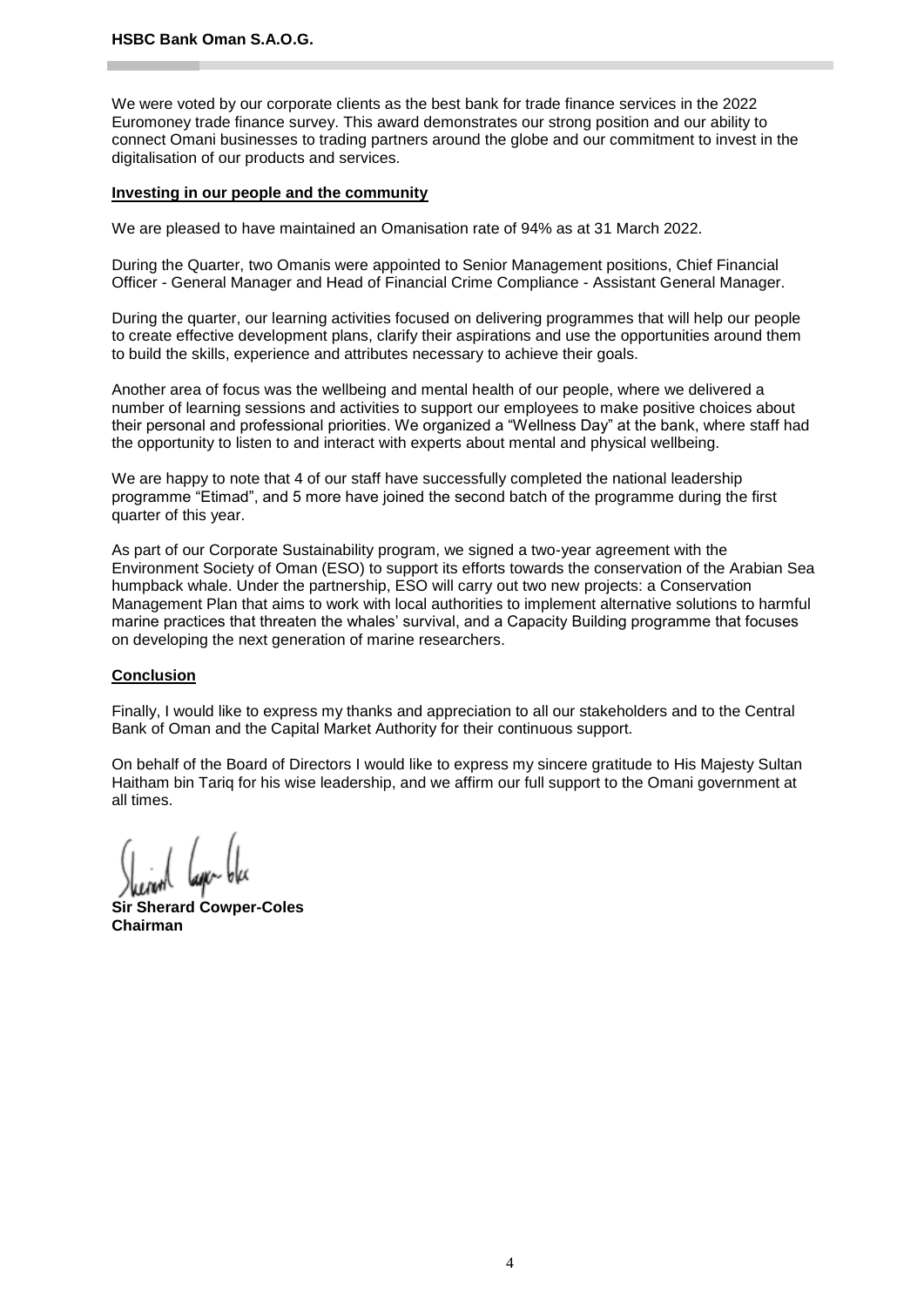#### **Summary of unaudited results for the three month period ended 31 March 2022**

|                                       | 31 March 2022 | 31 March 2021 | Change (%) |
|---------------------------------------|---------------|---------------|------------|
|                                       | <b>RO'000</b> | RO'000        |            |
| Loans and advances to customers – net | 1.304.849     | 1,346,652     | $(3.1)\%$  |
| <b>Customer deposits</b>              | 1.959.520     | 2.002.074     | $(2.1)\%$  |
| <b>Net assets</b>                     | 340,270       | 330.973       | 2.8%       |
| Net assets per share*                 | 0.170         | 0.165         | 3.0%       |

|                                   | Three month       | Three month     |            |
|-----------------------------------|-------------------|-----------------|------------|
|                                   | period ended 31   | period ended 31 |            |
|                                   | <b>March 2022</b> | March 2021      | Change (%) |
|                                   | <b>RO'000</b>     | RO'000          |            |
| Net interest income               | 12,356            | 12.279          | 0.6%       |
| Profit for the period             | 5.395             | 4.264           | 26.5%      |
| Earnings per share (annualised)** | 0.011             | 0.009           | 22.2%      |
| Capital adequacy ratio (CAR)***   | 21.72%            | 20.91%          | 0.81%      |

*\* Net assets (book value) per share is calculated by dividing the net assets (book value) at 31 March by the number of ordinary shares in issue at 31 March.*

- *\*\* Earnings per share (annualised) has been calculated by dividing the annualised net profit after tax attributable to ordinary shareholders for the period ended 31 March by the average number of ordinary shares in issue for the period.*
- *\*\*\* Capital adequacy ratio has been calculated in accordance with the Basel Capital Adequacy Accord. The ratio represents the ratio of risk weighted assets to capital.*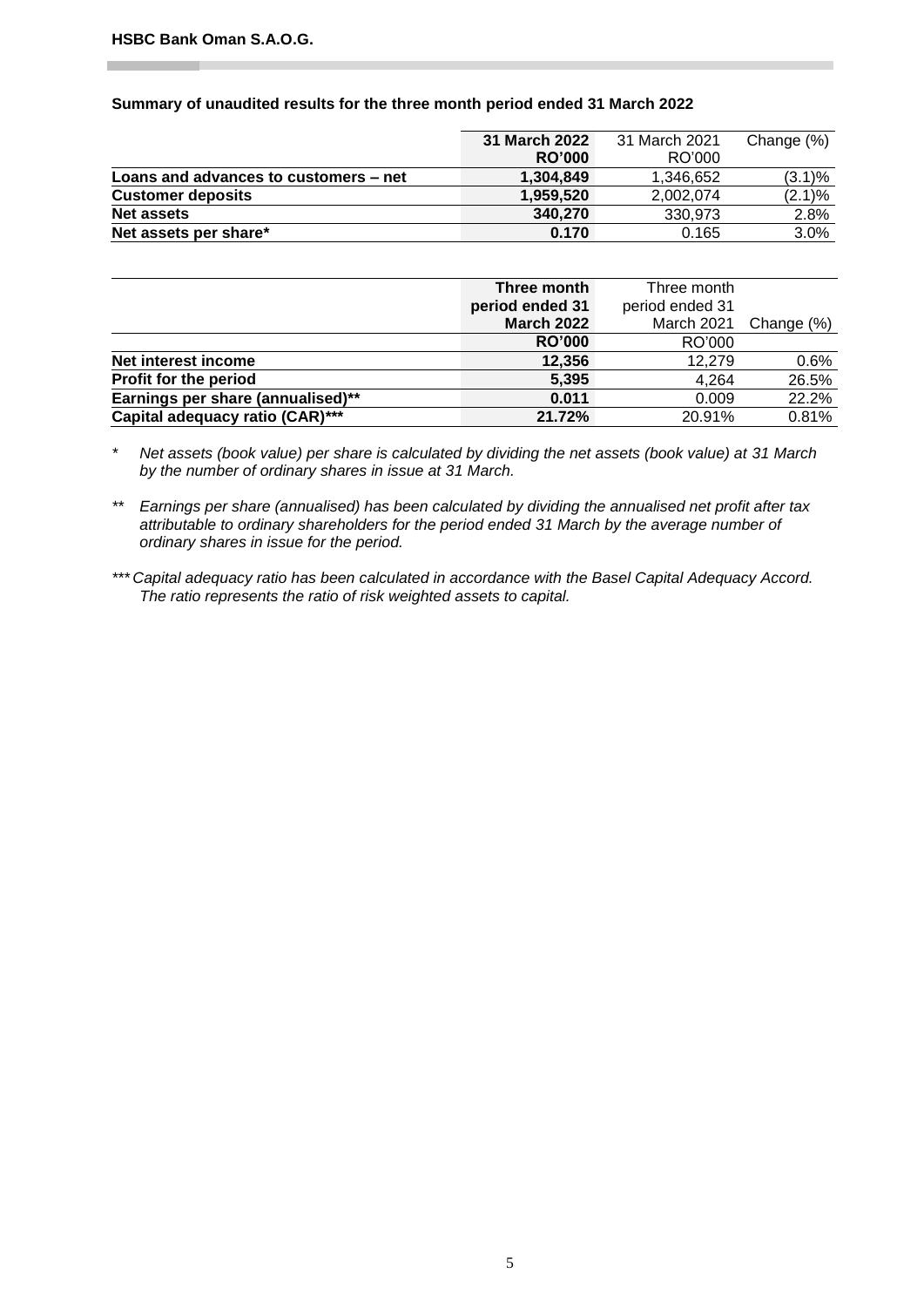

#### Report on review of interim condensed financial information to the directors of **HSBC Bank Oman SAOG**

#### Introduction

We have reviewed the accompanying interim condensed statement of financial position of HSBC Bank Oman SAOG as at 31 March 2022 and the related interim condensed statement of comprehensive income, changes in equity and cash flows for the three-month period then ended and explanatory notes. Management is responsible for the preparation and presentation of this interim condensed financial information in accordance with International Accounting Standard 34 ("IAS 34") - 'Interim Financial Reporting'. Our responsibility is to express a conclusion on this interim condensed financial information based on our review.

#### **Scope of review**

We conducted our review in accordance with International Standard on Review Engagements 2410, 'Review of interim financial information performed by the independent auditor of the entity'. A review of interim financial information consists of making inquiries, primarily of persons responsible for financial and accounting matters, and applying analytical and other review procedures. A review is substantially less in scope than an audit conducted in accordance with International Standards on Auditing and consequently does not enable us to obtain assurance that we would become aware of all significant matters that might be identified in an audit. Accordingly, we do not express an audit opinion.

#### **Conclusion**

Based on our review, nothing has come to our attention that causes us to believe that the accompanying interim condensed financial information is not prepared, in all material respects, in accordance with IAS 34 - 'Interim Financial Reporting'.

TCP Muscat, Sultanate of Oman 28 April 2022

PricewaterhouseCoopers LLC, Salam Square - South, 4th Floor, Suites 402-404, Madinat Al Sultan Qaboos, P.O. Box 3075. Ruwi, Postal Code 112, Muscat, Sultanate of Oman, T: +968 2 455 9110, F: +968 2 456 4408, www.pwc.com/me

Chartered Accountants Licence No. L1065369, Management Consultants Licence No. L1065290, Commercial Register No. 1230865. Tax Card No 8055889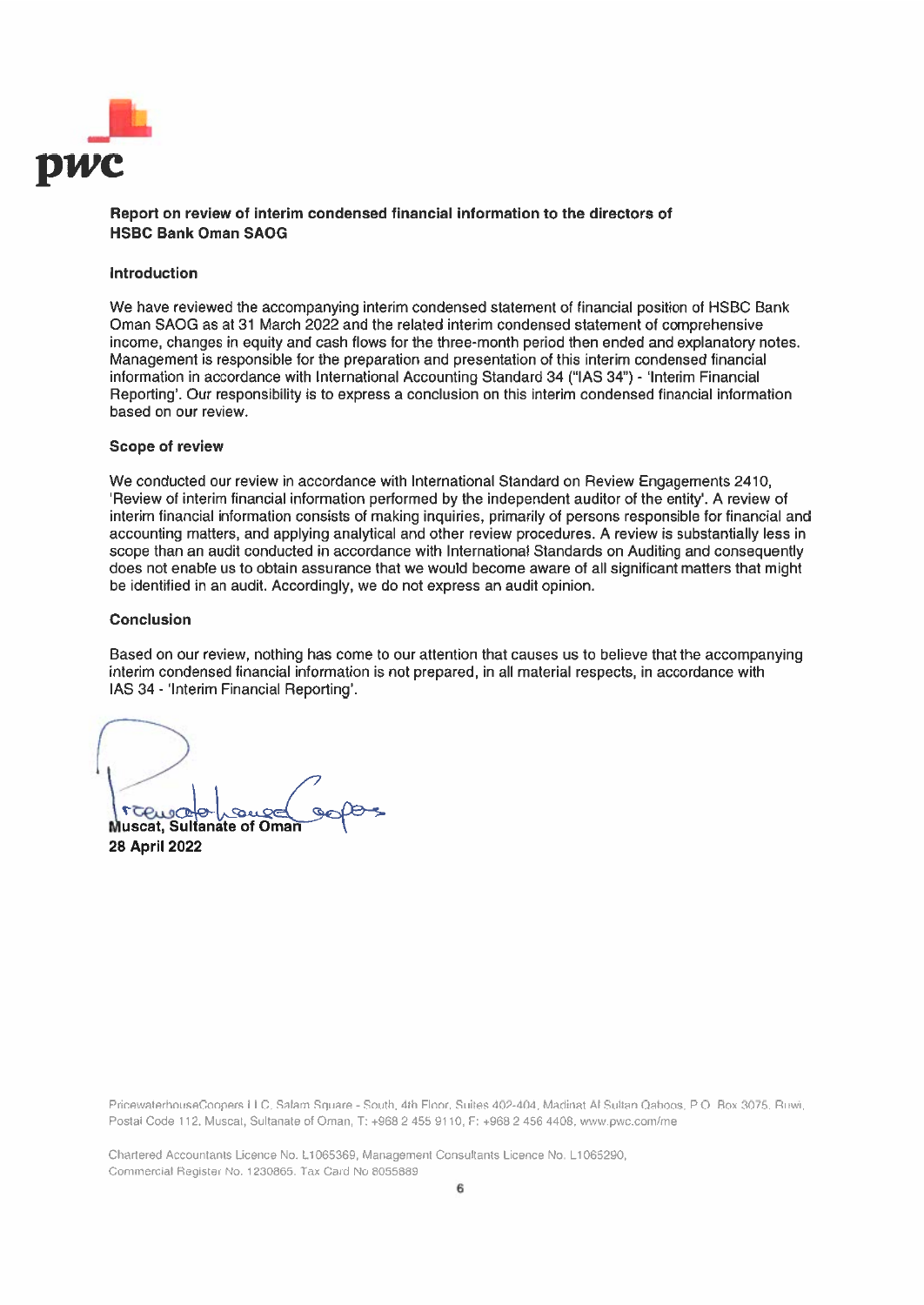#### **Interim condensed statement of comprehensive income for the three month period ended 31 March 2022 (unaudited)**

|                                                                                                          |                | Three month                   | Three month                   |
|----------------------------------------------------------------------------------------------------------|----------------|-------------------------------|-------------------------------|
|                                                                                                          |                | period ended<br>31 March 2022 | period ended<br>31 March 2021 |
|                                                                                                          | <b>Notes</b>   | <b>RO'000</b>                 | RO'000                        |
| Interest income                                                                                          | 3              | 16,082                        | 16,164                        |
| Interest expense                                                                                         | $\overline{4}$ | (3, 726)                      | (3,885)                       |
| Net interest income                                                                                      |                | 12,356                        | 12,279                        |
| Fee income                                                                                               |                | 3,199                         | 3,283                         |
| Fee expense                                                                                              |                | (843)                         | (818)                         |
| Net fee income                                                                                           | 5              | 2,356                         | 2,465                         |
| Net trading income                                                                                       |                | 1,611                         | 1,711                         |
| Changes in fair value of financial investments measured at fair<br>value through profit and loss (FVTPL) |                |                               |                               |
| Other operating income - net                                                                             |                | 228                           | 120                           |
| Net operating income before change in expected credit<br>losses and other credit impairment charges      |                | 16,551                        | 16,575                        |
| Change in expected credit losses and other credit impairment<br>charges                                  | 6              | 2,033                         | 2,155                         |
| Net operating income                                                                                     |                | 18,584                        | 18,730                        |
| Employee compensation and benefits                                                                       | 7(a)           | (5, 354)                      | (6,025)                       |
| General and administrative expenses                                                                      | 7(b)           | (6, 241)                      | (6, 749)                      |
| Depreciation and impairment of property, equipment and right-<br>of-use assets                           |                | (462)                         | (827)                         |
| Amortisation and impairment of intangible assets                                                         |                |                               |                               |
| <b>Total operating expenses</b>                                                                          |                | (12,057)                      | (13,601)                      |
| Profit before tax                                                                                        |                | 6,527                         | 5,129                         |
| Tax expense                                                                                              |                | (1, 132)                      | (865)                         |
| Profit for the period                                                                                    |                | 5,395                         | 4,264                         |
| Other comprehensive income / (loss)                                                                      |                |                               |                               |
| Items that may be reclassified subsequently to profit or loss                                            |                |                               |                               |
| Debt instruments at fair value though other comprehensive<br>income (FVOCI)                              |                |                               |                               |
| -Fair value gain / (loss)                                                                                |                | 196                           | (800)                         |
| -Expected credit losses recognised in income statement                                                   |                | 23                            | (97)                          |
| -Income tax                                                                                              |                | (29)                          | 120                           |
| Other comprehensive income / (loss) for the period - net of<br>tax                                       |                | 190                           | (777)                         |
| Total comprehensive income for the period                                                                |                | 5,585                         | 3,487                         |
| Earnings per share - basic and diluted                                                                   | 8              |                               |                               |
| -for the period (RO)                                                                                     |                | 0.003                         | 0.002                         |
| -annualised (RO)                                                                                         |                | 0.011                         | 0.009                         |
|                                                                                                          |                |                               |                               |

The accompanying notes form an integral part of this interim condensed financial information.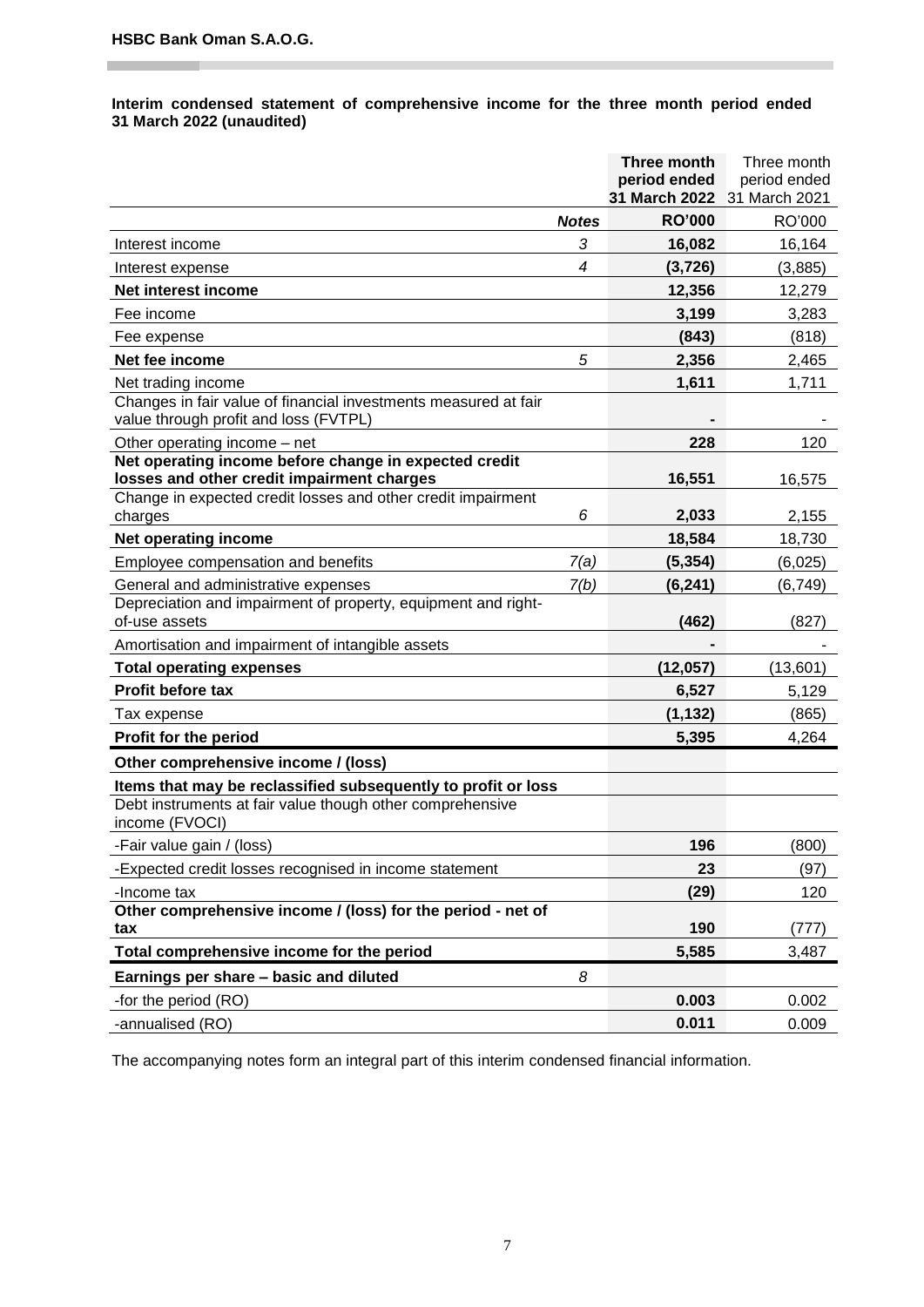|                                            |               |           | Audited                    |
|--------------------------------------------|---------------|-----------|----------------------------|
|                                            | At 31 March   |           | At 31 March At 31 December |
|                                            | 2022          | 2021      | 2021                       |
| <b>Notes</b>                               | <b>RO'000</b> | RO'000    | RO'000                     |
| <b>Assets</b>                              |               |           |                            |
| Cash and balances with central banks       | 245,334       | 229,115   | 282,721                    |
| Due from banks                             | 267,178       | 218,977   | 213,700                    |
| Loans and advances to customers - net<br>9 | 1,304,849     | 1,346,652 | 1,347,188                  |
| 10<br><b>Financial investments</b>         | 556,784       | 617,121   | 448,962                    |
| 11<br>Other assets                         | 41,581        | 44,347    | 34,078                     |
| Intangible assets<br>12                    |               |           |                            |
| 13<br>Property and equipment               | 20,273        | 19,615    | 20,342                     |
| Deferred tax assets                        | 2,578         | 4,517     | 2,256                      |
| <b>Total assets</b>                        | 2,438,577     | 2,480,344 | 2,349,247                  |
| <b>Liabilities and equity</b>              |               |           |                            |
| <b>Liabilities</b>                         |               |           |                            |
| Due to banks                               | 70,258        | 84,538    | 48,444                     |
| 14<br>Deposits from customers              | 1,959,520     | 2,002,074 | 1,901,094                  |
| <b>Current tax liabilities</b>             | 6,822         | 5,060     | 5,339                      |
| <b>Other liabilities</b><br>15             | 61,707        | 57,699    | 48,883                     |
| <b>Total liabilities</b>                   | 2,098,307     | 2,149,371 | 2,003,760                  |
| <b>Equity</b>                              |               |           |                            |
| 20<br>Share capital                        | 200,031       | 200,031   | 200,031                    |
| 21(a)<br>Legal reserve                     | 47,777        | 45,944    | 47,777                     |
| 21(b)<br><b>FVOCI</b> reserve              | 1,570         | 912       | 1,380                      |
| Retained earnings                          | 90,892        | 84,086    | 96,299                     |
| <b>Total equity</b>                        | 340,270       | 330,973   | 345,487                    |
| <b>Total liabilities and equity</b>        | 2,438,577     | 2,480,344 | 2,349,247                  |

# **Interim condensed statement of financial position as at 31 March 2022 (unaudited)**

The accompanying notes form an integral part of this interim condensed financial information.

The interim condensed financial information were authorised for issue on 28 April 2022 in accordance with the resolution of the Board of Directors.

**Sir Sherard Cowper-Coles Melika Betley Chairman Chairman Chief Executive Officer**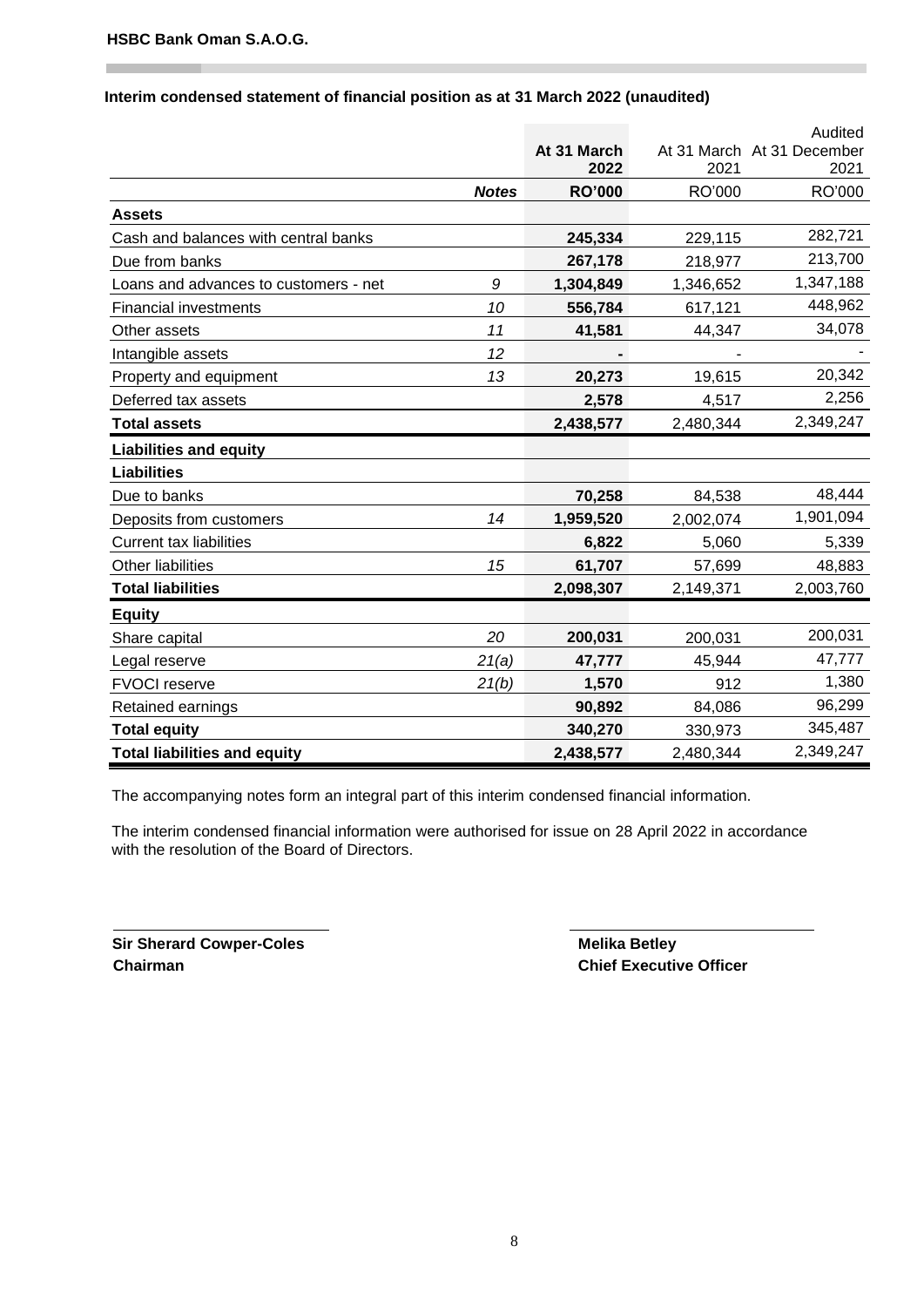**Interim condensed statement of changes in equity for the three month period ended 31 March 2022 (unaudited)**

|                                                                              | <b>Share</b>   | Legal                    | <b>FVOCI</b>  | <b>Retained</b> |               |
|------------------------------------------------------------------------------|----------------|--------------------------|---------------|-----------------|---------------|
|                                                                              | capital        | reserve                  | reserve       | earnings        | Total         |
|                                                                              | <b>RO'000</b>  | <b>RO'000</b>            | <b>RO'000</b> | <b>RO'000</b>   | <b>RO'000</b> |
| At 1 January 2021                                                            | 200,031        | 45,944                   | 1,689         | 79,822          | 327,486       |
| Total comprehensive income for the period                                    |                |                          |               |                 |               |
| Profit for the period                                                        | ۰              | $\overline{\phantom{a}}$ | $\sim$        | 4,264           | 4,264         |
| Other comprehensive income for the period                                    |                |                          |               |                 |               |
| Net movement in fair value of debt instruments carried at FVOCI (net of tax) | ۰              | ٠                        | (777)         |                 | (777)         |
| Total other comprehensive loss for the period                                | ۳              |                          | (777)         |                 | (777)         |
| Total comprehensive income / (loss) for the period                           | ۰              |                          | (777)         | 4,264           | 3,487         |
| Transaction with shareholders, recorded directly in equity                   |                |                          |               |                 |               |
| Dividend for 2020                                                            |                |                          |               |                 |               |
| At 31 March 2021                                                             | 200,031        | 45,944                   | 912           | 84,086          | 330,973       |
|                                                                              |                |                          |               |                 |               |
|                                                                              |                |                          |               |                 |               |
| At 1 January 2022                                                            | 200,031        | 47,777                   | 1,380         | 96,299          | 345,487       |
| Total comprehensive income for the period                                    |                |                          |               |                 |               |
| Profit for the period                                                        |                |                          |               | 5,395           | 5,395         |
| Other comprehensive income for the period                                    |                |                          |               |                 |               |
| Net movement in fair value of debt instruments carried at FVOCI (net of tax) | $\blacksquare$ |                          | 190           | $\blacksquare$  | 190           |
| Total other comprehensive income for the period                              |                |                          | 190           |                 | 190           |
| Total comprehensive income for the period                                    |                |                          | 190           | 5,395           | 5,585         |
| Transaction with shareholders, recorded directly in equity                   |                |                          |               |                 |               |
| Dividend for 2021                                                            |                |                          |               | (10, 802)       | (10, 802)     |
| At 31 March 2022                                                             | 200,031        | 47,777                   | 1,570         | 90,892          | 340,270       |

The accompanying notes form an integral part of this interim condensed financial information.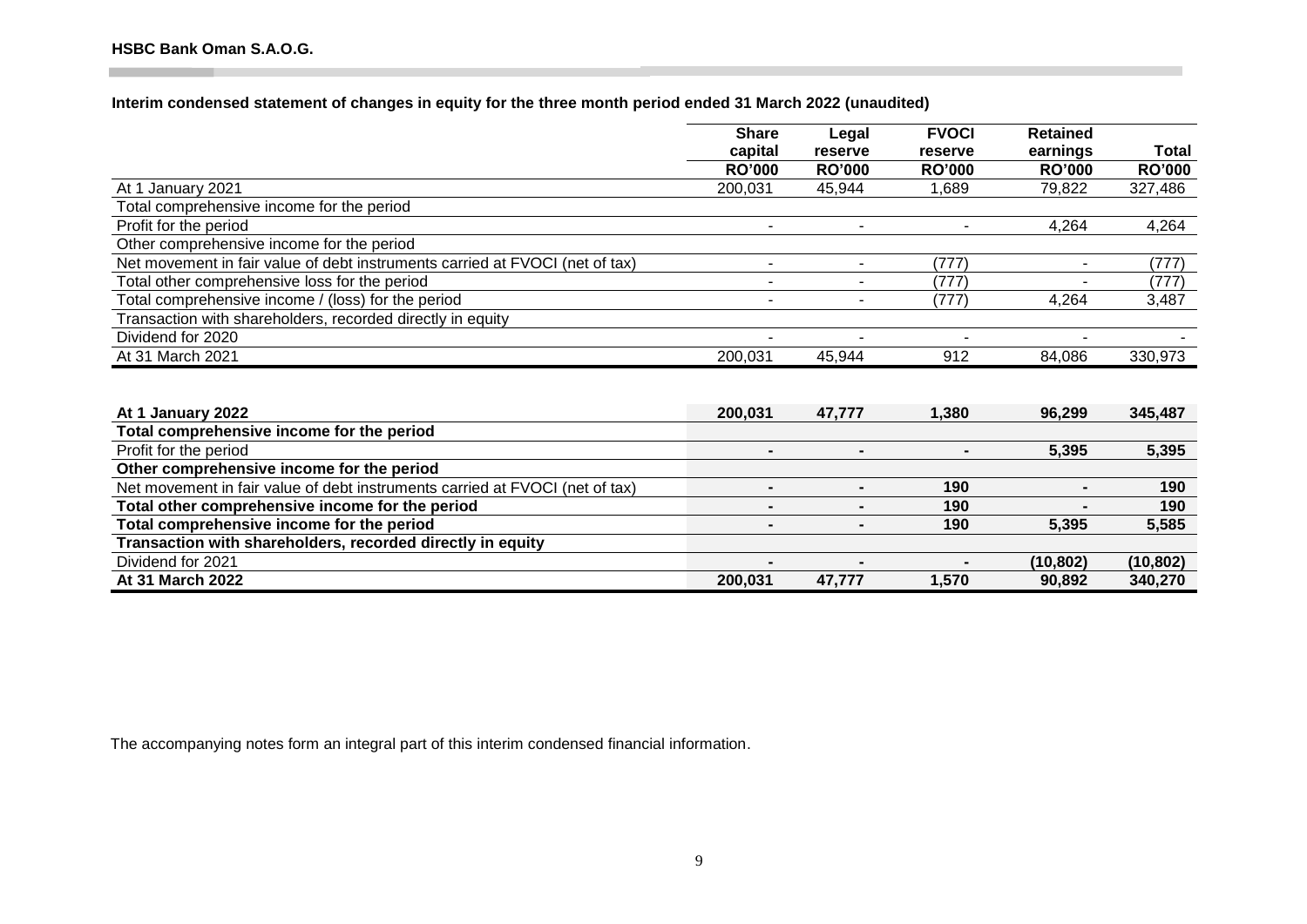۳

# **Interim condensed statement of cash flows for the three month period ended 31 March 2022 (unaudited)**

|                                                           |              | Three month   | Three month   |
|-----------------------------------------------------------|--------------|---------------|---------------|
|                                                           |              | period ended  | period ended  |
|                                                           |              |               | 31 March 2021 |
|                                                           |              | 31 March 2022 | *Restated     |
|                                                           | <b>Notes</b> | <b>RO'000</b> | RO'000        |
| <b>Cash flows from operating activities</b>               |              |               |               |
| Profit before tax                                         |              | 6,527         | 5,129         |
| Adjustments for:                                          |              |               |               |
| -non-cash items included in profit before tax             | 25(a)        | (1,640)       | (1,266)       |
| -change in operating assets                               | 25(b)        | 36,659        | 10,922        |
| -change in operating liabilities                          | 25(c)        | 82,309        | 120,362       |
| -retirement benefits paid                                 |              | (83)          | (17)          |
| Net cash generated from operating activities              |              | 123,772       | 135,130       |
|                                                           |              |               |               |
| Cash flows from investing activities                      |              |               |               |
| Purchase of financial investments                         |              | (34, 851)     | (10, 157)     |
| Proceeds from maturity of financial investments           |              | 60            | 135           |
| Purchase of property, equipment and software              | 13           | (201)         | (633)         |
| Net cash used in investing activities                     |              | (34, 992)     | (10, 655)     |
|                                                           |              |               |               |
| Net change in cash and cash equivalents                   |              | 88,780        | 124,475       |
| Cash and cash equivalents at the beginning of the period* |              | 817,619       | 863,481       |
| Cash and cash equivalents at the end of the period        | 25(d)        | 906,399       | 987,956       |

The accompanying notes form an integral part of these interim condensed financial information.

\*Please refer note 26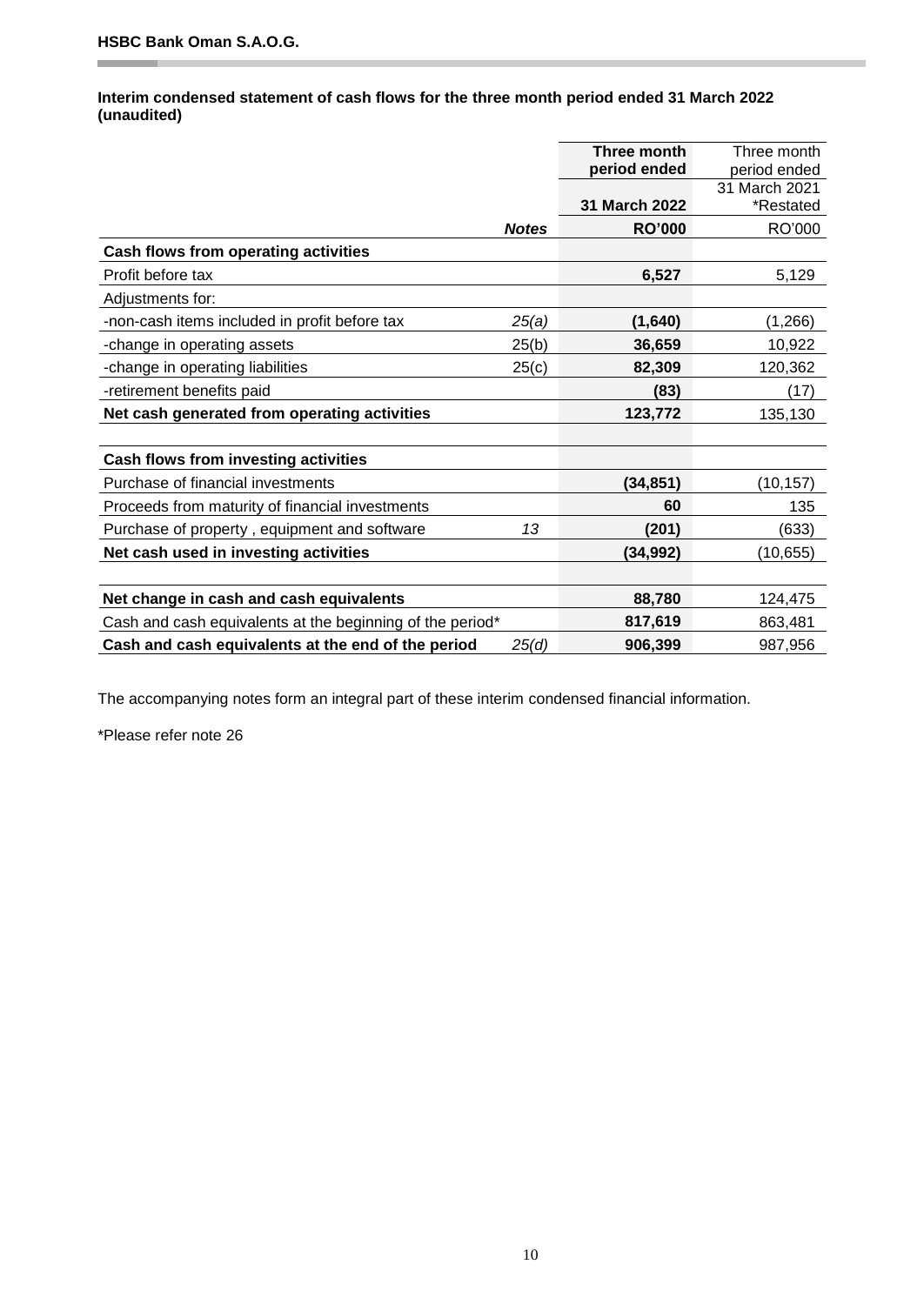# **Notes to the interim condensed financial information (unaudited)**

## **1 Legal status and activities**

HSBC Bank Oman S.A.O.G. ('the Bank' or 'HBON') is an Omani joint stock company, which was incorporated on 1 January 1979, operating as a commercial bank through a network of branches in the Sultanate of Oman. The registered address of the Bank is P.O. Box 1727, CPO Seeb, Postal Code 111, Sultanate of Oman. The Bank has its shares listed on Muscat Stock Exchange ('MSX').

HSBC Middle East Holdings BV ('HMEH') holds 51% of the shares in HBON. The ultimate parent company of HBON is HSBC Holdings plc, which is incorporated in England.

## **2 Basis of preparation and accounting policies**

# **2.1 Basis of preparation**

#### **(a) Compliance with International Financial Reporting Standards**

The interim condensed financial information of the Bank has been prepared in accordance with International Accounting Standard ('IAS') 34 'Interim Financial Reporting' as issued by the International Accounting Standards Board ('IASB'), the disclosure requirements set out in the Rules for Disclosure and Proforma issued by the Capital Market Authority ('CMA'), the Commercial Companies Law of the Sultanate of Oman and the applicable regulations of the Central Bank of Oman ("CBO").

The interim condensed financial information should be read in conjunction with the audited financial statements of the Bank as at and for the year ended 31 December 2021 prepared in accordance with International Financial Reporting Standards ('IFRSs') as issued by the IASB, the disclosure requirements of CMA and the applicable regulations of the CBO.

IFRSs comprise accounting standards issued by the IASB and interpretations issued by the International Financial Reporting Interpretations Committee ('IFRIC').

#### **(b) Presentation of information**

The functional currency of the Bank is Rial Omani ("RO"), which is also the presentation currency used in the interim condensed financial information of the Bank.

# **(c) Corresponding figures**

This interim condensed financial information include corresponding figures information as required by IAS 34 and as stipulated in the CMA proforma.

#### **(d) Use of estimates and assumptions**

The preparation of the interim condensed financial information in conformation with IFRS requires the use of estimates and assumptions about future conditions. The use of available information and the application of judgment are inherent in the formation of estimates; actual results in the future may differ from estimates upon which financial information is prepared. Management believes that the Bank's critical accounting policies where judgment is necessarily applied are those which relate to the impairment of financial assets at amortised cost, impairment of non-financial assets and the valuation of financial instruments.

#### **(e) Standards applicable during the year**

There were no new accounting standards or interpretations that had a significant effect on the Bank during the period ended 31 March 2022.

# **(f) Future accounting developments**

Information on future accounting developments and their potential effect on the financial statements of the Bank are provided in the Annual Report and Accounts 2021.

A number of other new standards and amendments to standards and interpretations are effective for annual periods beginning on or after 1 January 2022. None of these are expected to have a significant effect on the interim condensed financial information of the Bank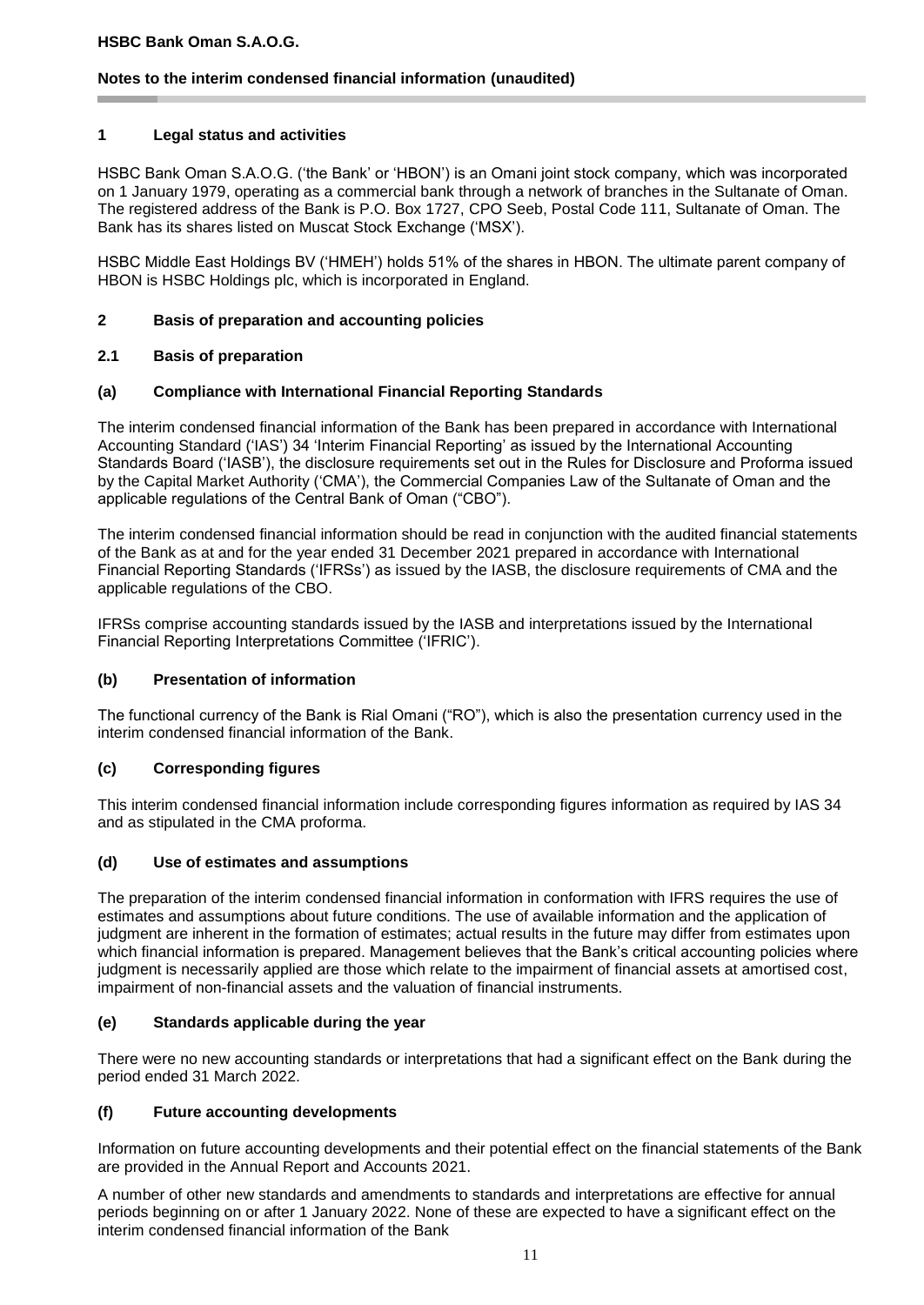# **Notes to the interim condensed financial information (unaudited) (continued)**

#### **(g) Going concern**

The interim condensed financial information is prepared on a going concern basis, as the Bank has the resources to continue in business for the foreseeable future. In making this assessment, the Bank has considered a range of information relating to present and future conditions, including future projections of profitability, cash flows, capital requirements and capital resources.

# **(h) Segment analysis**

An operating segment is a component of the Bank that engages in business activities from which it may earn revenues and incur expenses, including revenues and expenses that relate to transactions with any of the Bank's other components. The Executive Committee ('EXCO') is the Chief Operating Decision Maker ('CODM') which operates as a managing committee under the authority of the Board and review the operating segment results, make decisions about resources allocation and assess the segment performance.

Measurement of segmental assets, liabilities, income and expenses is in accordance with the Bank's accounting policies. Segmental income and expenses include transfers between segments, and these transfers are conducted at arm's length. Shared costs are included in segments on the basis of the actual recharges made.

# **Products and services**

The Bank provides a comprehensive range of banking and related financial services to its customers.

- Wealth and Personal Banking ('WPB') offers a broad range of products and services to meet the personal banking needs, consumer finance and wealth management needs of individual customers. Typically, customer offerings include personal banking products (current and savings accounts, mortgages and personal loans, credit cards, debit cards and local and international payment services) and wealth management services (insurance and investment products and financial planning services).
- Commercial Banking ('CMB') customers range from small enterprises focused primarily on their domestic markets through to corporates operating globally. CMB support customers with tailored financial products and services to allow them to operate efficiently and grow. Services provided include working capital, term loans, payment services and international trade facilitation, as well as expertise in access to financial markets.
- Global Banking and Markets ('GB&M') provides tailored financial solutions to government, corporate and institutional clients. The client focused business lines deliver a full range of banking capabilities including financing, advisory and transaction services; a markets business that provides services in credit, rates, foreign exchange, money markets and securities services; and principal investment activities.
- Corporate Centre comprises central stewardship costs that support our businesses.

# **2.2 Accounting policies**

The accounting policies and risk management objectives applied by the Bank in this interim condensed financial information are the same as those applied by the Bank in its financial statements as at and for the year ended 31 December 2021 except for those matters described in note 9.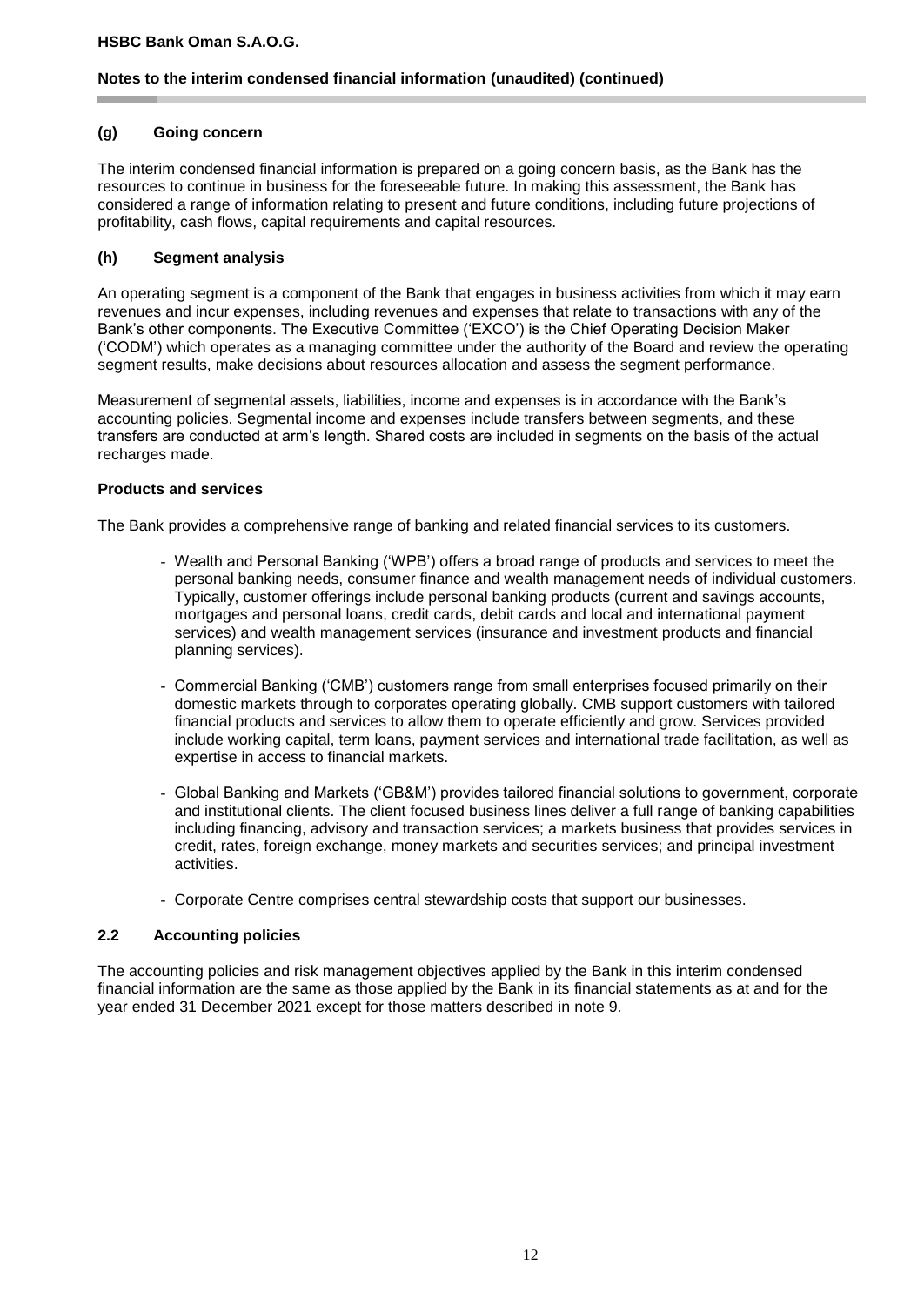# **Notes to the interim condensed financial information (unaudited) (continued)**

#### **3 Interest income**

Interest earning assets earned interest at an overall annualised rate of 3.11% for the three month period ended 31 March 2022 (31 March 2021 – 3.04%).

|                                 | Three month   | Three month   |
|---------------------------------|---------------|---------------|
|                                 | period ended  | period ended  |
|                                 | 31 March 2022 | 31 March 2021 |
|                                 | <b>RO'000</b> | RO'000        |
| Loans and advances to customers | 13,787        | 14,194        |
| <b>Financial investments</b>    | 1,573         | 1,077         |
| Due from banks                  | 86            | 163           |
| <b>Others</b>                   | 636           | 730           |
| <b>Total</b>                    | 16,082        | 16,164        |

#### **4 Interest expense**

For the three month period ended 31 March 2022, the average overall annualised cost of funds was 0.75% (31 March 2021 – 0.77%).

|                         | Three month   | Three month   |
|-------------------------|---------------|---------------|
|                         | period ended  | period ended  |
|                         | 31 March 2022 | 31 March 2021 |
|                         | <b>RO'000</b> | RO'000        |
| Deposits from customers | (3,606)       | (3,763)       |
| Due to banks            | 77)           | (81)          |
| Others                  | (43)          | (41)          |
| Total                   | (3, 726)      | (3,885)       |

#### **5 Net fee income**

|                          | Three month   | Three month     |
|--------------------------|---------------|-----------------|
|                          | period ended  | period ended 31 |
|                          | 31 March 2022 | March 2021      |
|                          | <b>RO'000</b> | RO'000          |
| <b>Credit facilities</b> | 190           | 639             |
| Remittances              | 311           | 255             |
| Cards                    | 1,037         | 782             |
| Global Custody           | 165           | 191             |
| Account services         | 312           | 254             |
| Trade finance            | 273           | 291             |
| <b>Others</b>            | 911           | 871             |
| <b>Total Fee income</b>  | 3,199         | 3,283           |
| Fee expense              | (843)         | (818)           |
| Net Fee income           | 2,356         | 2,465           |

# **6 Change in expected credit losses and other credit impairment charges - net**

|                                | Three month<br>period ended<br>31 March 2022 | Three month<br>period ended<br>31 March 2021 |
|--------------------------------|----------------------------------------------|----------------------------------------------|
|                                | <b>RO'000</b>                                | RO'000                                       |
| Loans and advances to customer | 2,346                                        | 2,817                                        |
| Due from banks                 | 8                                            | 97                                           |
| Loan commitment and guarantees | (470)                                        | (944)                                        |
| Other financial assets         | 172                                          | 88                                           |
| Financial investments at FVOCI | (23)                                         | 97                                           |
| <b>Total</b>                   | 2,033                                        | 2,155                                        |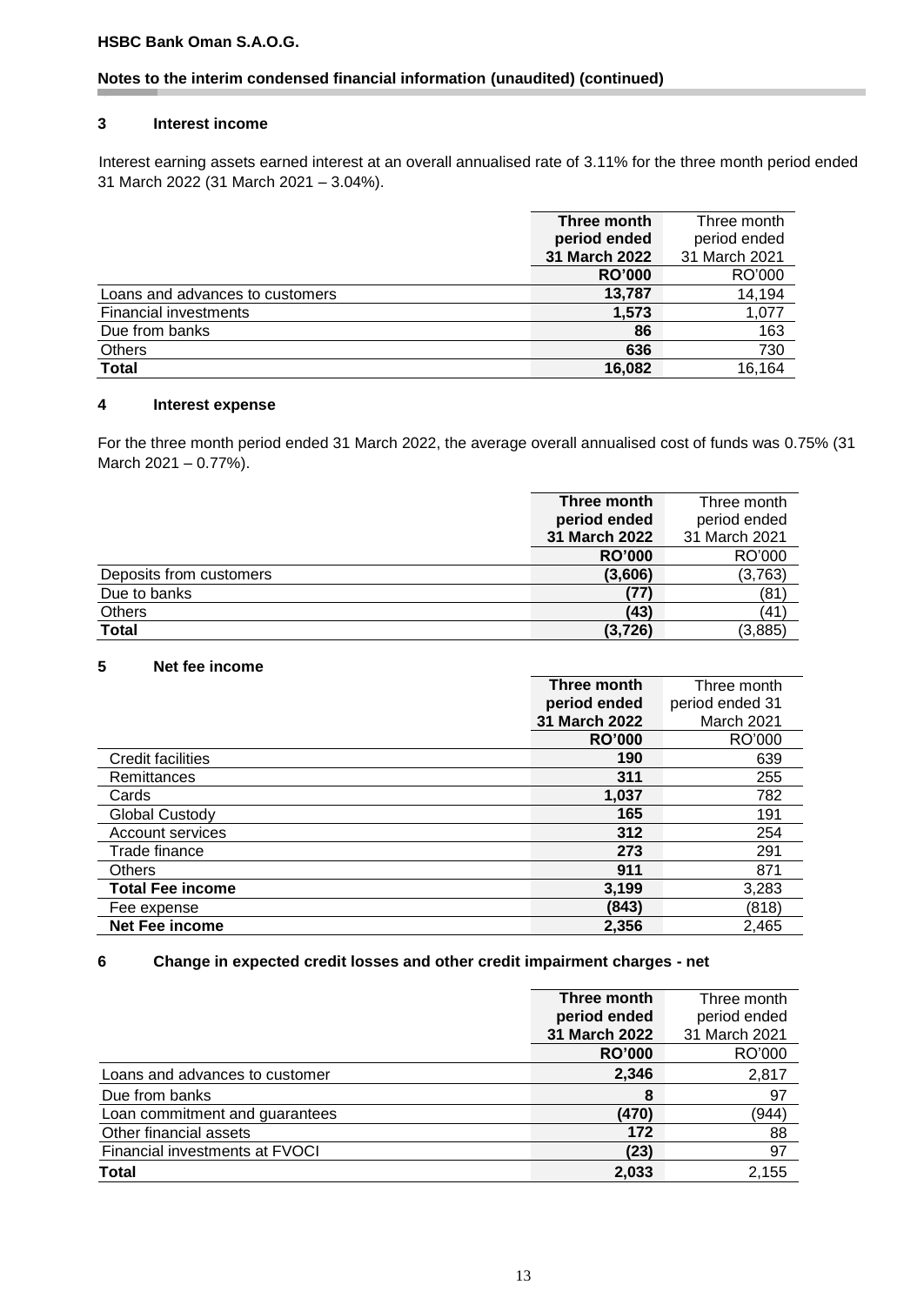# **Notes to the interim condensed financial information (unaudited) (continued)**

# **7 Operating expenses**

| 7(a) | <b>Employee compensation and benefits</b> | Three month   | Three month   |  |  |
|------|-------------------------------------------|---------------|---------------|--|--|
|      |                                           | period ended  | period ended  |  |  |
|      |                                           | 31 March 2022 | 31 March 2021 |  |  |
|      |                                           | <b>RO'000</b> | RO'000        |  |  |
|      | Wages and salaries                        | (3,959)       | (4,218)       |  |  |
|      | Social security costs                     | (415)         | (395)         |  |  |
|      | Post-employment benefits                  | (66)          | (48)          |  |  |
|      | Other employee benefits                   | (914)         | (1, 364)      |  |  |
|      |                                           | (5, 354)      | (6,025)       |  |  |

| 7(b) | <b>General and administrative expenses</b> | Three month   | Three month   |
|------|--------------------------------------------|---------------|---------------|
|      |                                            | period ended  | period ended  |
|      |                                            | 31 March 2022 | 31 March 2021 |
|      |                                            | <b>RO'000</b> | RO'000        |
|      | Marketing and advertising                  | (143)         | (396)         |
|      | Premises and equipment                     | (709)         | (840)         |
|      | Communications                             | (193)         | (194)         |
|      | Insurance                                  | (271`         | (290)         |
|      | Other administrative expenses              | (4,925)       | (5,029)       |
|      |                                            | (6, 241)      | (6, 749)      |

## **8 Earnings per share – basic and diluted**

Earnings per share is calculated by dividing the profit attributable to the shareholders by the weighted average number of shares in issue, as follows:

|                                                | Three month   | Three month   | Year ended  |
|------------------------------------------------|---------------|---------------|-------------|
|                                                | period ended  | period ended  | 31 December |
|                                                | 31 March 2022 | 31 March 2021 | 2021        |
| Weighted average number of shares in           |               |               |             |
| issue $(000)$                                  | 2,000,312     | 2,000,312     | 2,000,312   |
| Profit for the period / year (RO'000)          | 5,395         | 4.264         | 18,332      |
| Earnings per share - basic and diluted<br>(RO) |               |               |             |
| - for the period / year                        | 0.003         | 0.002         | 0.009       |
| - annualised                                   | 0.011         | 0.009         | 0.009       |
|                                                |               |               |             |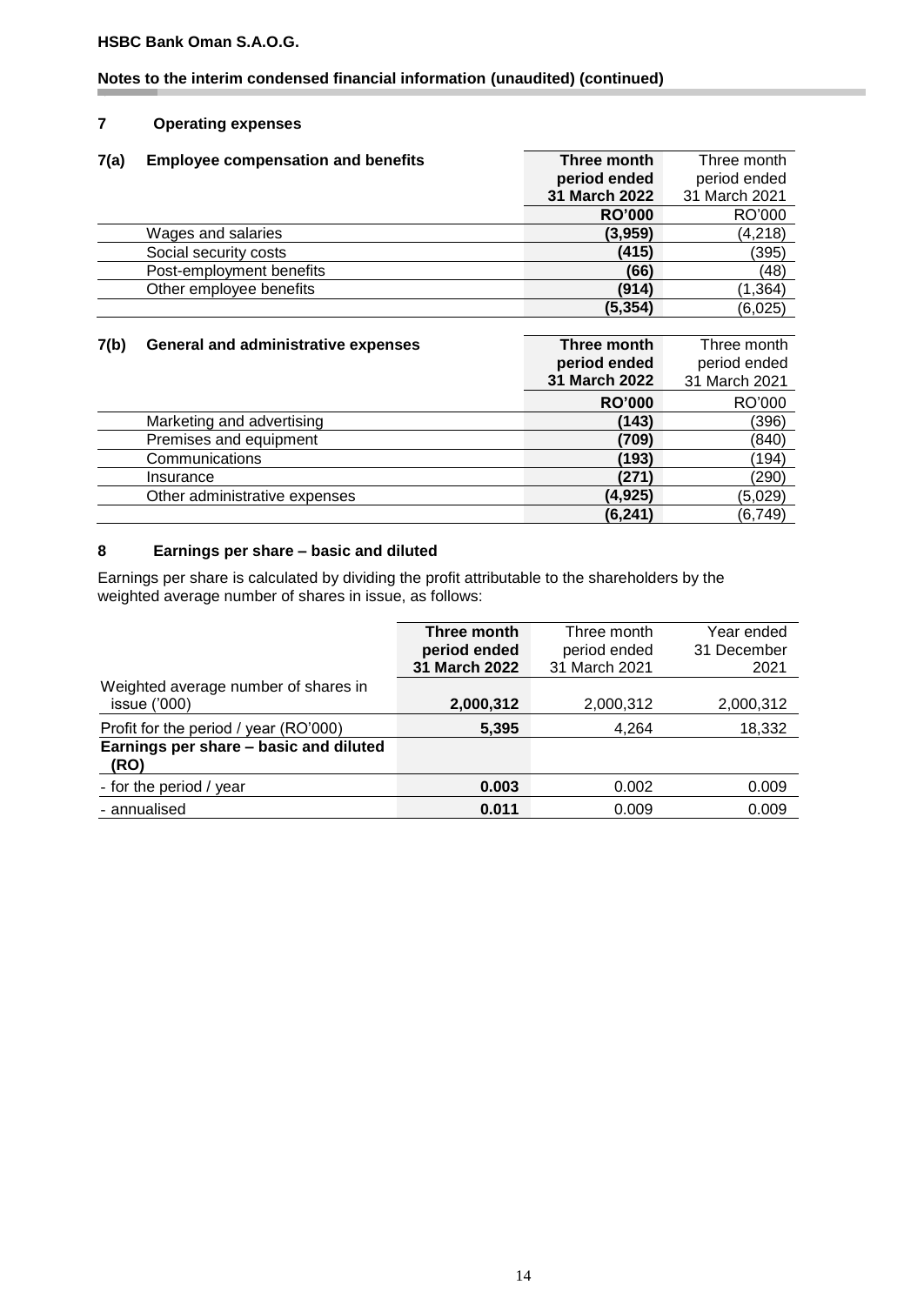# **Notes to the interim condensed financial information (unaudited) (continued)**

#### **9 Loans and advances to customers - net**

|                                 | 31 March      | 31 March  | 31 December |
|---------------------------------|---------------|-----------|-------------|
|                                 | 2022          | 2021      | 2021        |
|                                 | <b>RO'000</b> | RO'000    | RO'000      |
| Overdrafts                      | 153,722       | 164,170   | 150,746     |
| Credit cards                    | 28,299        | 27,642    | 32,338      |
| Loans                           | 1,094,776     | 1,133,392 | 1,140,632   |
| Clean import loans              | 67,900        | 72,460    | 62,151      |
| Bills discounted / purchased    | 13,554        | 12,467    | 15,958      |
| <b>Gross loans and advances</b> | 1,358,251     | 1,410,131 | 1,401,825   |
| Allowances for ECL              | (39, 105)     | (49,440)  | (41,393)    |
| Reserved interest*              | (14,297)      | (14,039)  | (13,244)    |
| Loans and advances (net)        | 1,304,849     | 1,346,652 | 1,347,188   |

\* Reserved interest forms part of ECL for the purpose of IFRS.

The movement on reserved interest for the three month period / year ended is analysed below:

|                                                   | 31 March      | 31 March | 31 December |
|---------------------------------------------------|---------------|----------|-------------|
|                                                   | 2022          | 2021     | 2021        |
|                                                   | <b>RO'000</b> | RO'000   | RO'000      |
| Balance at the beginning of the period / year     | 13.244        | 13.416   | 13,416      |
| Reserved during the period / year                 | 1.131         | 690      | 2,910       |
| Released to the statement of comprehensive income | (77)          | (67)     | (1, 241)    |
| Written off during the period / year              |               |          | (1, 841)    |
| Balance at the end of the period / year           | 14.297        | 14,039   | 13,244      |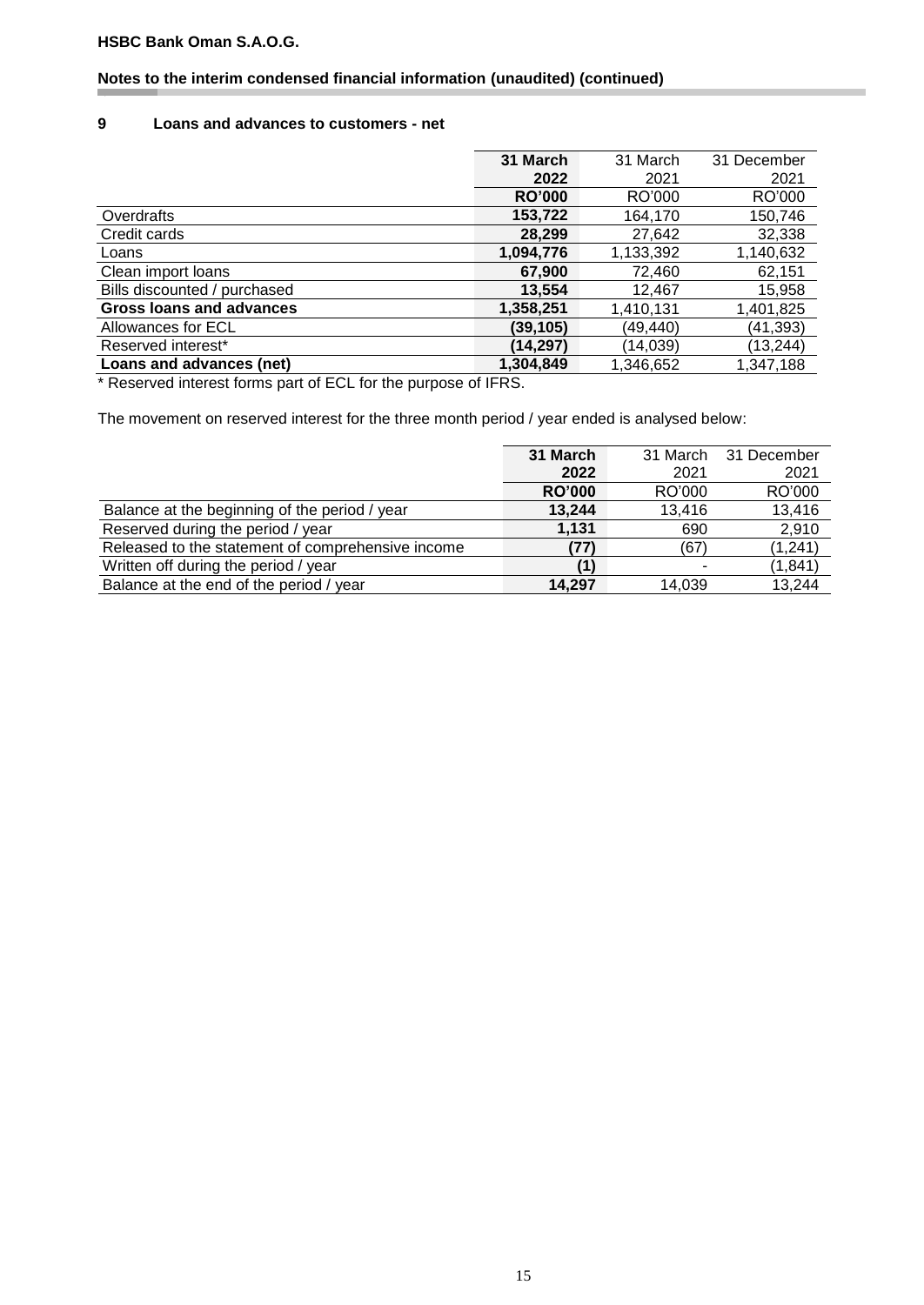**Notes to the interim condensed financial information (unaudited) (continued)**

#### **Reconciliation of changes in gross carrying/nominal amount and allowances for loans and advances to banks and customers including loan commitments and guarantees**

The following disclosure provides a reconciliation by stage of the Bank's gross carrying / nominal amount and allowances for loans and advances to banks and customers, including loan commitments and guarantees. Movements are calculated on a quarterly basis and therefore fully capture stage movements between quarters. If movements were calculated on a year-to-date basis they would only reflect the opening and closing position of the financial instrument. The transfers of financial instruments represents the impact of stage transfers upon the gross carrying/nominal amount and associated allowance for ECL.

The net remeasurement of ECL arising from stage transfers represents the increase or decrease due to these transfers, for example, moving from a 12 month (stage 1) to a lifetime (stage 2) ECL measurement basis. Net remeasurement excludes the underlying customer risk rating ('CRR')/probability of default ('PD') movements of the financial instruments from stage transfers. This is captured, along with other credit quality movements in the 'Net new and further lending/(repayments) and changes in risk parameters' line item. This line also includes changes due to volume movements within the group's lending portfolio.

Reconciliation of changes in gross carrying/nominal amount and allowances for loans and advances to banks and customers including loan commitments and guarantees at 31 March 2022;

|                                                         |                | Non credit - impairment |               |                  |               | <b>Credit impairment</b> |               |                      |
|---------------------------------------------------------|----------------|-------------------------|---------------|------------------|---------------|--------------------------|---------------|----------------------|
|                                                         |                | Stage 1                 |               | Stage 2          |               | Stage 3                  |               | Total                |
|                                                         | <b>Gross</b>   |                         | <b>Gross</b>  |                  | <b>Gross</b>  |                          | <b>Gross</b>  |                      |
|                                                         | carrying /     |                         | carrying /    |                  | carrying /    |                          | carrying /    |                      |
|                                                         |                | nominal Allowance       | nominal       | <b>Allowance</b> | nominal       | <b>Allowance</b>         | nominal       | <b>Allowance for</b> |
|                                                         | amount         | for ECL                 | amount        | for ECL          | amount        | for ECL                  | amount        | <b>ECL</b>           |
|                                                         | <b>RO'000</b>  | <b>RO'000</b>           | <b>RO'000</b> | <b>RO'000</b>    | <b>RO'000</b> | <b>RO'000</b>            | <b>RO'000</b> | <b>RO'000</b>        |
| As at 01 January 2022                                   | 1,332,815      | 4,625                   | 874,613       | 16,756           | 45,924        | 22,607                   | 2,253,352     | 43,988               |
| -Transfers from stage 1 to stage 2                      | (8,984)        | (95)                    | 8,984         | 95               | -             |                          | ۰             |                      |
| -Transfers from stage 2 to stage 1                      | 190,809        | 721                     | (190, 809)    | (721)            |               |                          |               |                      |
| -Transfers to stage 3                                   |                | $\blacksquare$          | (8,020)       | (321)            | 8,020         | 321                      | ۰             |                      |
| -Transfers from stage 3                                 | $\blacksquare$ |                         | 1,169         | 553              | (1, 169)      | (553)                    | -             |                      |
| Net remeasurement of ECL arising from transfer of stage | $\blacksquare$ | (388)                   |               | 39               |               | 30                       | -             | (319)                |
| Net new lending / (repayments) and changes to risk      |                |                         |               |                  |               |                          |               |                      |
| parameters                                              | (30, 789)      | (1, 125)                | 58,118        | (488)            | (3,378)       | 823                      | 23,951        | (790)                |
| Assets written off                                      |                |                         |               |                  | (699)         | (685)                    | (699)         | (685)                |
| At 31 March 2022                                        | 1,483,851      | 3,738                   | 744,055       | 15,913           | 48,698        | 22,543                   | 2,276,604     | 42,194               |
| ECL release / (charge) for the period                   |                | 1,518                   |               | 449              |               | (853)                    |               | 1,114                |
| Recoveries                                              |                |                         |               | $\blacksquare$   |               | 770                      |               | 770                  |
| Total ECL release / (charge) for the period             |                | 1,518                   |               | 449              |               | (83)                     |               | 1,884                |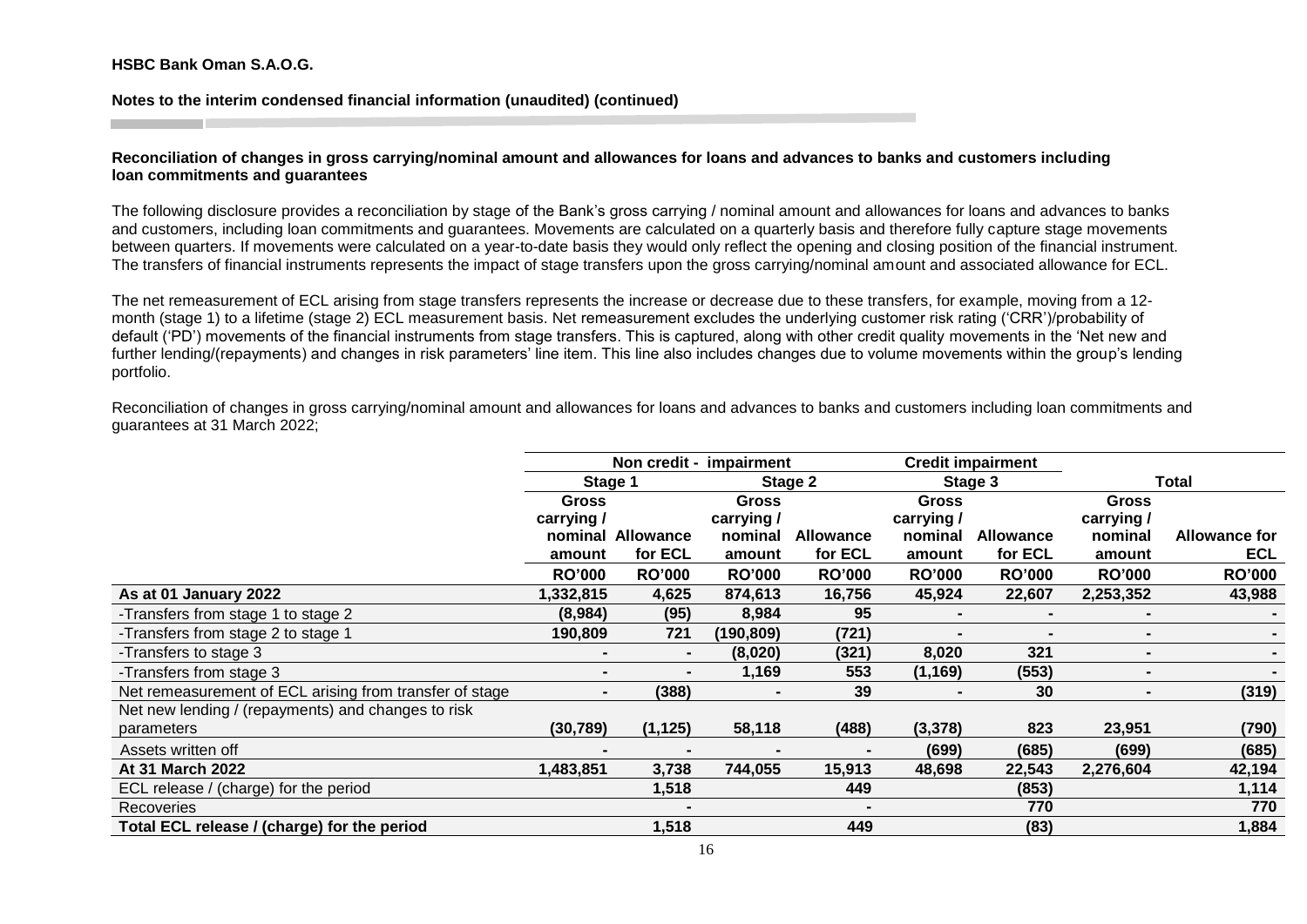# **Notes to the interim condensed financial information (unaudited) (continued)**

Reconciliation of changes in gross carrying/nominal amount and allowances for loans and advances to banks and customers including loan commitments and guarantees at 31 March 2022 (continued);

|                                                                          | At 31 March 2022                |                          | For the period ended 31<br><b>March 2022</b> |
|--------------------------------------------------------------------------|---------------------------------|--------------------------|----------------------------------------------|
|                                                                          | Gross carrying / nominal amount | <b>Allowance for ECL</b> | ECL release / (charge)                       |
|                                                                          | <b>RO'000</b>                   | <b>RO'000</b>            | <b>RO'000</b>                                |
| As above                                                                 | 2,276,604                       | 42.194                   | 1,884                                        |
| Other financial assets measured at amortised cost                        | 271,611                         | 456                      | 172                                          |
| Summary of financial instruments to which the impairment                 |                                 |                          |                                              |
| requirements in IFRS 9 are applied/ Summary income statement             | 2,548,215                       | 42,650                   | 2,056                                        |
| Debt instruments measured at FVOCI (note 13)                             | 556,784                         | 700                      | (23)                                         |
| Total allowance for ECL / total profit or loss ECL charge for the period | 3,104,998                       | 43,350                   | 2,033                                        |

Reconciliation of changes in gross carrying/nominal amount and allowances for loans and advances to banks and customers including loan commitments and guarantees at 31 December 2021;

|                                                         |                          |                | Non credit - impairment  |                          | Credit impairment |           |                          |               |
|---------------------------------------------------------|--------------------------|----------------|--------------------------|--------------------------|-------------------|-----------|--------------------------|---------------|
|                                                         | Stage 1                  |                | Stage 2                  |                          | Stage 3           |           |                          | Total         |
|                                                         | Gross                    |                | Gross                    |                          | Gross             |           | Gross                    |               |
|                                                         | carrying /               |                | carrying /               |                          | carrying /        |           | carrying /               |               |
|                                                         | nominal                  | Allowance      | nominal                  | Allowance                | nominal           | Allowance | nominal                  | Allowance for |
|                                                         | amount                   | for ECL        | amount                   | for ECL                  | amount            | for ECL   | amount                   | <b>ECL</b>    |
|                                                         | RO'000                   | RO'000         | RO'000                   | RO'000                   | RO'000            | RO'000    | RO'000                   | RO'000        |
| As at 01 January 2021                                   | ,511,035                 | 9,608          | 784,579                  | 20,616                   | 52,892            | 27,198    | 2,348,506                | 57,422        |
| -Transfers from stage 1 to stage 2                      | (540,752)                | (2, 311)       | 540,752                  | 2,311                    |                   |           |                          |               |
| -Transfers from stage 2 to stage 1                      | 368,755                  | 5,150          | (368, 755)               | (5, 150)                 |                   |           | $\overline{\phantom{a}}$ |               |
| -Transfers to stage 3                                   | -                        | $\blacksquare$ | (13,965)                 | (3, 453)                 | 13,965            | 3,453     | $\overline{\phantom{a}}$ |               |
| -Transfers from stage 3                                 |                          |                | 6,842                    | 3,036                    | (6, 842)          | (3,036)   | $\overline{\phantom{a}}$ |               |
| Net remeasurement of ECL arising from transfer of stage | $\overline{\phantom{0}}$ | (1,628)        | $\overline{\phantom{a}}$ | 3,219                    |                   | 239       | $\overline{\phantom{0}}$ | 1,830         |
| Net new lending / (repayments) and changes to risk      |                          |                |                          |                          |                   |           |                          |               |
| parameters                                              | (6, 223)                 | (6, 194)       | (74, 840)                | (3,823)                  | (3,014)           | 3,989     | (84,077)                 | (6,028)       |
| Assets written off                                      | -                        |                |                          | $\overline{\phantom{a}}$ | (11, 077)         | (9,236)   | (11, 077)                | (9,236)       |
| At 31 December 2021                                     | 1,332,815                | 4,625          | 874,613                  | 16,756                   | 45,924            | 22,607    | 2,253,352                | 43,988        |
| ECL release / (charge) for the year                     |                          | 7,822          |                          | 604                      |                   | (4,228)   |                          | 4,198         |
| Recoveries                                              |                          |                |                          |                          |                   | 3,415     |                          | 3,415         |
| Total ECL release / (charge) for the year               |                          | 7,822          |                          | 604                      |                   | (813)     |                          | 7,613         |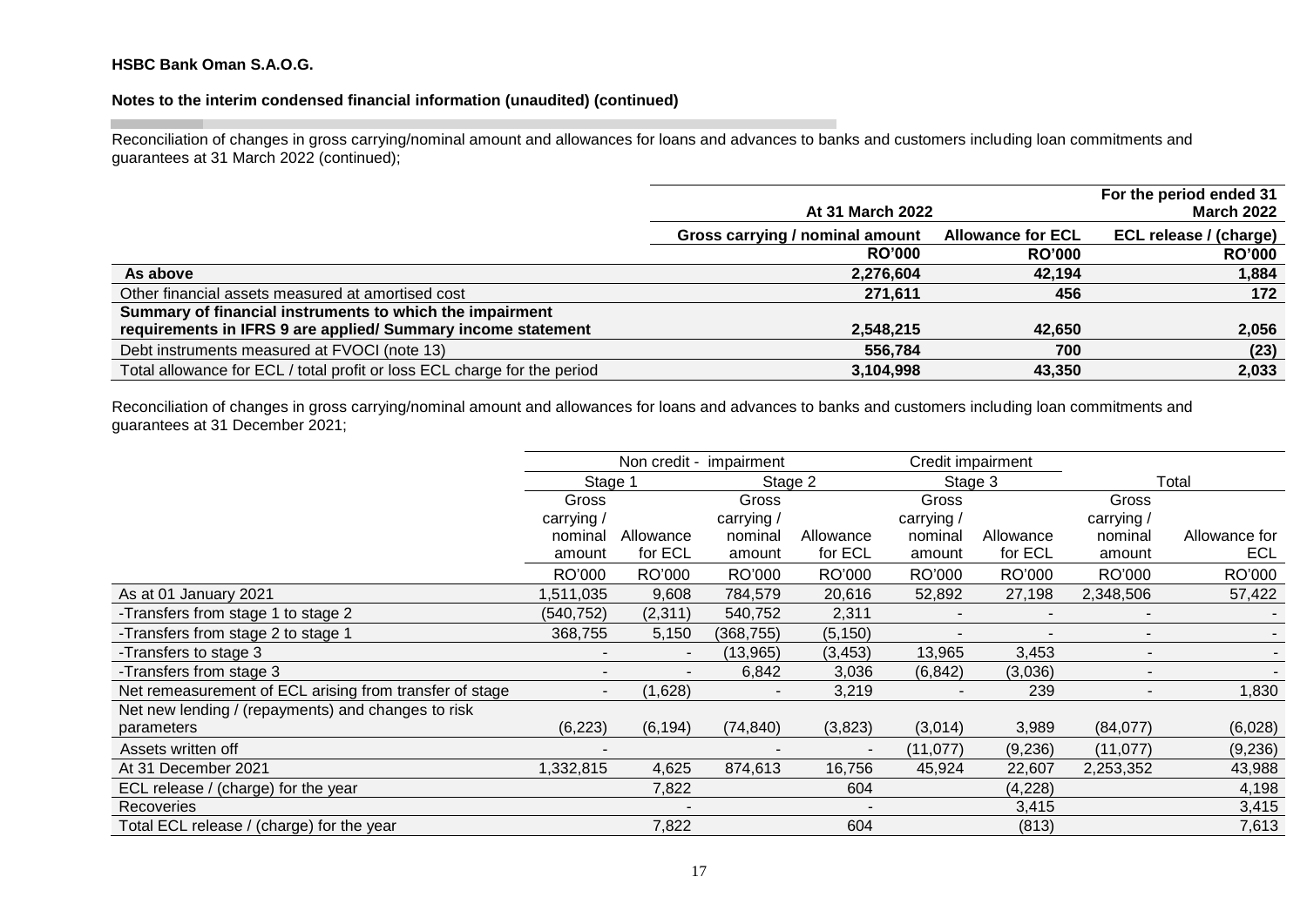# **Notes to the interim condensed financial information (unaudited) (continued)**

Reconciliation of changes in gross carrying/nominal amount and allowances for loans and advances to banks and customers including loan commitments and guarantees at 31 December 2021 (continued);

|                                                                          | At 31 December 2021             | For the year ended 31<br>December 2021 |        |
|--------------------------------------------------------------------------|---------------------------------|----------------------------------------|--------|
|                                                                          | Gross carrying / nominal amount | ECL release / (charge)                 |        |
|                                                                          | RO'000                          | RO'000                                 | RO'000 |
| As above                                                                 | 2,253,352                       | 43,988                                 | 7,613  |
| Other financial assets measured at amortised cost                        | 306,210                         | 648                                    | (247)  |
| Summary of financial instruments to which the impairment requirements in |                                 |                                        |        |
| IFRS 9 are applied/ Summary income statement                             | 2,559,562                       | 44,636                                 | 7,366  |
| Debt instruments measured at FVOCI (note 13)                             | 448,696                         | 677                                    | 134    |
| Total allowance for ECL/total profit or loss ECL charge for the year     | 3,008,258                       | 45,313                                 | 7,500  |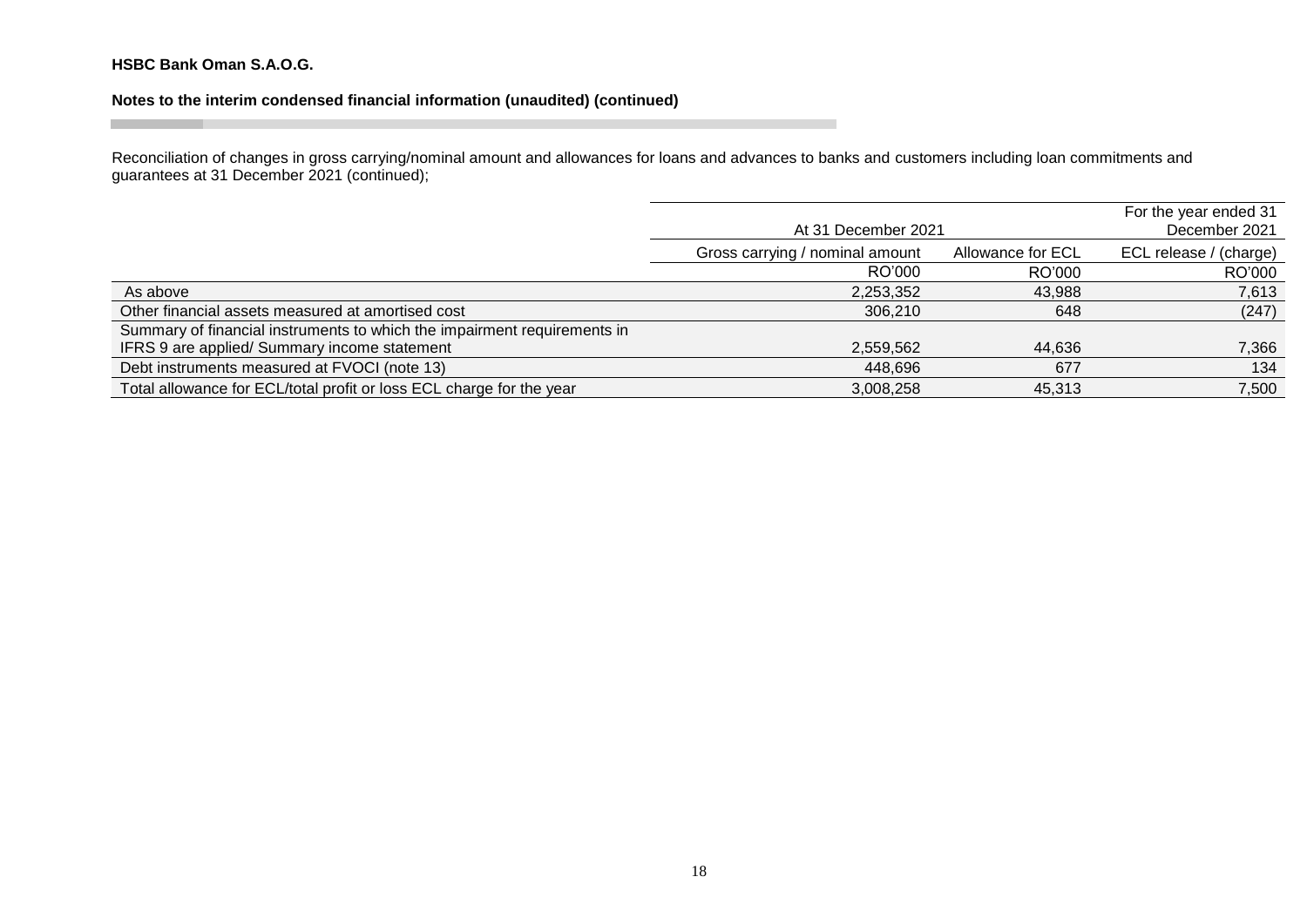#### **Notes to the interim condensed financial information (unaudited) (continued)**

#### **Areas of special interest**

#### **Macro-economic Environment**

In the first month of 2022, the global economy experienced a significant rebound from the Covid-19 pandemic as the Omicron variant was seen to have lower impact on hospitalisations and deaths as was first feared. In most countries, including Oman where high vaccination rates have been achieved, restrictions impacting travel, hospitality and schools were relaxed, paving the way for renewed economic growth as the pandemic transitioned to an endemic status.

The varying government support measures which were introduced in response to the outbreak are progressively being rolled-back. The number of customers within HBON who continue to benefit from loan instalments deferrals or restructures continues to reduce and the Bank has maintained its conservative provisioning approach for those customers displaying increased unlikeliness to pay characteristics.

This improving global backdrop was dimmed from mid-February by the escalation of the Russian / Ukraine conflict which has significantly disrupted supply chains and impacted commodities prices. In the near term, Oman has been largely shielded from the main impacts of the conflict and has even benefited from the increased oil prices seen in the market. In the longer term however, there are growing concerns with regards to inflation and food security – even though Oman has the necessary trade links and financial power to secure adequate supplies, it is highly dependent on imports of all kinds.

#### **Management judgmental adjustments**

Expected Credit Loss (ECL) impairment allowances recognised in the interim condensed financial information reflect the effect of a range of possible economic outcomes, calculated on a probabilityweighted basis, based on the economic scenarios. The recognition and measurement of ECL involves the use of significant judgment and estimation. It is necessary to formulate multiple forward looking economic forecasts and incorporate them into the ECL estimates. The Bank uses a standard framework to form economic scenarios to reflect assumptions about future economic conditions, supplemented by the use of management judgment, which may result in using alternative or additional economic scenarios and / or management adjustments.

The ongoing uncertainty due to the Covid-19 pandemic has largely subsided over the last months and Oman has relaxed many of its precautionary restrictions however a resurgence of cases in Asia (where lockdown measures have been drastic) is leading to supply chain issues, and the Russian / Ukraine conflict has also given rise to pressure on specific industries. To factor-in this latter context, a new scenario 'New downside' was introduced in the Forward Economic Guidance (FEG) exercise over and above the standard four economic scenario used at year end December 2021. This Russian / Ukraine scenario, which included a protracted conflict between Russia and Ukraine, was retained as a supplemental scenario in the 1Q22 ECL run to reflect the impact on commodity prices (wheat, steel, oil etc.) and on supply chains for our customers. As a result, as at 31 March 2022 the Central scenario has been assigned a weighting of 65%, the Downside scenario 20%, the Upside and Additional Downside 5% each and the New Downside scenario 5%, according to the decision of the Bank's senior management (as at 31 December 2021, the Central scenario has been assigned a weighting of 70%, the Downside scenario 20% and the Upside and Additional Downside 5% each).

The outcome is that the FEG continued to improve from 4Q21 for HBON, driven by sustained GDP growth and improved oil prices, leading to released ECLs. Oman remained largely insulated from the European conflict and benefitted from global energy price increases. On a sectoral basis, we believe that certain industries (Real Estate, Automotive and Contracting and Construction) are still showing areas of weakness and that modelled ECLs insufficiently capture tail risks from the economic environment described above, leading to us partially retaining an existing overlays.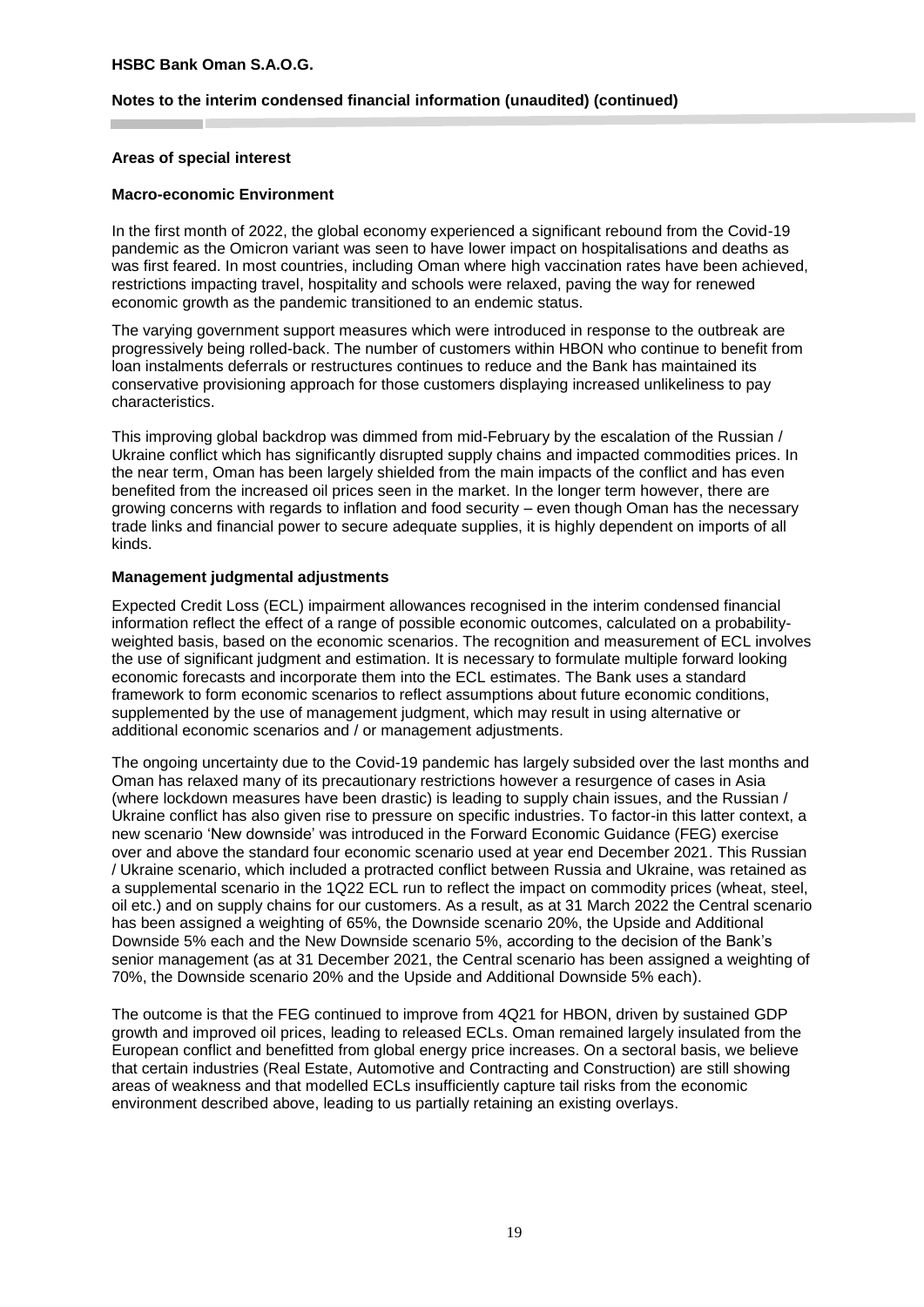×

# **Notes to the interim condensed financial information (unaudited) (continued)**

The interest rate bands of gross loans and advances to customers are as follows:

|               |                      |               | 31 December |
|---------------|----------------------|---------------|-------------|
|               | <b>31 March 2022</b> | 31 March 2021 | 2021        |
|               | <b>RO'000</b>        | RO'000        | RO'000      |
| $0 - 5%$      | 1,032,554            | 983,037       | 1,042,289   |
| $5 - 7%$      | 267,889              | 367,942       | 296,897     |
| 7-10%         | 18,800               | 24,383        | 19,787      |
| 10-13%        | 2,098                | 3.431         | 2,037       |
| More than 13% | 36,910               | 31,338        | 40,816      |
| <b>Total</b>  | 1,358,252            | 1,410,131     | 1.401.826   |

Maturity analysis of net loans and advances to customers as per CBO circular BM 955 is as follows:

|                   |               |               | 31 December |
|-------------------|---------------|---------------|-------------|
|                   | 31 March 2022 | 31 March 2021 | 2021        |
|                   | <b>RO'000</b> | RO'000        | RO'000      |
| 0-6 months        | 320,575       | 309,554       | 379,007     |
| 6-12 months       | 31.347        | 39,865        | 34,422      |
| 1-3 years         | 217,095       | 255,203       | 244,301     |
| 3-5 years         | 177,868       | 162,253       | 182,191     |
| More than 5 years | 557,964       | 579,777       | 507,265     |
| <b>Total</b>      | 1,304,849     | 1,346,652     | 1,347,188   |

# **Concentration of loans and advances:**

Loans and advances to customers by industry sector

|                                             |                      |               | 31 December |
|---------------------------------------------|----------------------|---------------|-------------|
|                                             | <b>31 March 2022</b> | 31 March 2021 | 2021        |
|                                             | <b>RO'000</b>        | RO'000        | RO'000      |
| <b>Personal and consumer loans</b>          | 485,382              | 441,869       | 458,488     |
|                                             |                      |               |             |
| <b>Corporate and commercial</b>             |                      |               |             |
| Import trade                                | 125,746              | 139,112       | 124,952     |
| Construction                                | 102,663              | 86,646        | 106,082     |
| Manufacturing                               | 170,983              | 169,603       | 164,232     |
| Wholesale and retail trade                  | 38,594               | 47,543        | 52,190      |
| Electricity, gas, water, transportation and |                      |               |             |
| communication                               | 53,487               | 89,378        | 54,282      |
| Services                                    | 84,498               | 115,356       | 99,129      |
| Mining and quarrying                        | 26,889               | 40,574        | 32,140      |
| Others                                      | 262,675              | 280,050       | 309,728     |
|                                             | 865,535              | 968,262       | 942,735     |
| <b>Financial institutions</b>               | 7,334                |               | 602         |
| <b>Total gross loans and advances</b>       | 1,358,251            | 1,410,131     | 1,401,825   |
|                                             |                      |               |             |
| <b>ECL Allowances</b>                       | (39, 105)            | (49,440)      | (41,393)    |
| Reserved interest                           | (14,297)             | (14,039)      | (13, 244)   |
| <b>Net loans and advances</b>               | 1,304,849            | 1,346,652     | 1,347,188   |
| <b>Non-Performing Loans (NPL)</b>           | 67,532               | 50,748        | 42,944      |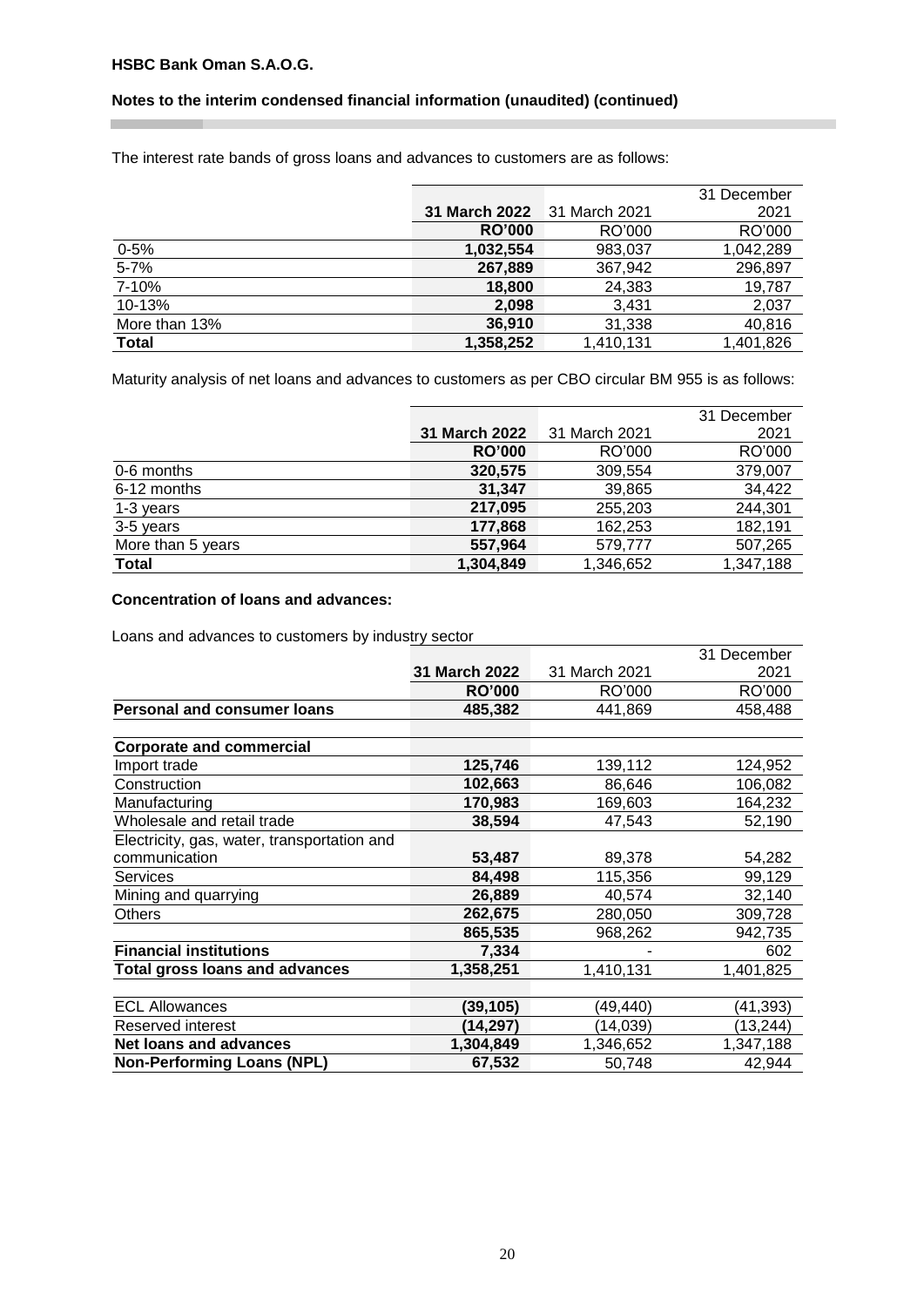#### **Notes to the interim condensed financial information (unaudited) (continued)**

#### **Impairment charge and provision held (as per CBO illustrative disclosure)**

| As of 31 March 2022                  | As per CBO norms | As per IFRS 9 | <b>Difference</b> |
|--------------------------------------|------------------|---------------|-------------------|
|                                      | <b>RO'000</b>    | <b>RO'000</b> | <b>RO'000</b>     |
| Change in expected credit losses and |                  |               |                   |
| other credit impairment charges*     | 886              | 2,033         | 1,147             |
| Provisions required**                | 52,799           | 57,647        | 4,847             |
| Gross NPL ratio (percentage)         | 3.18%            | 3.18%         |                   |
| Net NPL ratio (percentage)           | 0.54%            | 0.55%         | 0.01%             |
|                                      |                  |               |                   |
|                                      | As per CBO norms | As per IFRS 9 | <b>Difference</b> |
| At 31 March 2021                     | RO'000           | RO'000        | RO'000            |
| Change in expected credit losses and |                  |               |                   |
| other credit impairment charges*     | (2,790)          | 2,155         | 4,945             |
| Provisions required**                | 44,241           | 56,063        | 11,822            |
| Gross NPL ratio (percentage)         | 3.60%            | 3.60%         |                   |
| Net NPL ratio (percentage)           | 0.77%            | 0.87%         | 0.10%             |
|                                      |                  |               |                   |
|                                      | As per CBO norms | As per IFRS 9 | Difference        |
| At 31 December 2021                  | RO'000           | RO'000        | RO'000            |
| Change in expected credit losses and |                  |               |                   |
| other credit impairment charges*     | 3,017            | 7,500         | 4,483             |
| Provisions required**                | 52,554           | 58,557        | 6,003             |
| Gross NPL ratio (percentage)         | 3.06%            | 3.06%         |                   |
| Net NPL ratio (percentage)           | 0.58%            | 0.59%         | 0.01%             |

\* Change in expected credit losses and other credit impairment charges reported in these interim condensed financial information is based on IFRS 9 as it is more than the CBO provision requirement.

\*\*Provision required includes the reserved interest of RO14.3 million (31 March 2021: RO14.0 million and 31 December 2021 RO13.2 million)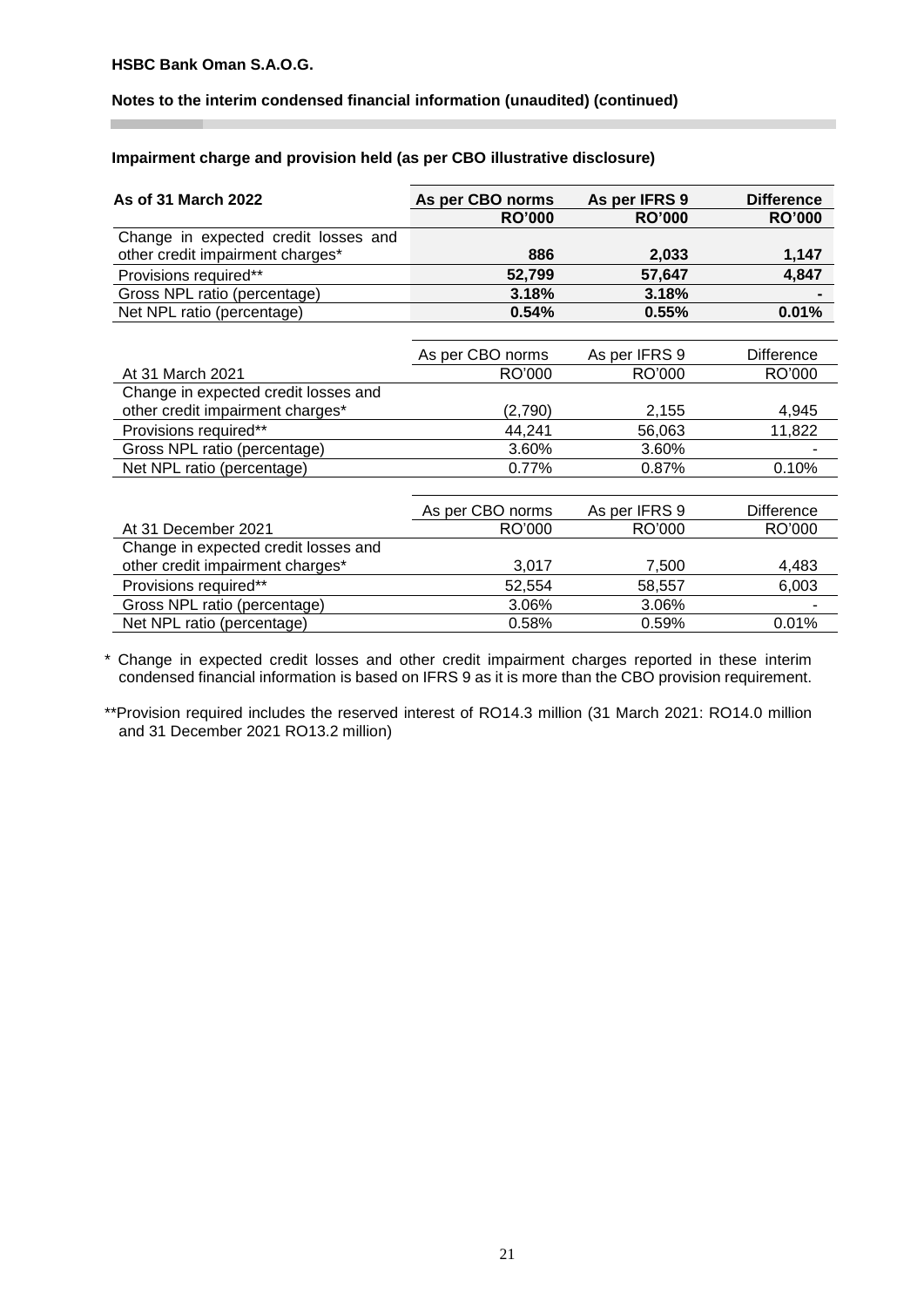**Notes to the interim condensed financial information (unaudited) (continued)**

**Comparison of provision held as per IFRS 9 and provision required as per CBO norms (as per CBO illustrative disclosure) as of 31 March 2022**

|                           |                   |               |                  |                                 | <b>Difference between</b> |                     |                  |
|---------------------------|-------------------|---------------|------------------|---------------------------------|---------------------------|---------------------|------------------|
|                           | <b>Assets</b>     | <b>Gross</b>  | <b>Provision</b> |                                 | <b>CBO</b> provision      |                     | <b>Reserve</b>   |
| Assets classification as  | classification as | carrying      |                  | required as per Provisions held | required and              | <b>Net carrying</b> | interest as per  |
| per CBO Norms             | per IFRS 9        | amount        | <b>CBO Norms</b> | as per IFRS 9                   | provision held            | amount              | <b>CBO</b> norms |
|                           |                   | <b>RO'000</b> | <b>RO'000</b>    | <b>RO'000</b>                   | <b>RO'000</b>             | <b>RO'000</b>       | <b>RO'000</b>    |
| (1)                       | (2)               | (3)           | (4)              | (5)                             | $(6)=(4)-(5)$             | $(7)=(3)-(5)$       | (8)              |
|                           | Stage 1           | 765,241       | 11,711           | 3,234                           | 8,477                     | 762,007             | 154              |
|                           | Stage 2           | 513,089       | 4,656            | 8,538                           | (3,882)                   | 504,551             | 384              |
| Standard                  | Stage 3           |               |                  |                                 |                           |                     |                  |
|                           |                   | 1,278,330     | 16,367           | 11,772                          | 4,595                     | 1,266,558           | 538              |
|                           | Stage 1           |               |                  |                                 | (1)                       |                     |                  |
|                           | Stage 2           | 34,940        | 350              | 5,026                           | (4, 676)                  | 29,914              | 490              |
| Special mention           | Stage 3           | 1,840         | 417              | 104                             | 313                       | 1,736               | 40               |
|                           |                   | 36,782        | 767              | 5,131                           | (4, 364)                  | 31,651              | 530              |
|                           | Stage 1           |               |                  |                                 |                           |                     |                  |
|                           | Stage 2           |               |                  |                                 |                           |                     |                  |
| Substandard               | Stage 3           | 989           | 250              | 508                             |                           | 481                 | $\overline{51}$  |
|                           |                   | 989           | 250              | 508                             | (258)                     | 481                 | 51               |
|                           | Stage 1           |               |                  |                                 |                           |                     |                  |
|                           | Stage 2           |               | $\blacksquare$   |                                 |                           |                     |                  |
| Doubtful                  | Stage 3           | 108           | 54               | 64                              | (10)                      | 44                  | $\overline{7}$   |
|                           |                   | 108           | 54               | 64                              | (10)                      | 44                  | $\overline{7}$   |
|                           | Stage 1           |               |                  |                                 |                           |                     |                  |
|                           | Stage 2           |               |                  |                                 |                           |                     |                  |
| Loss                      | Stage 3           | 42,042        | 21,064           | 21,630                          | (566)                     | 20,412              | 13,171           |
|                           |                   | 42,042        | 21,064           | 21,630                          | (566)                     | 20,412              | 13,171           |
| Other items not covered   | Stage 1           | 1,131,534     |                  | 872                             | (872)                     | 1,130,662           |                  |
| under CBO circular BM 977 | Stage 2           | 610,418       | $\blacksquare$   | 3,136                           | (3, 136)                  | 607,282             |                  |
| and related instructions  | Stage 3           | 4,795         | $\blacksquare$   | 237                             | (237)                     | 4,558               |                  |
|                           |                   | 1,746,747     |                  | 4,245                           | (4, 245)                  | 1,742,502           |                  |
|                           | Stage 1           | 1,896,777     | 11,711           | 4,107                           | 7,604                     | 1,892,670           | 154              |
|                           | Stage 2           | 1,158,447     | 5,006            | 16,700                          | (11, 694)                 | 1,141,747           | 874              |
|                           | Stage 3           | 49,774        | 21,785           | 22,543                          | (758)                     | 27,231              | 13,269           |
| Total                     | <b>Total</b>      | 3,104,998     | 38,502           | 43,350                          | (4, 848)                  | 3,061,648           | 14,297           |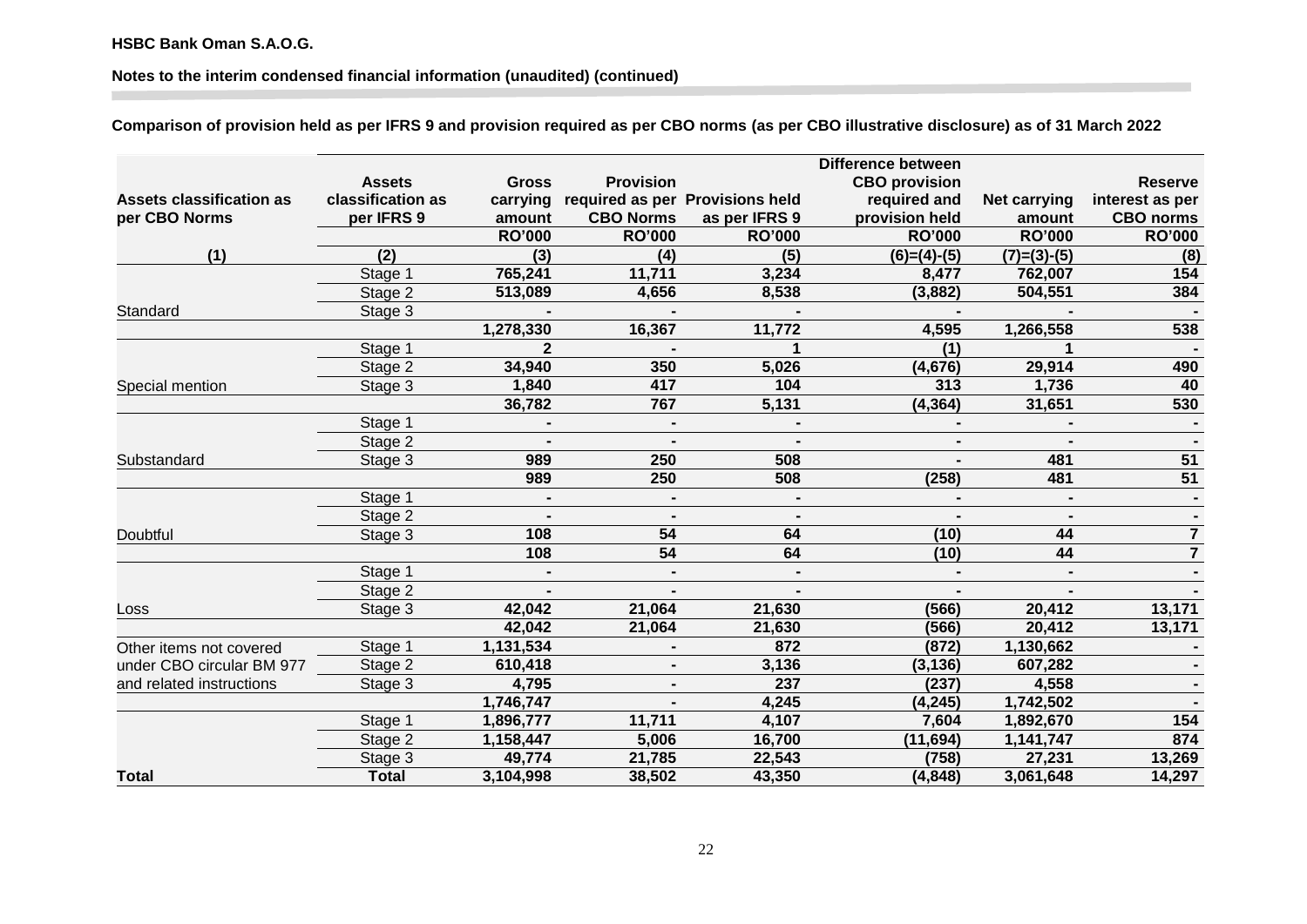# **Notes to the interim condensed financial information (unaudited) (continued)**

Comparison of provision held as per IFRS 9 and provision required as per CBO norms (as per CBO illustrative disclosure) as of 31 March 2021

| Assets<br>classification as | Assets<br>classification as | Gross carrying | Provision<br>required as per | Provisions held | Difference between CBO<br>provision required and | Net amount as<br>per IFRS 9 | Reserve interest<br>as per CBO |
|-----------------------------|-----------------------------|----------------|------------------------------|-----------------|--------------------------------------------------|-----------------------------|--------------------------------|
| per CBO Norms               | per IFRS 9                  | amount         | <b>CBO Norms</b>             | as per IFRS 9   | provision held                                   |                             | norms                          |
|                             |                             | RO'000         | RO'000                       | RO'000          | RO'000                                           | RO'000                      | RO'000                         |
| 11                          |                             | (3)            | (4)                          | (5)             | $(6)=(4)-(5)$                                    | $(7) = (3)-(5)$             | (8)                            |
|                             | Stage 1                     | 2,241,915      | 11.078                       | 8.657           | 2,421                                            | 2,233,258                   | 169                            |
|                             | Stage 2                     | 858,575        | 5.730                        | 20.372          | (14, 642)                                        | 838,203                     | 992                            |
|                             | Stage 3                     | 53.071         | 27.433                       | 27.034          | 399                                              | 26,037                      | 12,878                         |
| Total                       |                             | 3.153.561      | 44.241                       | 56,063          | (11, 822)                                        | 3,097,498                   | 14,039                         |

Comparison of provision held as per IFRS 9 and provision required as per CBO norms (as per CBO illustrative disclosure) as of 31 December 2021

| Assets            | Assets            |                | Provision        |                 | Difference between CBO | Net amount as   | Reserve interest |
|-------------------|-------------------|----------------|------------------|-----------------|------------------------|-----------------|------------------|
| classification as | classification as | Gross carrying | required as per  | Provisions held | provision required and | per IFRS 9      | as per CBO       |
| per CBO Norms     | per IFRS 9        | amount         | <b>CBO Norms</b> | as per IFRS 9   | provision held         |                 | norms            |
|                   |                   | RO'000         | RO'000           | RO'000          | RO'000                 | RO'000          | RO'000           |
| $^{\prime}$ 1.    | (2)               | ί3             | (4)              | (5)             | $(6)=(4)-(5)$          | $(7) = (3)-(5)$ | (8)              |
|                   | Stage 1           | l.810.251      | 10.260           | 4.925           | 5,335                  | 1,805,326       | 142              |
|                   | Stage 2           | 1,152,083      | 6,662            | 17.781          | (11, 119)              | 1,134,302       | 390              |
|                   | Stage 3           | 45,924         | 22,388           | 22,607          | (219)                  | 23,317          | 12,712           |
| Total             |                   | 3,008,258      | 39,310           | 45,313          | (6,003)                | 2,962,945       | 13,244           |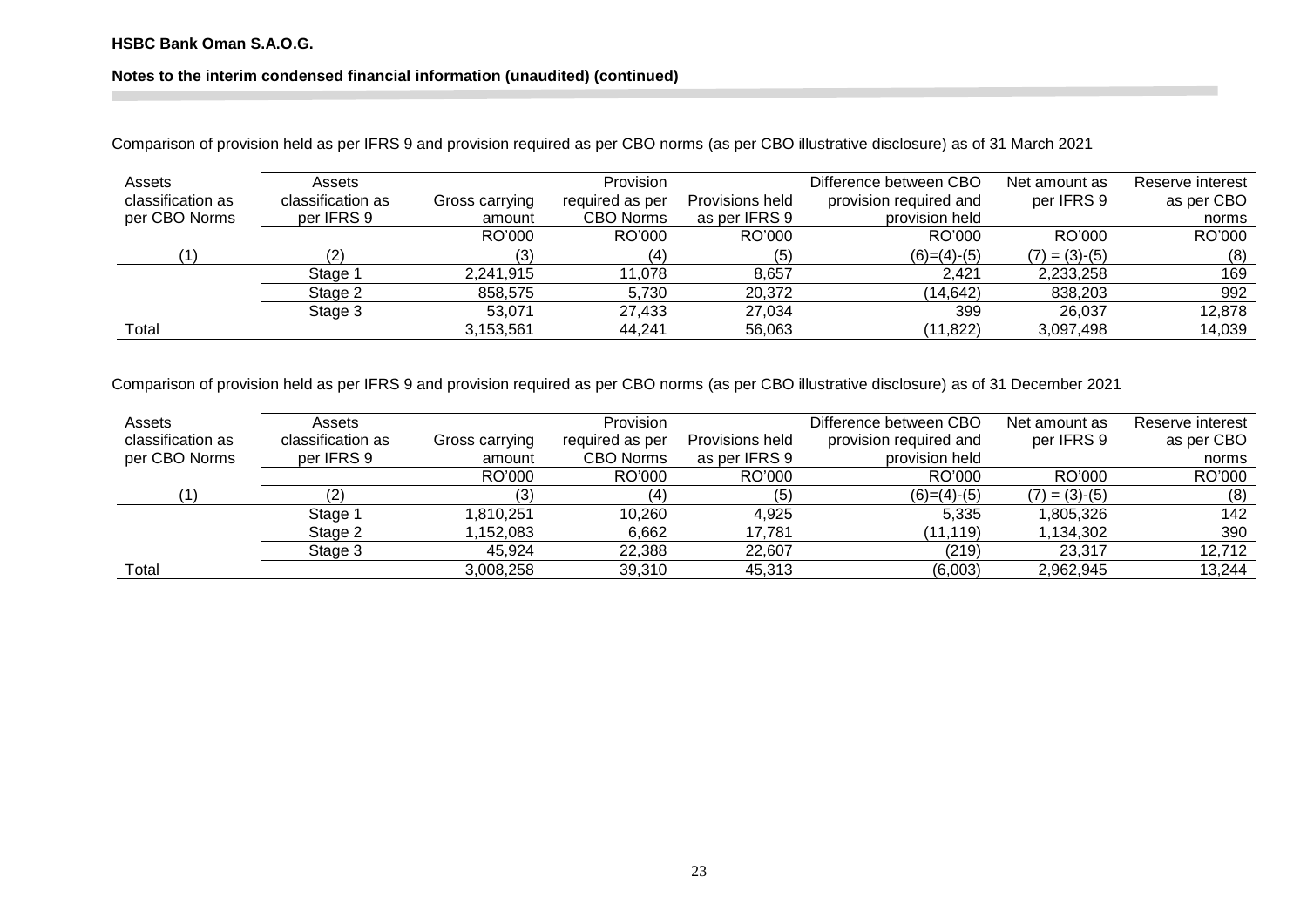# **Notes to the interim condensed financial information (unaudited) (continued)**

# **Restructured loans and advances (as per CBO illustrative disclosure) as of 31 March 2022**

| Assets classification as<br>per CBO Norms | <b>Assets</b><br>classification<br>as per IFRS 9 | <b>Gross</b><br>carrying | <b>Provision</b><br>required as per<br><b>CBO Norms</b> | <b>Provisions held</b><br>as per IFRS 9 | Difference between CBO<br>provision required and Net carrying<br>provision held |                         | <b>Reserve interest</b><br>as per CBO |
|-------------------------------------------|--------------------------------------------------|--------------------------|---------------------------------------------------------|-----------------------------------------|---------------------------------------------------------------------------------|-------------------------|---------------------------------------|
|                                           |                                                  | amount<br><b>RO'000</b>  | <b>RO'000</b>                                           | <b>RO'000</b>                           | <b>RO'000</b>                                                                   | amount<br><b>RO'000</b> | norms<br><b>RO'000</b>                |
| (1)                                       | (2)                                              | (3)                      | (4)                                                     | (5)                                     | $(6)=(4)-(5)$                                                                   | $(7)=(3)-(5)$           | (8)                                   |
|                                           | Stage 1                                          | 21,536                   | 215                                                     | 97                                      | 118                                                                             | 21,439                  |                                       |
|                                           | Stage 2                                          | 28,543                   | 285                                                     | 1,209                                   | (924)                                                                           | 27,334                  | 131                                   |
| Classified as performing                  | Stage 3                                          | 1,840                    | 417                                                     | 104                                     | 313                                                                             | 1,736                   | 40                                    |
| Sub Total                                 |                                                  | 51,919                   | 917                                                     | 1,410                                   | (493)                                                                           | 50,509                  | 171                                   |
|                                           | Stage 1                                          |                          |                                                         | $\blacksquare$                          |                                                                                 |                         |                                       |
|                                           | Stage 2                                          | $\blacksquare$           | $\blacksquare$                                          | $\blacksquare$                          | $\blacksquare$                                                                  | $\blacksquare$          |                                       |
| Classified as non-performing              | Stage 3                                          | 16,448                   | 8,724                                                   | 11,521                                  | (2,797)                                                                         | 4,927                   | 1,068                                 |
| Sub Total                                 |                                                  | 16,448                   | 8,724                                                   | 11,521                                  | (2,797)                                                                         | 4,927                   | 1,068                                 |
|                                           | Stage 1                                          | 21,536                   | 215                                                     | 97                                      | 118                                                                             | 21,439                  |                                       |
|                                           | Stage 2                                          | 28,543                   | 285                                                     | 1,209                                   | (924)                                                                           | 27,334                  | 131                                   |
|                                           | Stage 3                                          | 18,288                   | 9,141                                                   | 11,625                                  | (2, 484)                                                                        | 6,663                   | 1,108                                 |
| Total                                     | Total                                            | 68,367                   | 9,641                                                   | 12,931                                  | (3, 290)                                                                        | 55,436                  | 1,239                                 |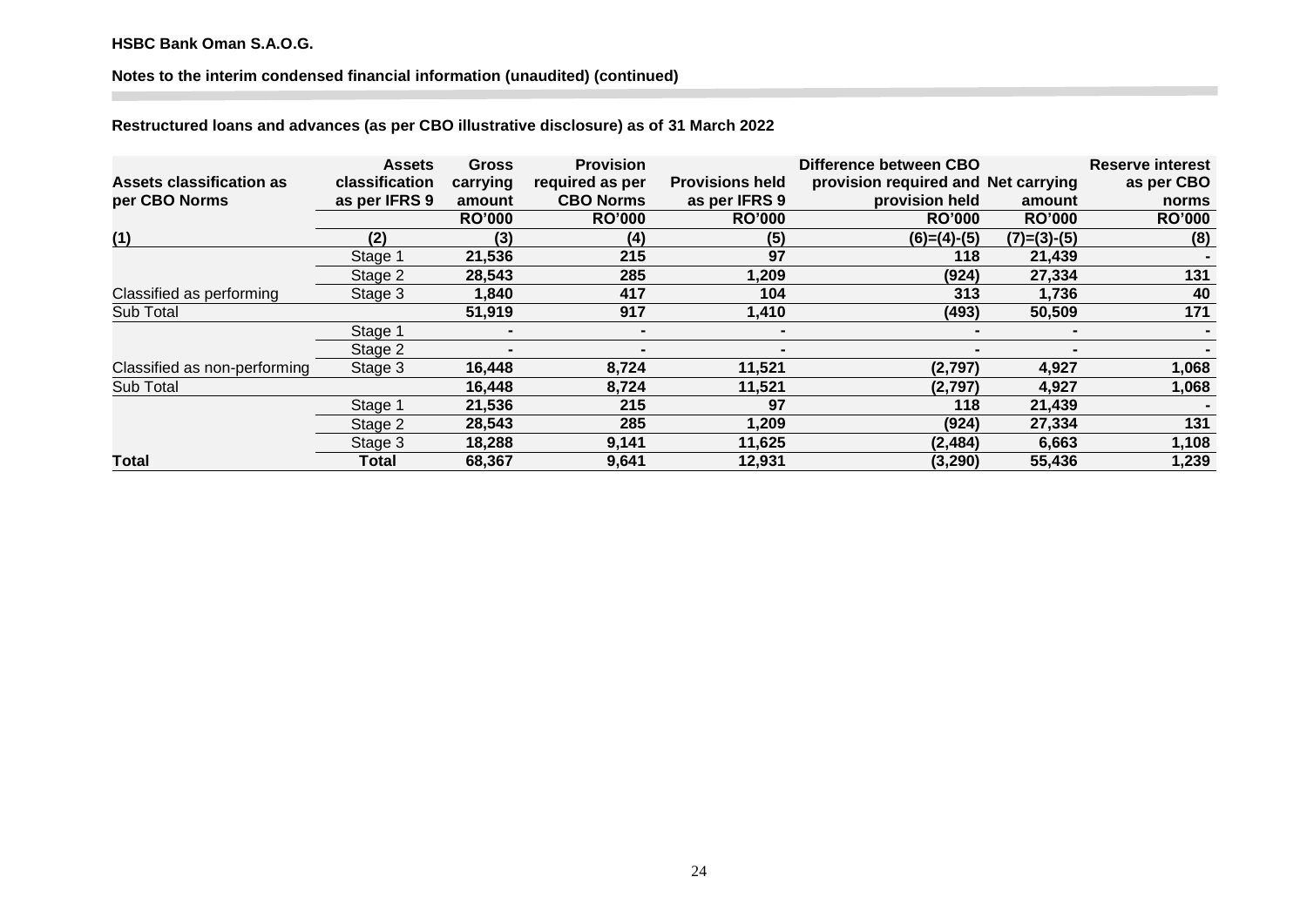# **Notes to the interim condensed financial information (unaudited) (continued)**

Restructured loans and advances (as per CBO illustrative disclosure) as of 31 March 2021

| Assets classification as per<br><b>CBO Norms</b> | Assets<br>classification as | Gross<br>carrying | Provision<br>required as per | Provisions held<br>as per IFRS 9 | Difference between CBO<br>provision required and | Net<br>carrying | Reserve interest<br>as per CBO |
|--------------------------------------------------|-----------------------------|-------------------|------------------------------|----------------------------------|--------------------------------------------------|-----------------|--------------------------------|
|                                                  | per IFRS 9                  | amount            | <b>CBO Norms</b>             |                                  | provision held                                   | amount          | norms                          |
|                                                  |                             | RO'000            | RO'000                       | RO'000                           | RO'000                                           | RO'000          | RO'000                         |
| (1)                                              |                             | (3)               | (4)                          | (5)                              | $(6)=(4)-(5)$                                    | $(7)=(3)-(5)$   | (8)                            |
|                                                  | Stage 1                     | 24.551            | 246                          | 458                              | (212)                                            | 24,093          |                                |
|                                                  | Stage 2                     | 56,393            | 564                          | 5,309                            | (4, 745)                                         | 51,084          |                                |
|                                                  | Stage 3                     | 17.305            | 10.520                       | 10.812                           | (292)                                            | 6.493           | 740                            |
| Total                                            |                             | 98,249            | 11,330                       | 16,579                           | (5, 249)                                         | 81.670          | 740                            |

Restructured loans and advances (as per CBO illustrative disclosure) as of 31 December 2021

| Assets classification as per | Assets            | Gross    | Provision        | Provisions held | Difference between CBO | Net           | Reserve interest |
|------------------------------|-------------------|----------|------------------|-----------------|------------------------|---------------|------------------|
| <b>CBO Norms</b>             | classification as | carrying | required as per  | as per IFRS 9   | provision required and | carrying      | as per CBO       |
|                              | per IFRS 9        | amount   | <b>CBO Norms</b> |                 | provision held         | amount        | norms            |
|                              |                   | RO'000   | RO'000           | RO'000          | RO'000                 | RO'000        | RO'000           |
|                              |                   | (3)      | 4)               | (5)             | $(6)=(4)-(5)$          | $(7)=(3)-(5)$ | (8)              |
|                              | Stage 1           | 61.581   | 616              | 816             | (200)                  | 60,765        |                  |
|                              | Stage 2           | 8,336    | 83               | .073            | (990)                  | 7,263         | 57               |
|                              | Stage 3           | 17,702   | 10,991           | 11.612          | (621)                  | 6,090         | 1,012            |
| Total                        |                   | 87,619   | 11,690           | 13.501          | (1, 811)               | 74,118        | 1,069            |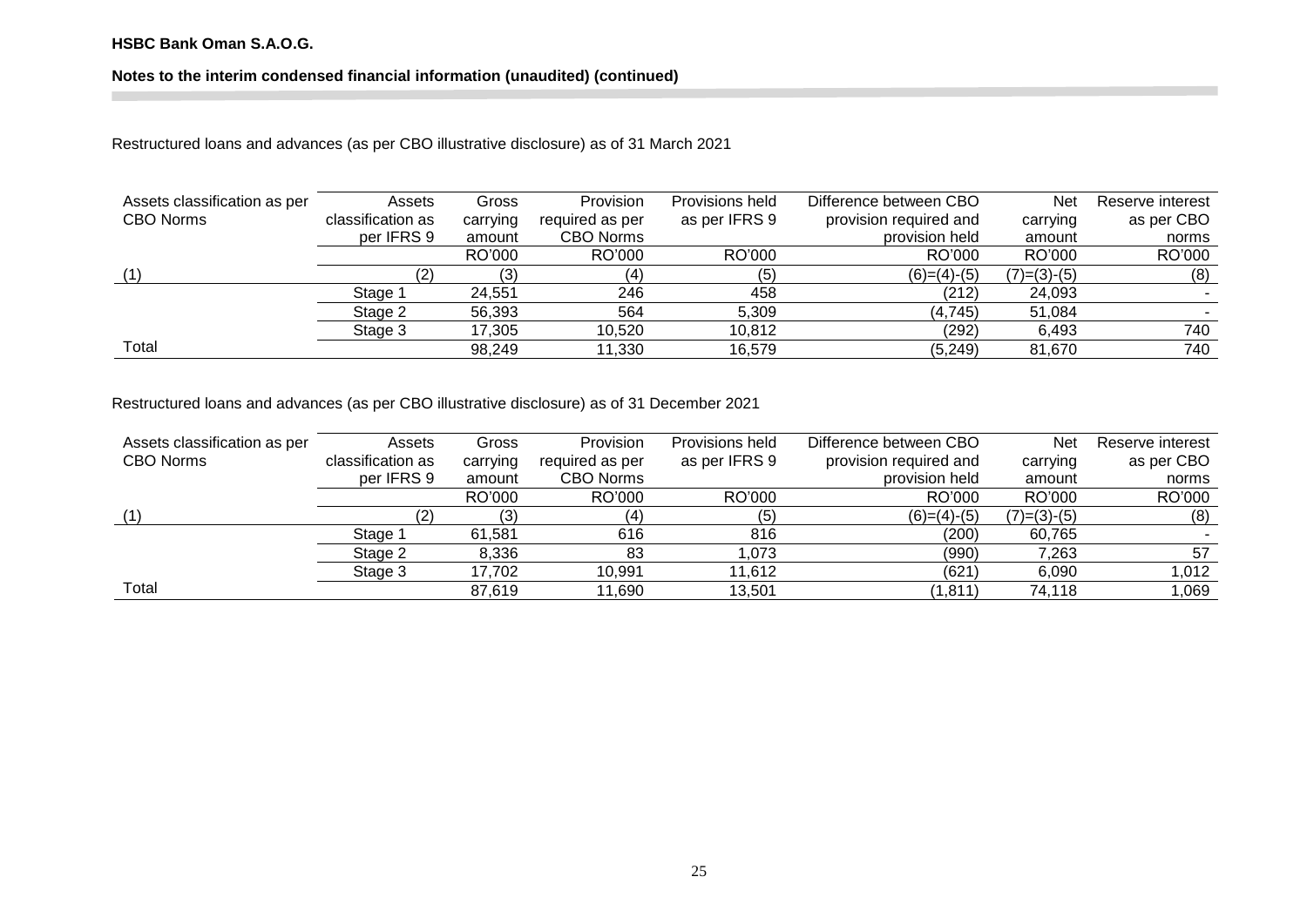# **Notes to the interim condensed financial information (unaudited) (continued)**

# **10 Financial investments**

Financial investments details are provided as follows:

|                                          |                   |            |                | Carrying      | Carrying    | Carrying                    |               |          |             |
|------------------------------------------|-------------------|------------|----------------|---------------|-------------|-----------------------------|---------------|----------|-------------|
|                                          | <b>Fair value</b> | Fair value | Fair value     | value         | value       | value                       | Cost          | Cost     | Cost        |
|                                          | 31 March          | 31 March   | 31<br>December | 31 March      | 31<br>March | $\overline{31}$<br>December | 31 March      | 31 March | 31 December |
|                                          | 2022              | 2021       | 2021           | 2022          | 2021        | 2021                        | 2022          | 2021     | 2021        |
|                                          | <b>RO'000</b>     | RO'000     | RO'000         | <b>RO'000</b> | RO'000      | RO'000                      | <b>RO'000</b> | RO'000   | RO'000      |
|                                          |                   |            |                |               |             |                             |               |          |             |
| Marketable securities -<br><b>MSX</b>    |                   |            |                |               |             |                             |               |          |             |
| Government bonds                         | 77,840            | 77,038     | 77,711         | 77,840        | 77,038      | 77,711                      | 76,816        | 76,781   | 76,819      |
| <b>Unquoted and other</b><br>investments |                   |            |                |               |             |                             |               |          |             |
| Treasury bills                           | 478,738           | 539,866    | 370,985        | 478,738       | 539,866     | 370,985                     | 478,688       | 539,839  | 371,000     |
| <b>Unquoted Omani shares</b>             | <b>200</b>        | 210        | 259            | 200           | 210         | 259                         | 250           | 260      | 260         |
| Unquoted foreign shares                  | 6                 |            |                | 6             |             |                             | 6             |          |             |
|                                          | 478,944           | 540,083    | 371,251        | 478,944       | 540,083     | 371,251                     | 478,944       | 540,106  | 371,267     |
|                                          |                   |            |                |               |             |                             |               |          |             |
| <b>Total</b>                             | 556,784           | 617,121    | 448,962        | 556,784       | 617,121     | 448,962                     | 555,760       | 616,887  | 448,086     |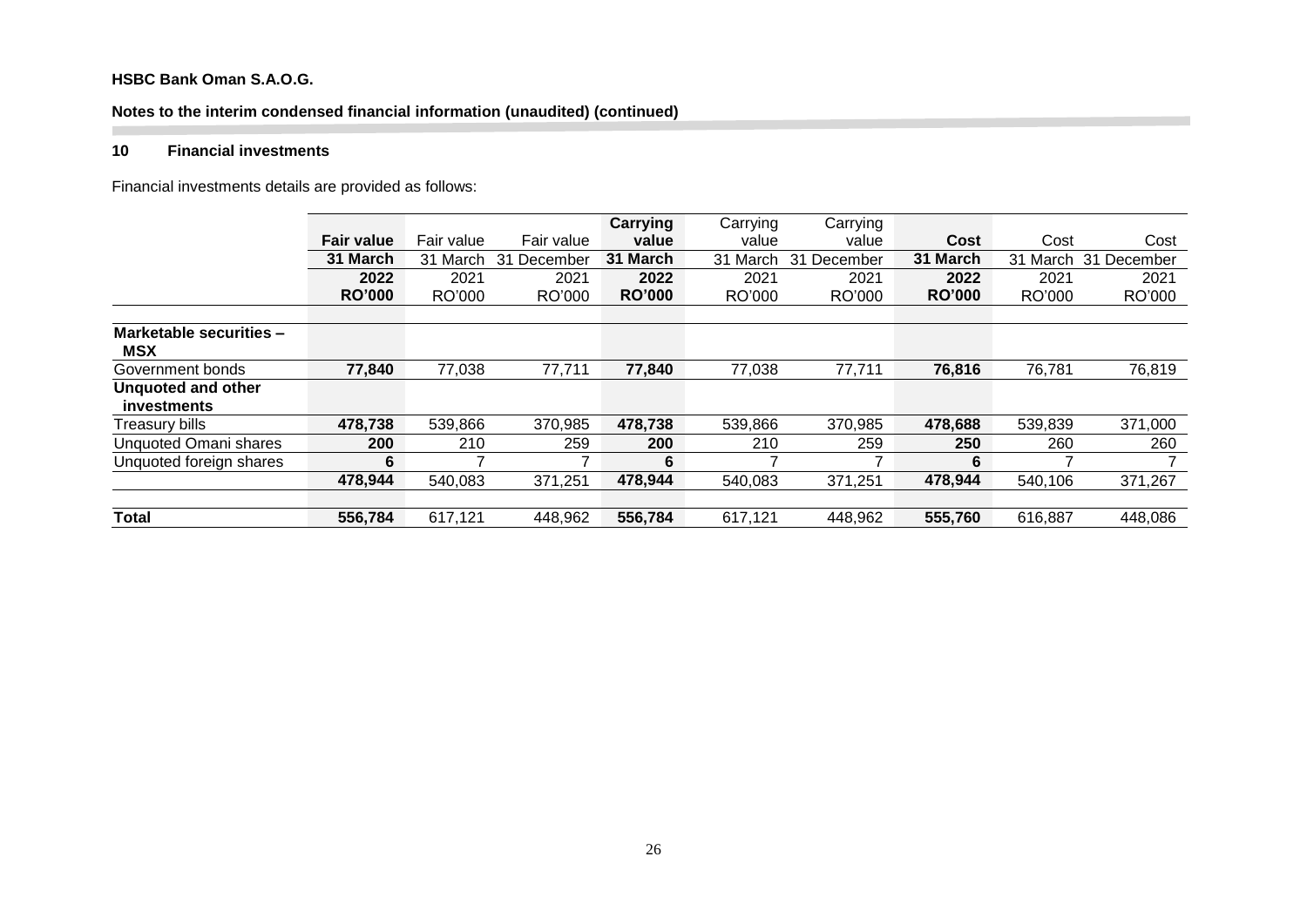# **Notes to the interim condensed financial information (unaudited) (continued)**

# **Carrying amount of financial investments**

|                                                                                              |                      |               | 31 December |
|----------------------------------------------------------------------------------------------|----------------------|---------------|-------------|
|                                                                                              | <b>31 March 2022</b> | 31 March 2021 | 2021        |
|                                                                                              | <b>RO'000</b>        | RO'000        | RO'000      |
| <b>Financial investments measured at</b><br>fair value through other<br>comprehensive income |                      |               |             |
|                                                                                              |                      |               |             |
| Treasury bills                                                                               | 478,738              | 539,866       | 370,985     |
| Government bonds                                                                             | 77,840               | 77,038        | 77,711      |
| Other investments                                                                            | 200                  | 200           | 200         |
|                                                                                              | 556,778              | 617,104       | 448,896     |
| <b>Financial investments measured at fair</b><br>value through profit or loss                |                      |               |             |
| Equity investments                                                                           | 6                    | 17            | 66          |
| Total                                                                                        | 556,784              | 617.121       | 448.962     |

# **11 Other assets**

|                                     |               |               | 31 December |
|-------------------------------------|---------------|---------------|-------------|
|                                     | 31 March 2022 | 31 March 2021 | 2021        |
|                                     | <b>RO'000</b> | RO'000        | RO'000      |
| Acceptances                         | 26,043        | 25,705        | 23,454      |
| ECL on acceptances                  | (221)         | (101)         | (612)       |
| <b>Acceptances (net of ECL)</b>     | 25,822        | 25,604        | 22,842      |
| Derivatives-positive mark-to-market | 4,394         | 13,910        | 6,040       |
| Prepayments                         | 934           | 626           | 393         |
| Right-of-use assets                 | 2,826         | 3,027         | 2,396       |
| Others*                             | 7,605         | 1,180         | 2,407       |
| <b>Total</b>                        | 41,581        | 44,347        | 34,078      |

\*Others includes RO0.7 M of work in progress which represents the development of a computer software from HSBC affiliates as of 31 March 2022. The costs incurred will be capitalised upon completion of the project.

# **12 Intangible assets**

|                          |                      |               | 31 December |
|--------------------------|----------------------|---------------|-------------|
|                          | <b>31 March 2022</b> | 31 March 2021 | 2021        |
|                          | <b>RO'000</b>        | RO'000        | RO'000      |
| <b>Computer Software</b> | -                    |               | 3,058       |
| Less: amortised          | $\blacksquare$       | -             |             |
| Less: impairment         | $\blacksquare$       | -             | (3,058)     |
| <b>Total</b>             | $\blacksquare$       | -             |             |

# **13 Property and equipment**

RO0.2 M of property and equipment were added during the period (31 March 2021: RO0.6 M). Property and equipment disposed of during the period was RO0.04 M (31 March 2021: RO0.5 M).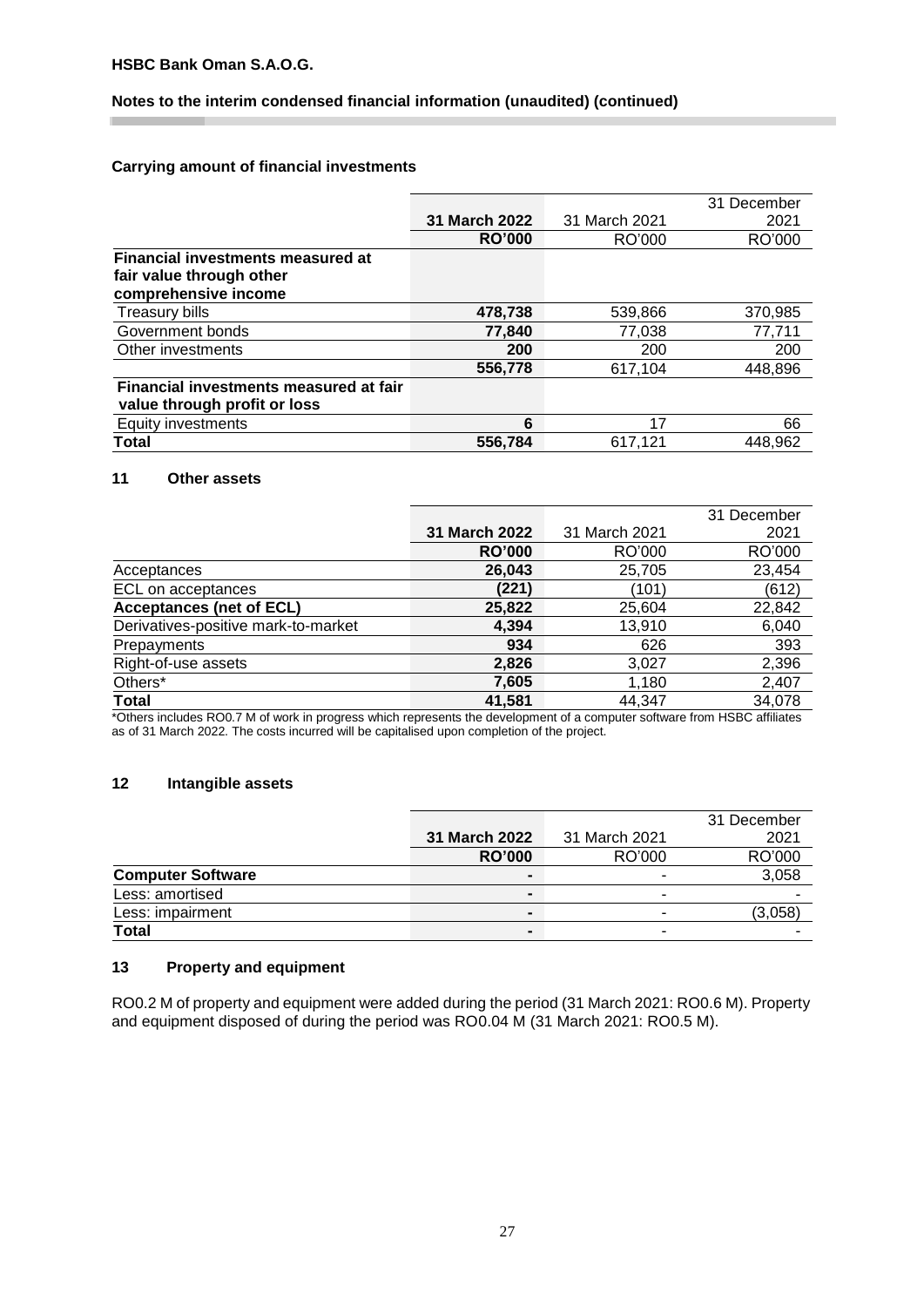I.

# **Notes to the interim condensed financial information (unaudited) (continued)**

# **14 Deposits from customers**

|                                  |                      |               | 31 December |
|----------------------------------|----------------------|---------------|-------------|
|                                  | <b>31 March 2022</b> | 31 March 2021 | 2021        |
|                                  | <b>RO'000</b>        | RO'000        | RO'000      |
| Deposits details are as follows: |                      |               |             |
| Current and call                 | 1,068,795            | 972,943       | 1,021,550   |
| Savings                          | 403,735              | 419,910       | 399,685     |
| Time deposits                    | 483,798              | 605,396       | 476,978     |
| Others                           | 3,192                | 3,825         | 2,881       |
| <b>Total</b>                     | 1,959,520            | 2.002.074     | 1,901,094   |

Maturity analysis of customer deposits as per CBO circular BM 955 is as follows:

|              |                      |               | 31 December |
|--------------|----------------------|---------------|-------------|
|              | <b>31 March 2022</b> | 31 March 2021 | 2021        |
|              | <b>RO'000</b>        | RO'000        | RO'000      |
| 0-6 months   | 696,064              | 791,716       | 660,642     |
| 6-12 months  | 295,216              | 273,088       | 290,611     |
| 1-3 years    | 431,654              | 168,655       | 428,588     |
| 3-5 years    | 151,785              | 394,612       | 149,626     |
| Over 5 years | 384,801              | 374,003       | 371,627     |
| <b>Total</b> | 1,959,520            | 2,002,074     | 1,901,094   |

The interest rate bands of deposits are as follows:

|              |                      |               | 31 December |
|--------------|----------------------|---------------|-------------|
|              | <b>31 March 2022</b> | 31 March 2021 | 2021        |
|              | <b>RO'000</b>        | RO'000        | RO'000      |
| $0 - 2%$     | 1.474.500            | 1.589.118     | 1,482,382   |
| $2 - 5%$     | 485.020              | 412.956       | 418.712     |
| <b>Total</b> | 1.959.520            | 2,002,074     | 1,901,094   |

# **15 Other liabilities**

|                                       |               |               | 31 December |
|---------------------------------------|---------------|---------------|-------------|
|                                       | 31 March 2022 | 31 March 2021 | 2021        |
|                                       | <b>RO'000</b> | RO'000        | RO'000      |
| Acceptances                           | 26,043        | 25,705        | 23,454      |
| Accruals and deferred income          | 4,195         | 3,626         | 6,103       |
| Lease liabilities                     | 2,676         | 2,968         | 2,391       |
| Provisions                            | 302           | 432           | 379         |
| ECL on off balance sheet exposure and |               |               |             |
| other commitments                     | 3,039         | 5,521         | 2,565       |
| Retirement benefit liability          | 1,495         | 1,436         | 1,464       |
| Derivatives - negative mark-to-market | 5,966         | 871           | 1,326       |
| Dividend Payable                      | 10,802        |               |             |
| <b>Others</b>                         | 7,189         | 17,143        | 11,201      |
| <b>Total</b>                          | 61.707        | 57,699        | 48,883      |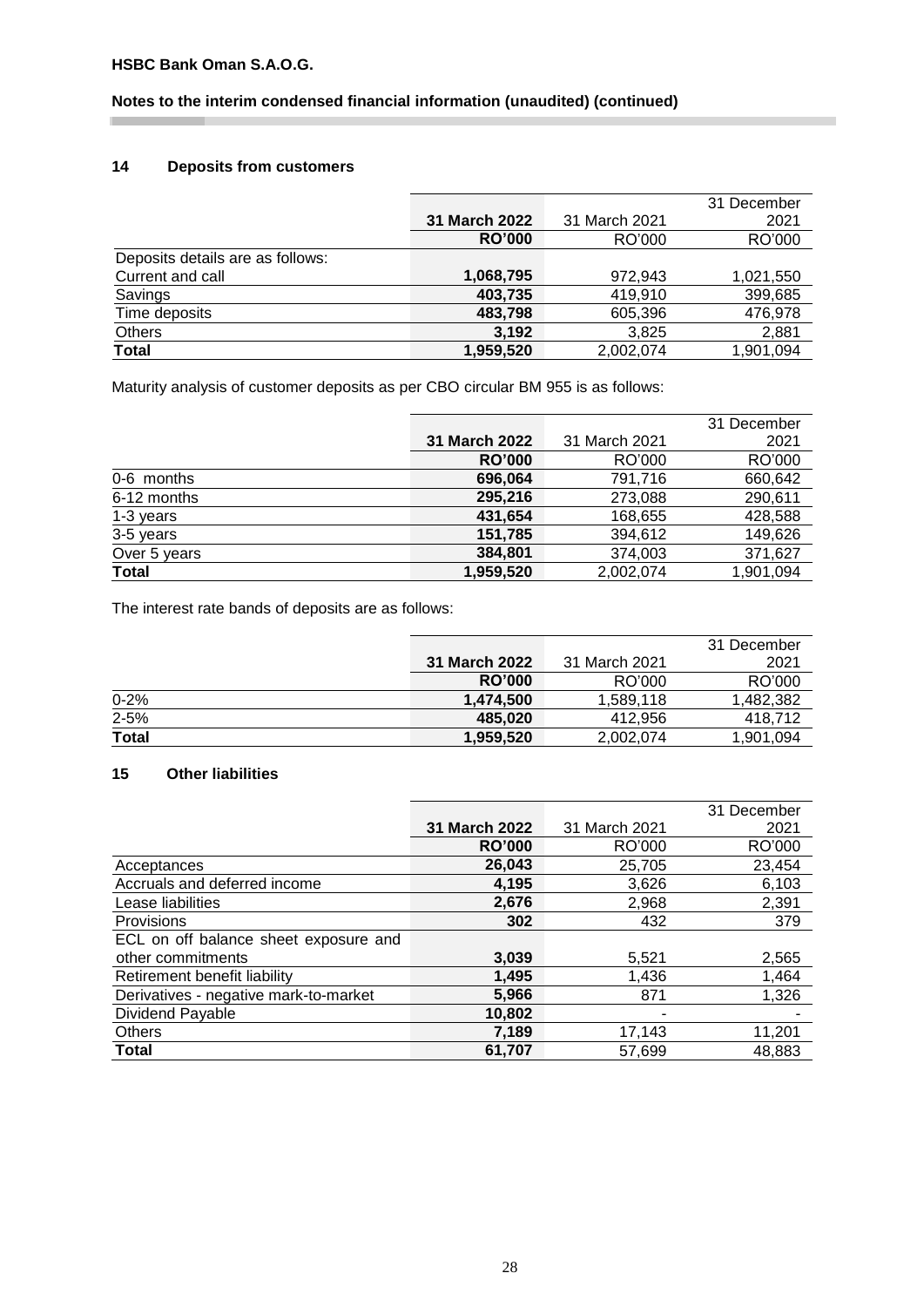# **Notes to the interim condensed financial information (unaudited) (continued)**

# **16 Contingent liabilities, commitments and derivatives**

|                                         |               |           | 31 March 2022 31 March 2021 31 December 2021 |
|-----------------------------------------|---------------|-----------|----------------------------------------------|
|                                         | <b>RO'000</b> | RO'000    | RO'000                                       |
| Undrawn unconditionally cancellable     |               |           |                                              |
| commitments*                            | 467,205       | 520,581   | 465,935                                      |
| Undrawn unconditionally non-cancellable |               |           |                                              |
| commitments                             | 76,735        | 67,169    | 76,296                                       |
| Forward foreign exchange contracts      | 33,206        | 183,944   | 21,125                                       |
| Interest rate swaps                     | 246,015       | 222,915   | 246,015                                      |
| Documentary credits                     | 77,119        | 72,884    | 66,862                                       |
| Guarantees and performance bonds        | 449,319       | 480,867   | 457,643                                      |
| Total                                   | 1,349,599     | 1,548,360 | 1,333,876                                    |

\*Undrawn unconditionally cancellable commitments of RO124.6 M (31 March 2021: RO99 M. 31 December 2021: RO113 M) are considered as part of loan commitments for IFRS 9.

As at 31 March 2022, there were certain legal suits pending against the Bank. Based on the opinion of the Bank's legal counsel, the Bank's management believes that no additional liability is expected to arise from these cases and therefore the management does not consider it necessary to make any additional provisions in this regard.

#### **17 Basis of valuation for financial assets and liabilities measured at fair value**

The fair values of derivatives and certain financials investments have determined using the following hierarchy of valuation levels.

The Bank measures fair values using the following fair value hierarchy that reflects the significance of the inputs used in making the measurements:

Level 1: Quoted market price (unadjusted) in an active market for fair values of financial assets and financial liabilities that are traded in active markets are based on quoted market prices or dealer price quotations.

Level 2: Valuation techniques based on observable inputs, either directly (i.e. as prices) or indirectly (i.e. derived from prices). This category includes instruments valued using: quoted market prices in active markets for similar instruments; quoted prices for identical or similar instruments in markets that are considered less than active; or other valuation techniques where all significant inputs are directly or indirectly observable from market data.

Level 3: Valuation techniques using significant unobservable inputs. This category included all instruments where the valuation technique includes inputs not based on observable data and the unobservable inputs have a significant effect on the instrument's valuation. This category includes instruments that are valued based on quoted prices for similar instruments where significant unobservable adjustments or assumptions are required to reflect differences between the instruments.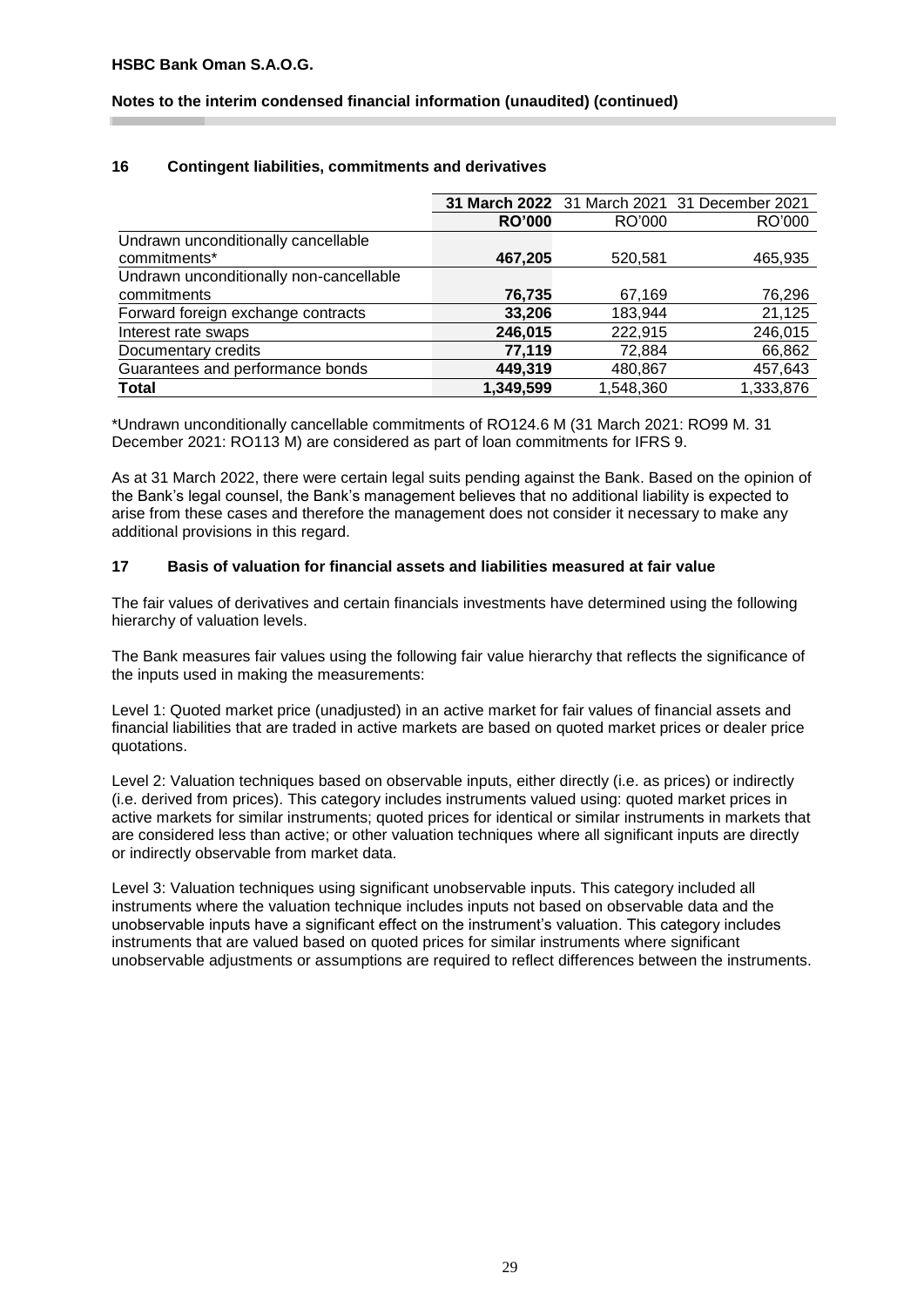#### **Notes to the interim condensed financial information (unaudited) (continued)**

The table below analyses financial instruments carried at fair value, by using valuation techniques.

|                                                            | <b>Valuation techniques</b> |                    |               |  |
|------------------------------------------------------------|-----------------------------|--------------------|---------------|--|
|                                                            | Level 1                     | Level <sub>2</sub> | <b>Total</b>  |  |
|                                                            | <b>RO'000</b>               | <b>RO'000</b>      | <b>RO'000</b> |  |
| At 31 March 2022                                           |                             |                    |               |  |
| <b>Assets</b>                                              |                             |                    |               |  |
| Derivatives                                                | $\blacksquare$              | 4,394              | 4,394         |  |
| Financial investments at fair value through other          |                             |                    |               |  |
| comprehensive income                                       | 96,248                      | 460,530            | 556,778       |  |
| Financial investments at fair value through profit or loss |                             | 6                  | 6             |  |
| <b>Liabilities</b>                                         |                             |                    |               |  |
| <b>Derivatives</b>                                         | $\blacksquare$              | 5,966              | 5,966         |  |
| Deposits from customers                                    |                             | 237,361            | 237,361       |  |
| At 31 March 2021                                           |                             |                    |               |  |
| Assets                                                     |                             |                    |               |  |
| Derivatives                                                | ٠                           | 13,910             | 13,910        |  |
| Financial investments at fair value through other          |                             |                    |               |  |
| comprehensive income                                       | 260,103                     | 357,001            | 617,104       |  |
| Financial investments at fair value through profit or loss |                             | 17                 | 17            |  |
| Liabilities                                                |                             |                    |               |  |
| Derivatives                                                | ٠                           | 871                | 871           |  |
| Deposits from customers                                    |                             | 234,170            | 234,170       |  |
| At 31 December 2021                                        |                             |                    |               |  |
| Assets                                                     |                             |                    |               |  |
| Derivatives                                                |                             | 6,040              | 6,040         |  |
| Financial investments at fair value through other          |                             |                    |               |  |
| comprehensive income                                       | 96,248                      | 352,648            | 448,896       |  |
| Financial investments at fair value through profit or loss |                             | 66                 | 66            |  |
| Liabilities                                                |                             |                    |               |  |
| Derivatives                                                |                             | 1,326              | 1,326         |  |
| Deposits from customers                                    |                             | 258,368            | 258,368       |  |

#### **Financial investments and derivatives**

Fair value is based on quoted market prices at the reporting date without any deduction for transaction costs. If a quoted market price is not available, fair value is estimated using pricing models or discounted cash flow techniques.

Where discounted cash flow techniques are used, estimated future cash flows are based on management's best estimates and the discount rate is a market related rate for a similar instrument at the reporting date.

Foreign exchange contracts are valued based on the data derived from the market. The market value adjustment of foreign exchange contracts are included in the book value of other assets and other liabilities.

There has been no change to the basis of valuation of level 2 financial assets and liabilities disclosed in the latest audited financial statements of the Bank for the year ended 31 December 2021.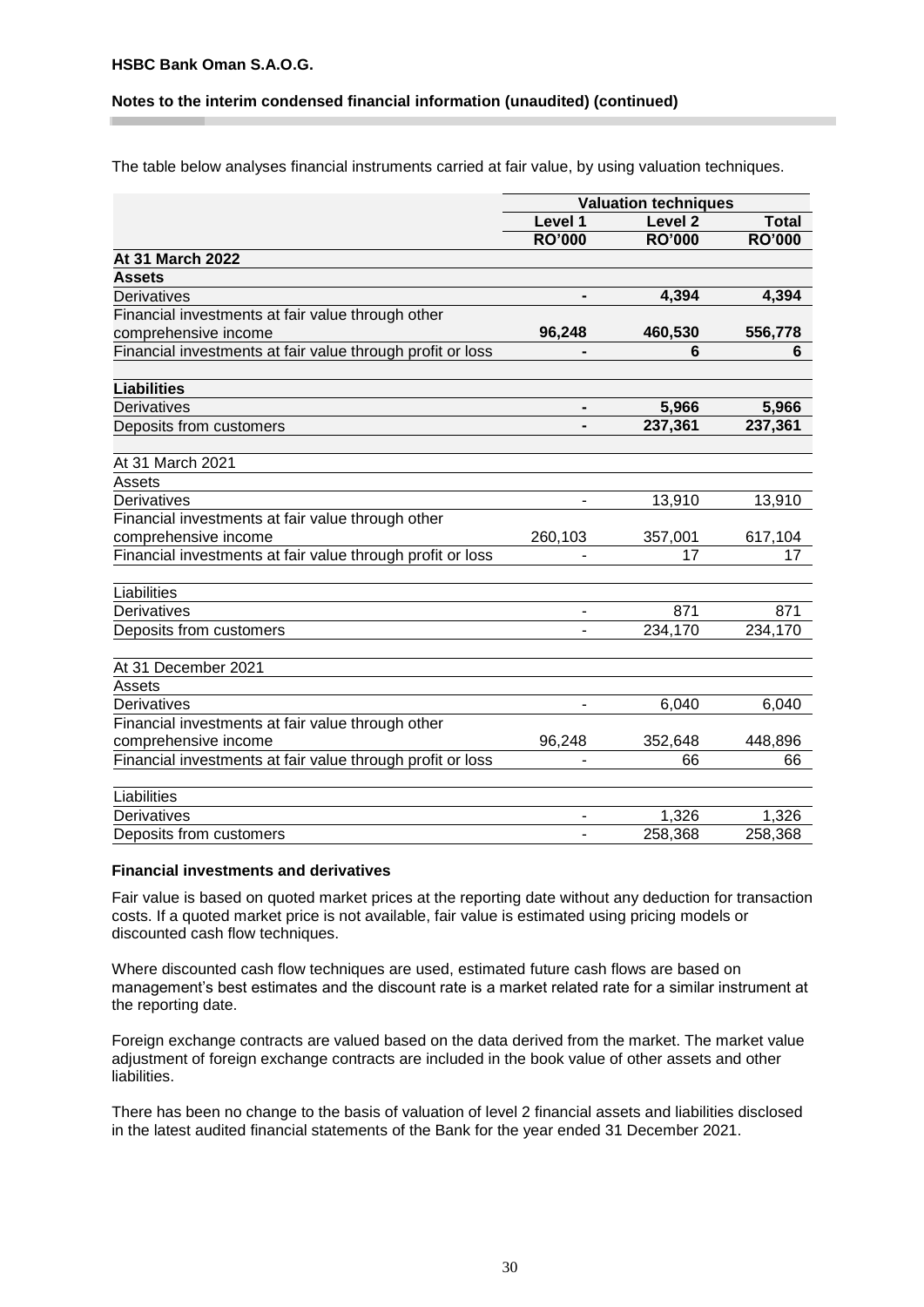#### **Notes to the interim condensed financial information (unaudited) (continued)**

#### **Derivatives**

In the ordinary course of business, the Bank enters into various types of transactions that involve derivative financial instruments. A derivative financial instrument is a financial contract between two parties where payments are dependent upon movements in the price in one or more underlying financial instruments, reference rate or index. Derivative instruments include forwards, futures, swaps and options.

The table below sets out the positive and negative fair values of derivative financial instruments*,* together with the notional amounts analyzed by the term to maturity. The notional amount is the amount of a derivative's underlying asset, reference rate or index and is the basis upon which changes in the value of derivatives are measured.

The notional contract amounts of derivatives indicate the nominal value of transactions outstanding at the balance sheet date; they do not represent amounts at risk. Forward foreign exchange contracts and interest rate swaps are measured using level 2 fair valuation hierarchy.

|                                                  | <b>Positive fair</b> | <b>Negative fair</b> |                              |
|--------------------------------------------------|----------------------|----------------------|------------------------------|
| 31 March 2022                                    | value                | value                | <b>Total notional amount</b> |
|                                                  | <b>RO'000</b>        | <b>RO'000</b>        | <b>RO'000</b>                |
| Derivatives:                                     |                      |                      |                              |
| Forward foreign exchange contracts (note 23 (a)) | 292                  | 285                  | 33,206                       |
| Interest rate swaps*                             | 4,102                | 5,681                | 246,015                      |
|                                                  | 4,394                | 5,966                | 279,221                      |
|                                                  |                      |                      |                              |
|                                                  | Positive fair        | Negative fair        |                              |
| 31 March 2021:                                   | value                | value                | Total notional amount        |
|                                                  | RO'000               | RO'000               | RO'000                       |
| Derivatives:                                     |                      |                      |                              |
| Forward foreign exchange contracts               | 4,171                | 746                  | 183,944                      |
| Interest rate swaps*                             | 9,739                | 125                  | 222,915                      |
|                                                  | 13,910               | 871                  | 406,859                      |
|                                                  |                      |                      |                              |
|                                                  | Positive fair        | Negative fair        |                              |
| 31 December 2021:                                | value                | value                | Total notional amount        |
|                                                  | RO'000               | RO'000               | RO'000                       |
| Derivatives:                                     |                      |                      |                              |
| Forward foreign exchange contracts               | 107                  | 102                  | 21,125                       |
| Interest rate swaps*                             | 5,933                | 1,224                | 246,015                      |
|                                                  | 6,040                | 1,326                | 267,140                      |

\*The notional contract amounts of derivatives designated in qualifying hedge accounting relationships indicate the nominal value of transactions outstanding at the balance sheet date; they do not represent amounts at risk.

#### **Hedge accounting derivatives**

#### Fair value hedges

The Bank enters into fixed-for-floating-interest-rate swaps to manage the exposure to changes in fair value due to movements in market interest rates on certain fixed rate financial instruments which are not measured at fair value through profit or loss.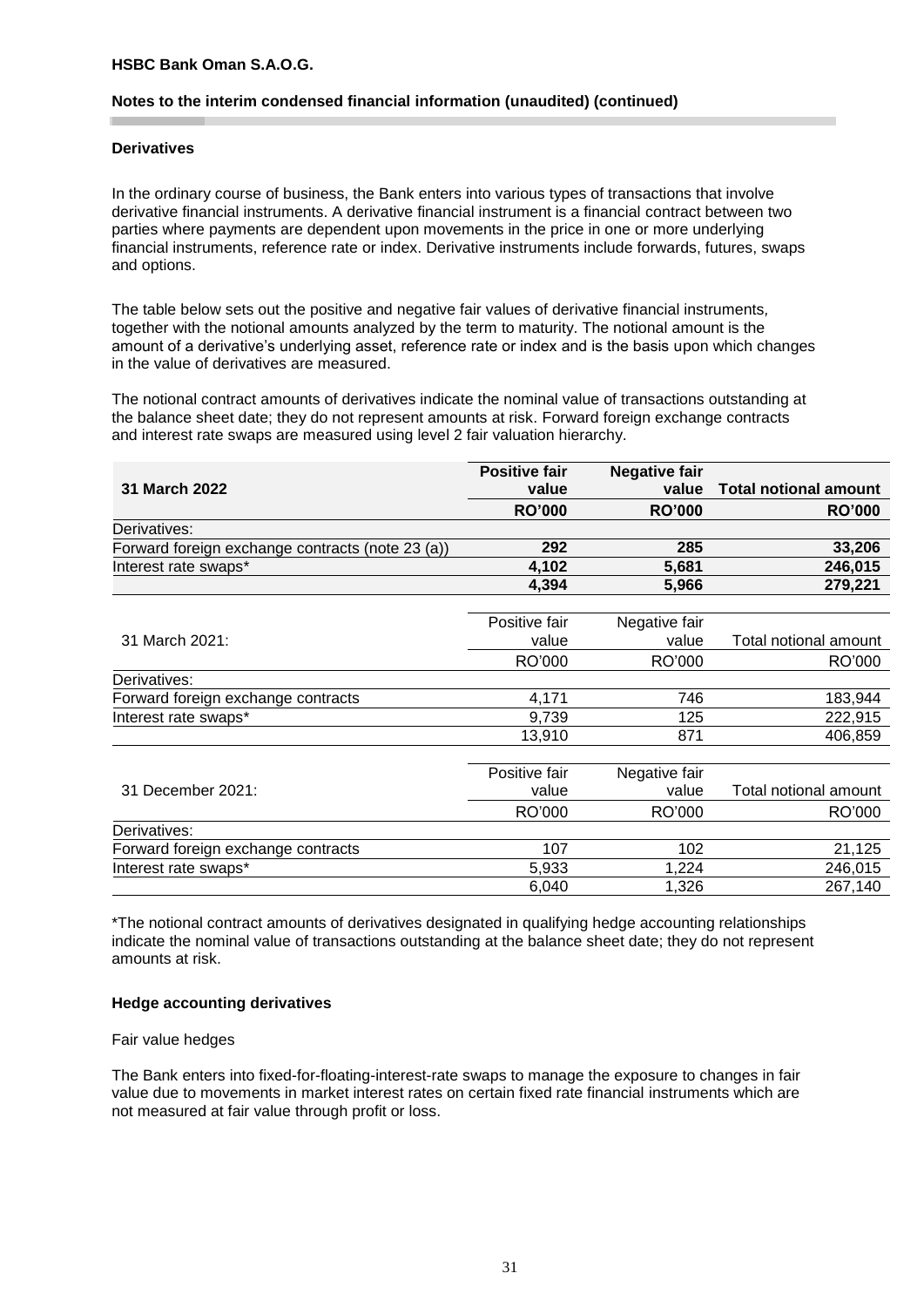# **Notes to the interim condensed financial information (unaudited) (continued)**

# **Hedging instrument by hedged risk**

|                      |                        |               | <b>Hedging Instrument</b> |                   |                         |  |  |
|----------------------|------------------------|---------------|---------------------------|-------------------|-------------------------|--|--|
|                      | <b>Carrying Amount</b> |               |                           |                   |                         |  |  |
|                      | <b>Statement of</b>    |               |                           |                   |                         |  |  |
|                      |                        |               |                           | financial         |                         |  |  |
|                      | <b>Notional</b>        |               |                           | position          | Change in               |  |  |
|                      | Amount <sup>1</sup>    | <b>Assets</b> | <b>Liabilities</b>        | presentation      | fair value <sup>2</sup> |  |  |
| <b>Hedged Risk</b>   | <b>RO'000</b>          | <b>RO'000</b> | <b>RO'000</b>             | <b>RO'000</b>     | <b>RO'000</b>           |  |  |
| <b>Interest Rate</b> | 246,015                | 4,102         | 5,681                     | <b>Derivative</b> | (6, 937)                |  |  |
| At 31 March 2022     | 246,015                | 4,102         | 5,681                     |                   | (6, 937)                |  |  |

|                      | <b>Hedging Instrument</b> |        |             |              |                |  |  |  |
|----------------------|---------------------------|--------|-------------|--------------|----------------|--|--|--|
|                      | <b>Carrying Amount</b>    |        |             |              |                |  |  |  |
|                      | Statement of<br>financial |        |             |              |                |  |  |  |
|                      | Notional                  |        |             | position     | Change in      |  |  |  |
|                      | Amount <sup>1</sup>       | Assets | Liabilities | presentation | fair value $2$ |  |  |  |
| <b>Hedged Risk</b>   | RO'000                    | RO'000 | RO'000      | RO'000       | RO'000         |  |  |  |
| <b>Interest Rate</b> | 222.915                   | 9.739  | 125         | Derivative   | (2, 324)       |  |  |  |
| At 31 March 2021     | 222.915                   | 9,739  | 125         |              | (2, 324)       |  |  |  |

|                     |                        |        | Hedging Instrument |              |                         |  |  |
|---------------------|------------------------|--------|--------------------|--------------|-------------------------|--|--|
|                     | <b>Carrying Amount</b> |        |                    |              |                         |  |  |
|                     | Statement of           |        |                    |              |                         |  |  |
|                     | financial              |        |                    |              |                         |  |  |
|                     | Notional               |        |                    | position     | Change in               |  |  |
|                     | Amount <sup>1</sup>    | Assets | Liabilities        | presentation | fair value <sup>2</sup> |  |  |
| <b>Hedged Risk</b>  | RO'000                 | RO'000 | RO'000             | RO'000       | RO'000                  |  |  |
| Interest Rate       | 246,015                | 5,933  | 1.224              | Derivative   | (5,791)                 |  |  |
| At 31 December 2021 | 246,015                | 5,933  | 1,224              |              | (5,791)                 |  |  |

- 1 The notional contract amounts of derivatives designated in qualifying hedge accounting relationships indicate the nominal value of transactions outstanding at the balance sheet date; they do not represent amounts at risk.
- 2 Used in effectiveness testing comprising the full fair value change of the hedging instrument

#### **Derivative product types**

Forwards are contractual agreements to either buy or sell a specified currency, commodity or financial instrument at a specific price and date in the future. Forwards are customised contracts transacted in the over-the-counter market.

The Bank's fair value hedges principally consist of interest rate swaps that are used to protect against changes in the fair value of fixed-rate long-term deposits due to movements in market interest rates.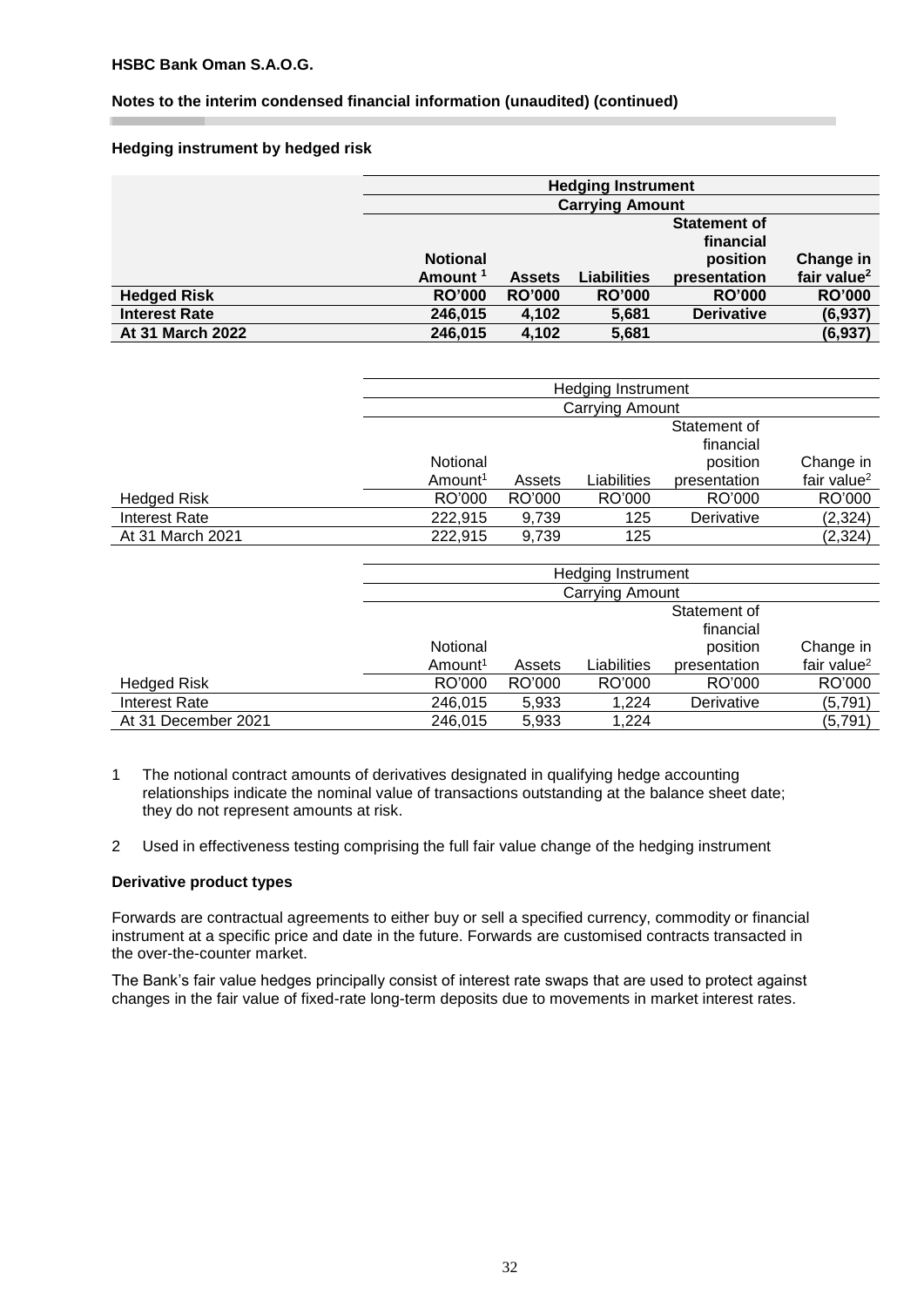# **Notes to the interim condensed financial information (unaudited) (continued)**

#### **Interest rate benchmark reform: Amendments to IFRS 9 and IAS 39 'Financial Instruments'**

The Bank has applied both the first set of amendments ('Phase 1') and the second set of amendments ('Phase 2') to IFRS 9 and IAS 39 applicable to hedge accounting.

There is no significant judgment applied for benchmarks to determine whether and when the transition uncertainty has been resolved. The most significant Ibor benchmark in which the Bank continues to have hedging instruments is US dollar Libor. It is expected that the transition out of US dollar Libor hedging derivatives will be largely completed by the end of 2022. These transitions do not necessitate new approaches compared with any of the mechanisms used so far for transition and it will not be necessary to change the transition risk management strategy.

The notional amounts of interest rate derivatives designated in hedge accounting relationships represent the extent of the risk exposure managed by the Bank that is expected to be directly affected by market-wide Ibors reform and in scope of Phase 1 and Phase 2 amendments.

Hedging Instrument impacted by IBOR Reform

|                                       | Impacted by        | <b>NOT impacted</b>   | <b>Notional</b>        |
|---------------------------------------|--------------------|-----------------------|------------------------|
|                                       | <b>IBOR</b> reform | by <b>IBOR</b> reform | <b>Contract amount</b> |
|                                       | <b>RO'000</b>      | <b>RO'000</b>         | <b>RO'000</b>          |
| Fair value hedges at 31 March 2022    | 169,015            | 77.000                | 246,015                |
| Fair value hedges at 31 March 2021    | 222.915            |                       | 222,915                |
| Fair value hedges at 31 December 2021 | 169,015            | 77,000                | 246,015                |

#### **Interbank Offered Rates ('IBOR') transition**

Throughout the prior year 2021 and period ended March 2022, the bank has continued its efforts to provide the capability to offer new near risk-free rate ('RFR') products, and subsequently actively offer customers the ability to transition from Libor based products. Given that the administrator of Libor, International Benchmark Administrator ('IBA'), has confirmed the extension of the publication date of most US dollar Libor tenors until 31 March 2023.

All of our businesses actively developed and implemented system and operational capabilities for the majority of alternative rates, such as base or prime rates, and RFR products. As a result, Ibor exposures that have post-2021 maturities continue to reduce, aided by market compression of Ibor trades, and undertaking all new transactions in alternative rate and replacement RFR products, as market liquidity builds.

Transition discussions are actively occurring with clients and we will be led by their level of readiness, which is being tracked to ensure adequate planning for operational activities occurred in 2021 and period ended March 2022. Whilst contractual repapering and rebooking activities will be managed accordingly, as well as any requirements to invoke contractual fallback provisions, legislative solutions may still be required to allow for a smooth transition.

All post 2021 refinancing for demising Ibors is offered on alternative rates products, and the bank has adhered to the industry milestones related to cessation of new Ibor loan issuance.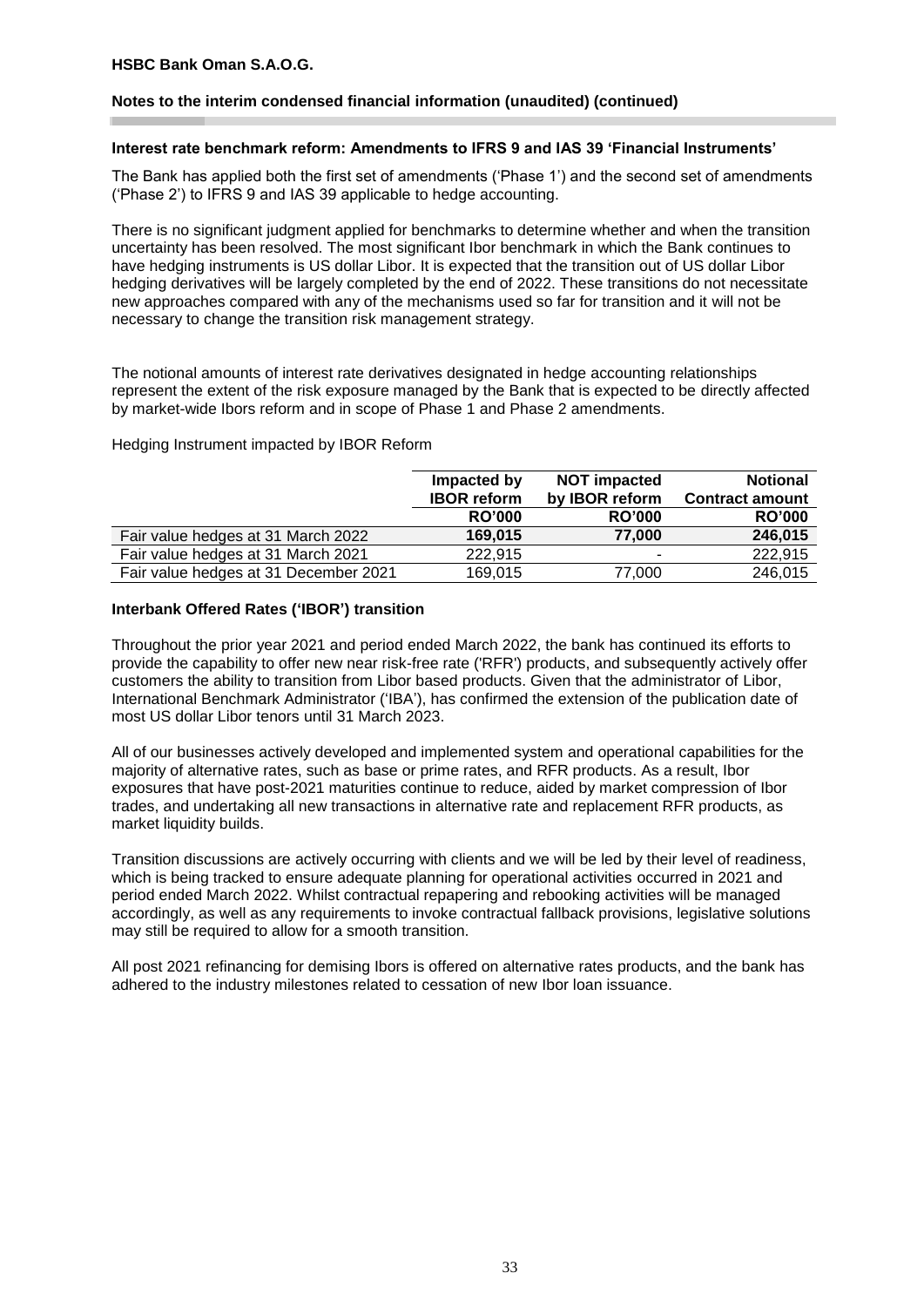## **Notes to the interim condensed financial information (unaudited) (continued)**

| , manoial moti annonto impactoa by ibor roi onni. |                                                        |                  |                  |               |  |  |  |  |
|---------------------------------------------------|--------------------------------------------------------|------------------|------------------|---------------|--|--|--|--|
|                                                   | Financial instruments yet to transition to alternative |                  |                  |               |  |  |  |  |
|                                                   | benchmarks, by main benchmark                          |                  |                  |               |  |  |  |  |
|                                                   | <b>USD Libor</b>                                       | <b>GBP Libor</b> | <b>JPY Libor</b> | <b>Others</b> |  |  |  |  |
| At 31 March 2022                                  | <b>RO'000</b>                                          | <b>RO'000</b>    | <b>RO'000</b>    | <b>RO'000</b> |  |  |  |  |
| Non-derivative financial assets                   | 188,975                                                |                  |                  |               |  |  |  |  |
| Derivative notional contract amount               | 134,750                                                |                  |                  |               |  |  |  |  |
|                                                   |                                                        |                  |                  |               |  |  |  |  |
| At 31 March 2021                                  | RO'000                                                 | RO'000           | RO'000           | RO'000        |  |  |  |  |
| Non-derivative financial assets                   | 193.965                                                |                  |                  |               |  |  |  |  |
| Derivative notional contract amount               | 134.750                                                |                  |                  |               |  |  |  |  |
|                                                   |                                                        |                  |                  |               |  |  |  |  |
| At 31 December 2021                               | RO'000                                                 | RO'000           | RO'000           | RO'000        |  |  |  |  |
| Non-derivative financial assets                   | 214.774                                                |                  |                  |               |  |  |  |  |
| Derivative notional contract amount               | 134.750                                                |                  |                  |               |  |  |  |  |

Financial instruments impacted by Ibor reform:

The amounts in the above table provide an indication of the extent of the Bank's exposure to the Ibor benchmarks which are due to be replaced. Amounts are in respect of the financial instruments that:

- contractually reference an interest rate benchmark that is planned to transition to an alternative benchmark;
- have a contractual maturity date beyond the date by which the reference interest rate benchmark expected to cease; and
- are recognised on the Bank's consolidated balance sheet.

In March 2021, the administrator of Libor, IBA, announced that the publication date of most US dollar Libor tenors is extended from 31 December 2021 to 30 June 2023. Publication of one-week and twomonth tenors will cease after 31 December 2021. This change reduces the amounts presented at 31 March 2022 in the above table as some financial instruments included at 31 December 2021 will reach their contractual maturity date prior to the extended publication dates (comparative data have not been re-presented).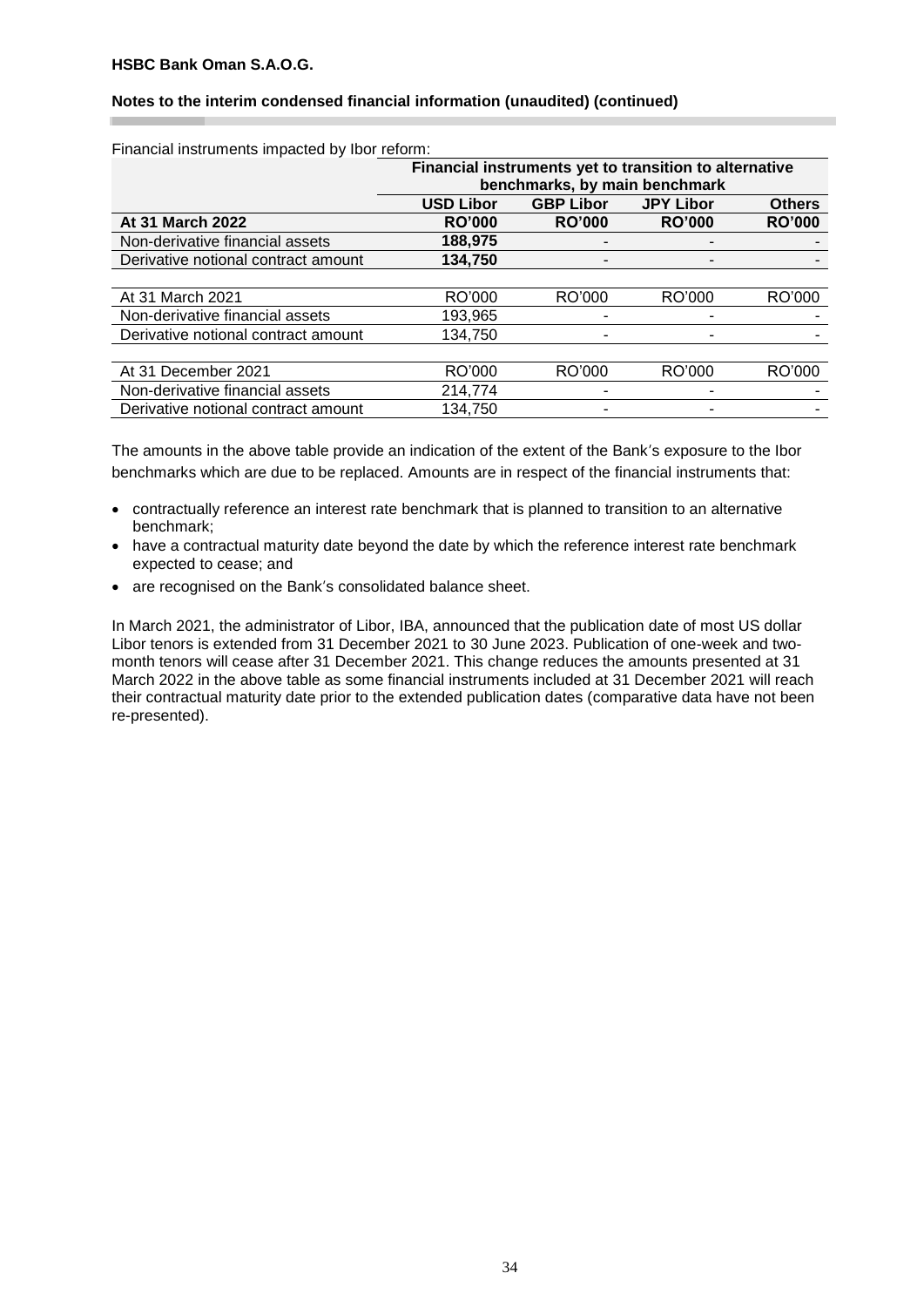# **Notes to the interim condensed financial information (unaudited) (continued)**

# **18 Asset liability mismatch**

The asset liability mismatch is based on CBO circular BM 955 and given as follows:

|                   | 31 March 2022 |                    |                 | 31 March 2021 |             |            | 31 December 2021 |             |            |  |
|-------------------|---------------|--------------------|-----------------|---------------|-------------|------------|------------------|-------------|------------|--|
|                   |               | <b>Liabilities</b> |                 |               | Liabilities |            |                  | Liabilities |            |  |
| <b>Maturities</b> | <b>Assets</b> | and equity         | <b>Mismatch</b> | Assets        | and equity  | Mismatch   | Assets           | and equity  | Mismatch   |  |
|                   | <b>RO'000</b> | <b>RO'000</b>      | <b>RO'000</b>   | RO'000        | RO'000      | RO'000     | RO'000           | RO'000      | RO'000     |  |
| 0-6 months        | 1,298,974     | 831,315            | 467,659         | 1,294,263     | 933,259     | 361,004    | ,283,622         | 760,535     | 523,087    |  |
| 6-12 months       | 40.969        | 301,105            | (260, 136)      | 63.441        | 277,583     | (214, 142) | 34,625           | 309,147     | (274, 522) |  |
| 1-3 years         | 262,405       | 431,654            | (169, 249)      | 291,900       | 168,655     | 123,245    | 276,199          | 428,588     | (152, 389) |  |
| 3-5 years         | 227,550       | 151,785            | 75,765          | 199,452       | 394,612     | (195, 160) | 207,210          | 149.626     | 57,584     |  |
| more than 5 years | 608,679       | 722.717            | (114, 038)      | 631,288       | 706,235     | (74,947)   | 547.591          | 701,351     | (153, 760) |  |
| <b>Total</b>      | 2,438,577     | 2,438,577          | $\blacksquare$  | 2,480,344     | 2,480,344   |            | 2,349,247        | 2,349,247   |            |  |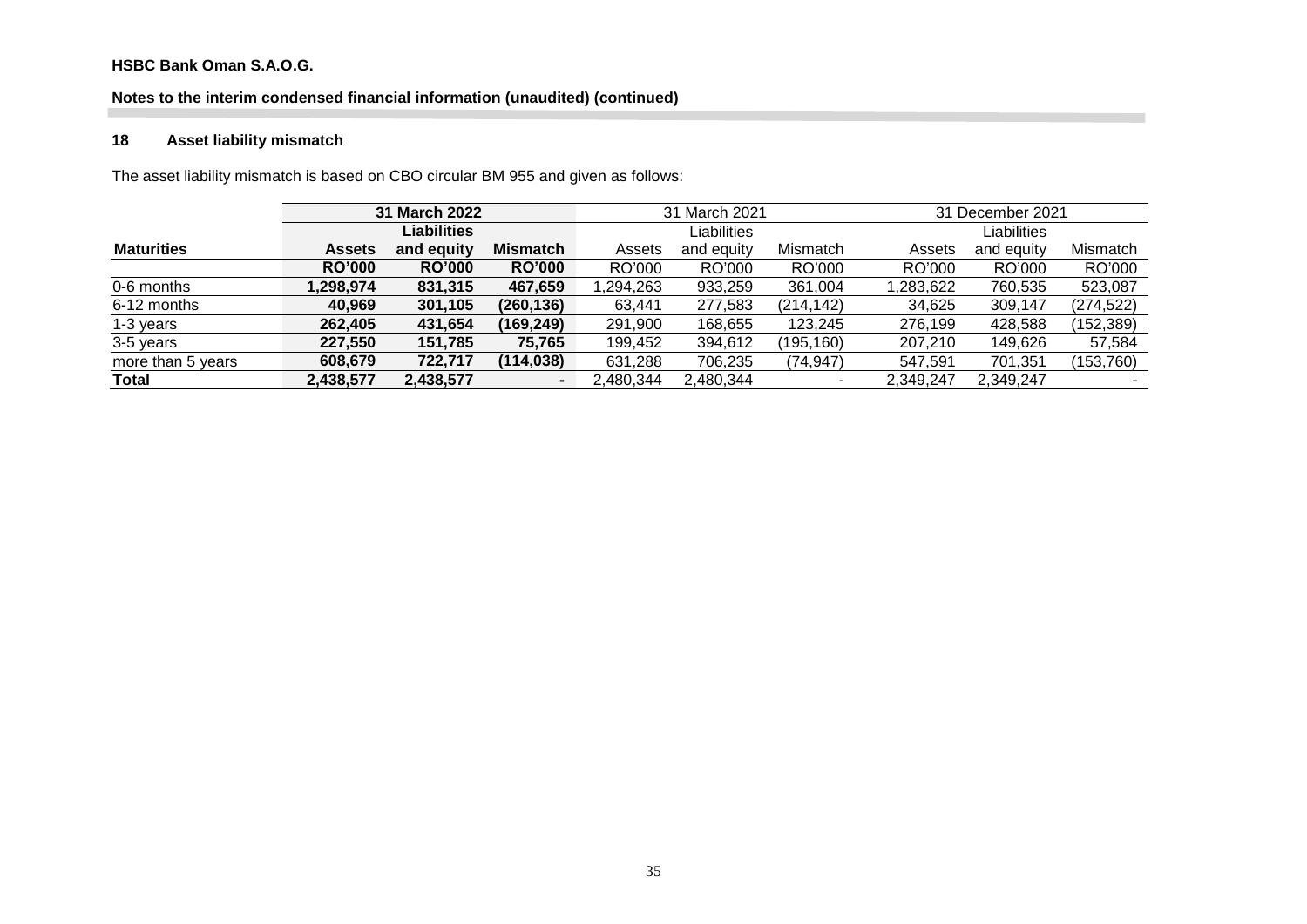# **Notes to the interim condensed financial information (unaudited) (continued)**

#### **19 Exposure to credit risk**

**Summary of financial instruments to which the impairment requirement in IFRS 9 are applied**

|                             |               | 31 March 2022        |                   | 31 March 2021               |                   | 31 December 2021            |  |
|-----------------------------|---------------|----------------------|-------------------|-----------------------------|-------------------|-----------------------------|--|
|                             | <b>Gross</b>  |                      | Gross             |                             | Gross             |                             |  |
|                             | carrying      |                      | carrying          |                             | carrying          |                             |  |
|                             | /nominal      |                      | /nominal          |                             | /nominal          |                             |  |
|                             | amount        |                      | amount            |                             | amount            |                             |  |
|                             | (net of       |                      | (net of           |                             | (net of           |                             |  |
|                             | reserved      | <b>Allowance for</b> | reserved          | Allowance for               | reserved          | Allowance for               |  |
|                             | interest)     | <b>ECL</b>           | interest)         | <b>ECL</b>                  | interest)         | <b>ECL</b>                  |  |
|                             | <b>RO'000</b> | <b>RO'000</b>        | RO'000            | RO'000                      | RO'000            | RO'000                      |  |
| Cash and balances           |               |                      |                   |                             |                   |                             |  |
| with central bank           | 245,569       | (235)                | 229,325           | (210)                       | 282,756           | (35)                        |  |
| Due from banks              | 267,228       | (50)                 | 219,054           | (77)                        | 213,730           | (30)                        |  |
| Loans and advances          |               |                      |                   |                             |                   |                             |  |
| to customers                |               |                      |                   |                             |                   |                             |  |
| -WPB                        | 484,522       | (7,545)              | 440,369           | (9, 292)                    | 457,693           | (7,706)                     |  |
| -Wholesale                  | 859,432       | (31, 560)            | 955,723           | (40, 148)                   | 930,888           | (33, 687)                   |  |
| Other assets                | 26,043        | (221)                | 25,705            | (101)                       | 23,454            | (613)                       |  |
| <b>Total gross carrying</b> |               |                      |                   |                             |                   |                             |  |
| amount on balance           |               |                      |                   |                             |                   |                             |  |
| sheet                       | 1,882,794     | (39, 611)            | 1,870,176         | (49, 828)                   | 1,908,521         | (42,071)                    |  |
| Loans and other credit      |               |                      |                   |                             |                   |                             |  |
| related commitments         | 651,124       | (3,039)              | 652,443           | (5,521)                     | 637,797           | (2, 565)                    |  |
| <b>Total nominal</b>        |               |                      |                   |                             |                   |                             |  |
| amount off balance          |               |                      |                   |                             |                   |                             |  |
| sheet                       | 651,124       | (3,039)              | 652,443           | (5,521)                     | 637,797           | (2, 565)                    |  |
|                             |               | <b>Memorandum</b>    |                   |                             |                   |                             |  |
|                             | Fair          | allowance for        |                   | Memorandum<br>allowance for |                   | Memorandum<br>allowance for |  |
|                             | <b>Value</b>  | <b>ECL</b>           | <b>Fair Value</b> | <b>ECL</b>                  | <b>Fair Value</b> | <b>ECL</b>                  |  |
|                             | <b>RO'000</b> | <b>RO'000</b>        | RO'000            | RO'000                      | RO'000            | RO'000                      |  |
| Financial                   |               |                      |                   |                             |                   |                             |  |
| investments at              |               |                      |                   |                             |                   |                             |  |
| <b>FVOCI</b>                | 556,784       | (700)                | 616,904           | (714)                       | 448,696           | (677)                       |  |

#### **20 Share capital**

The share capital of the Bank is divided into 2,000,312,790 fully paid shares of RO0.100 each (31 March 2021 and 31 December 2021 – 2,000,312,790 shares of RO0.100 each). The authorised share capital of the Bank is 7,500 million shares of RO 0.100 each (31 March 2021 and 31 December 2021 –7,500 million shares of RO 0.100 each).

# **Major Shareholder**

All those shareholders of the Bank who own 10% or more of the Bank's shares in their name, and the number of shares they hold are as follows:

|                                     |               |               | 31 December   |
|-------------------------------------|---------------|---------------|---------------|
|                                     | 31 March 2022 | 31 March 2021 | 2021          |
|                                     | Number of     | Number of     | Number of     |
|                                     | shares        | shares        | shares        |
| <b>HSBC Middle East Holdings BV</b> | 1,020,159,523 | 1,020,159,523 | 1,020,159,523 |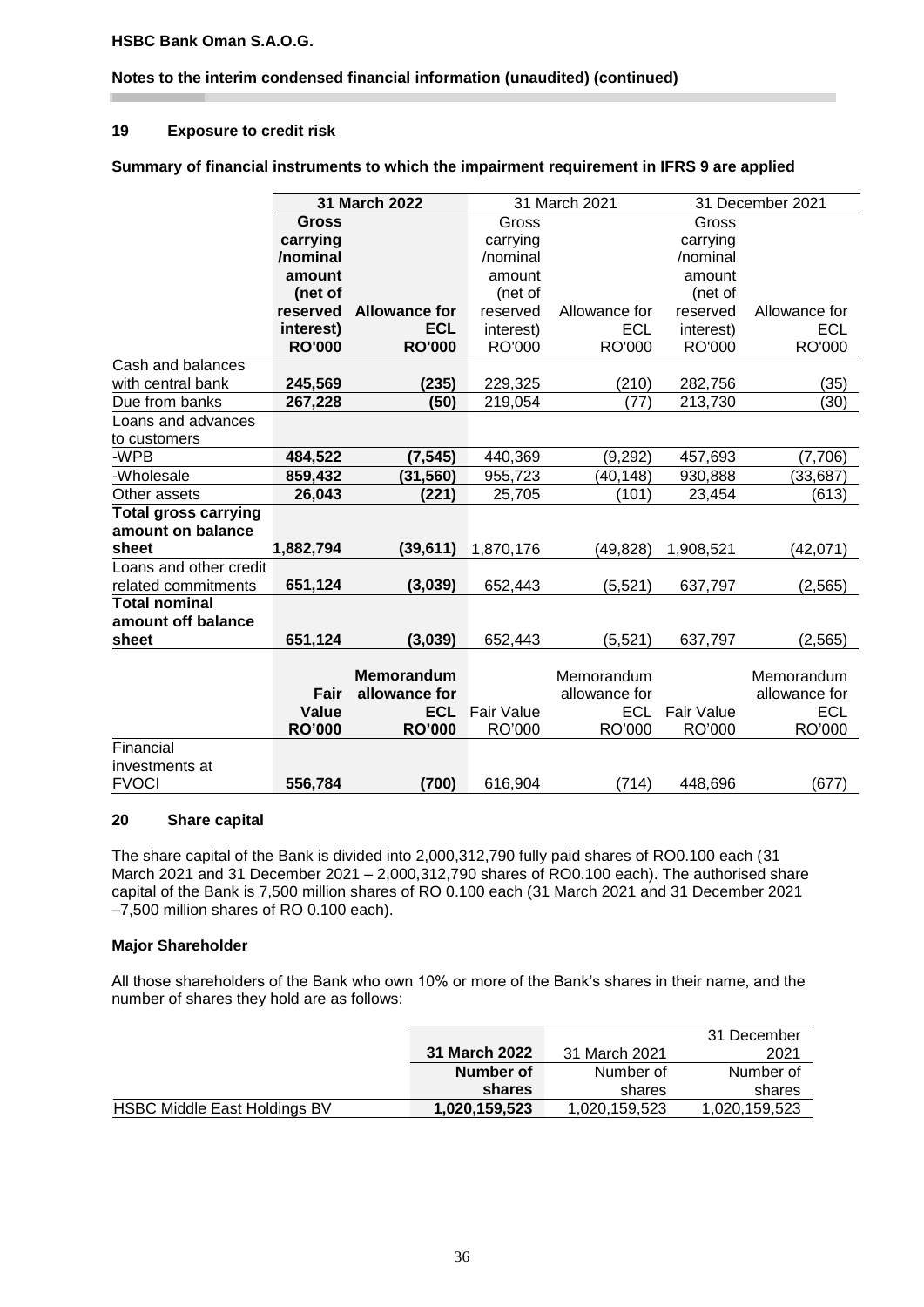# **Notes to the interim condensed financial information (unaudited) (continued)**

# **The following tables set out the distribution of HBON shares ownership:**

|                   |              | 31 March 2022       |            |
|-------------------|--------------|---------------------|------------|
|                   | Number of    |                     | % of Share |
| % of Shareholding | shareholders | <b>Total shares</b> | Capital    |
| 5% and above      |              | 1,020,159,523       | 51.0%      |
| Less than 5%      | 3.150        | 980,153,267         | 49.0%      |
| <b>Total</b>      | 3,151        | 2,000,312,790       | 100.0%     |

|                   |              | 31 March 2021 |            |
|-------------------|--------------|---------------|------------|
|                   | Number of    |               | % of Share |
| % of Shareholding | shareholders | Total shares  | Capital    |
| 5% and above      |              | 1,020,159,523 | 51.0%      |
| Less than 5%      | 3.222        | 980,153,267   | 49.0%      |
| Total             | 3,223        | 2,000,312,790 | 100.0%     |

|                   |              | 31 December 2021 |            |  |  |
|-------------------|--------------|------------------|------------|--|--|
|                   | Number of    |                  | % of Share |  |  |
| % of Shareholding | shareholders | Total shares     | Capital    |  |  |
| 5% and above      |              | 1,020,159,523    | 51.0%      |  |  |
| Less than 5%      | 3.208        | 980,153,267      | 49.0%      |  |  |
| Total             | 3.209        | 2,000,312,790    | 100.0%     |  |  |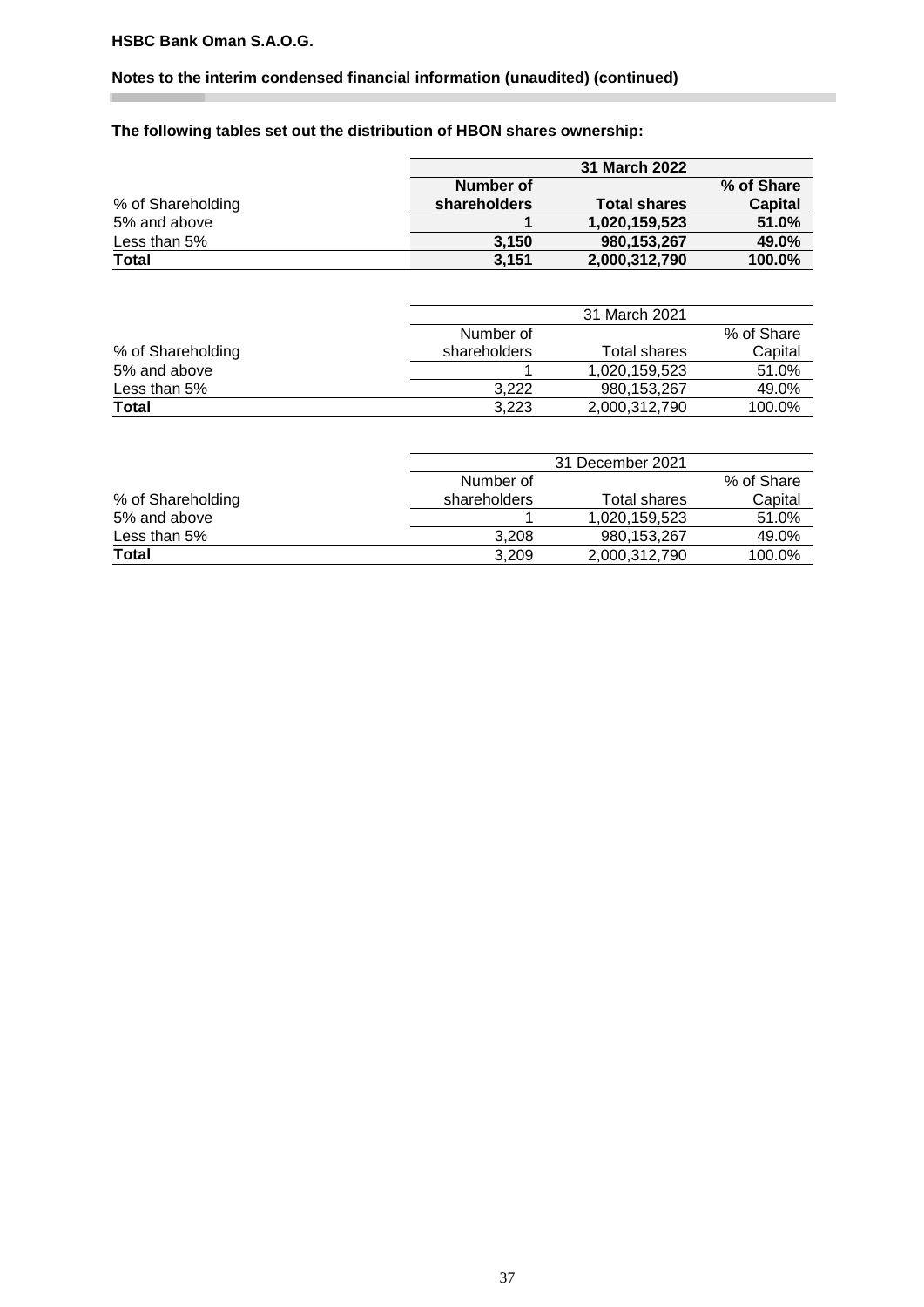#### **Notes to the interim condensed financial information (unaudited) (continued)**

#### **21 Reserves**

#### *(a) Legal reserve*

In accordance with the Commercial Companies Law of Oman, annual appropriations of 10% of the profit for the year are made to the legal reserve until the accumulated balance of the reserve is equal to onethird of the value of the Bank's paid-up share capital. This reserve is not available for distribution.

*(b) Fair value through other comprehensive income (FVOCI) reserve – financial investments*

FVOCI reserve represents fair value changes (net of tax) of financial assets measured at FVOCI.

#### **22 Related parties and holders of 10% of the Bank's shares**

The Bank's related parties include the parent, HSBC Group and related entities, key management personnel, close family members of Key Management Personnel and entities which are controlled, jointly controlled or significantly influenced by Key Management Personnel or their close family members.

Key Management Personnel are defined as those persons having authority and responsibility for planning, directing and controlling the activities of the Bank and includes members of the Boards of Directors of the Bank.

Holders of 10% or more of the Bank's shares may include companies, individuals, or families. Families are included if the shares of the family members total 10% or more of the Bank's shares. Members of the family of an individual are those that may be expected to influence, or be influenced by that person in their dealings with the Bank.

The Bank enter into transactions with other HSBC affiliates, as part of the normal course of business, such as banking and operational services. In particular, as a member of one of the world's largest financial services organizations, the Bank share in the expertise and economies of scale provided by the HSBC Group. The Bank provide and receive services or enter into transactions with a number of HSBC Group companies, including sharing in the cost of development for technology platforms used around the world and benefit from worldwide contracts for advertising, marketing research, training and other operational areas. These related party transactions are on terms similar to those offered to non-related parties.

Analysis of the related party transactions with related parties or holders of 10% or more of the Bank's shares, ('significant shareholders') or their family members during the period is as follows:

|                                       | <b>Parent</b> | Other related         |                  |               |               |
|---------------------------------------|---------------|-----------------------|------------------|---------------|---------------|
|                                       |               | entity group entities | <b>Directors</b> | <b>Others</b> | <b>Total</b>  |
|                                       | <b>RO'000</b> | <b>RO'000</b>         | <b>RO'000</b>    | <b>RO'000</b> | <b>RO'000</b> |
| 31 March 2022                         |               |                       |                  |               |               |
| Loans and advances                    |               |                       | 5,372            | 20,740        | 26,113        |
| Current, deposit and other accounts   |               | 3,801                 | 242              | 6,072         | 10,114        |
| Letters of credit and guarantees      |               | 101,186               |                  | 7,669         | 108,855       |
| Acceptances                           |               |                       |                  | 277           | 277           |
| Due from banks                        |               | 50,277                |                  |               | 50,277        |
| Due to banks <sup>1</sup>             |               | 19,899                |                  |               | 19,889        |
| Other assets <sup>2</sup>             |               | 696                   |                  |               | 696           |
| Collateral received                   |               | 43,429                |                  |               | 43,429        |
| For the period ended 31 March<br>2022 |               |                       |                  |               |               |
| Net fee income <sup>3</sup>           |               | 4                     |                  |               | 4             |
| General and administrative            |               |                       |                  |               |               |

expenses<sup>4</sup>

1 Due to banks includes Vostro balances of RO15.8 M from HSBC affiliates and accrual of RO3.5 M for the expenses payable to HSBC Affiliates as of 31 March 2022.

2 Other assets of RO0.7 M represents work in progress in the development of computer softwares from HSBC affiliates as of 31 March 2022. The costs incurred will be capitalised upon completion of the project.

3 Net fee income includes fee expenses of RO0.1 M incurred for the indemnity received as a collateral from HSBC affiliates.

4 General and administrative expenses include the services obtained from HSBC Group companies, including but not limited to, the sharing in the cost of development for technology platforms, advertising, marketing research, training and other operational areas.

**- (4,208) (9) (28) (4,245)**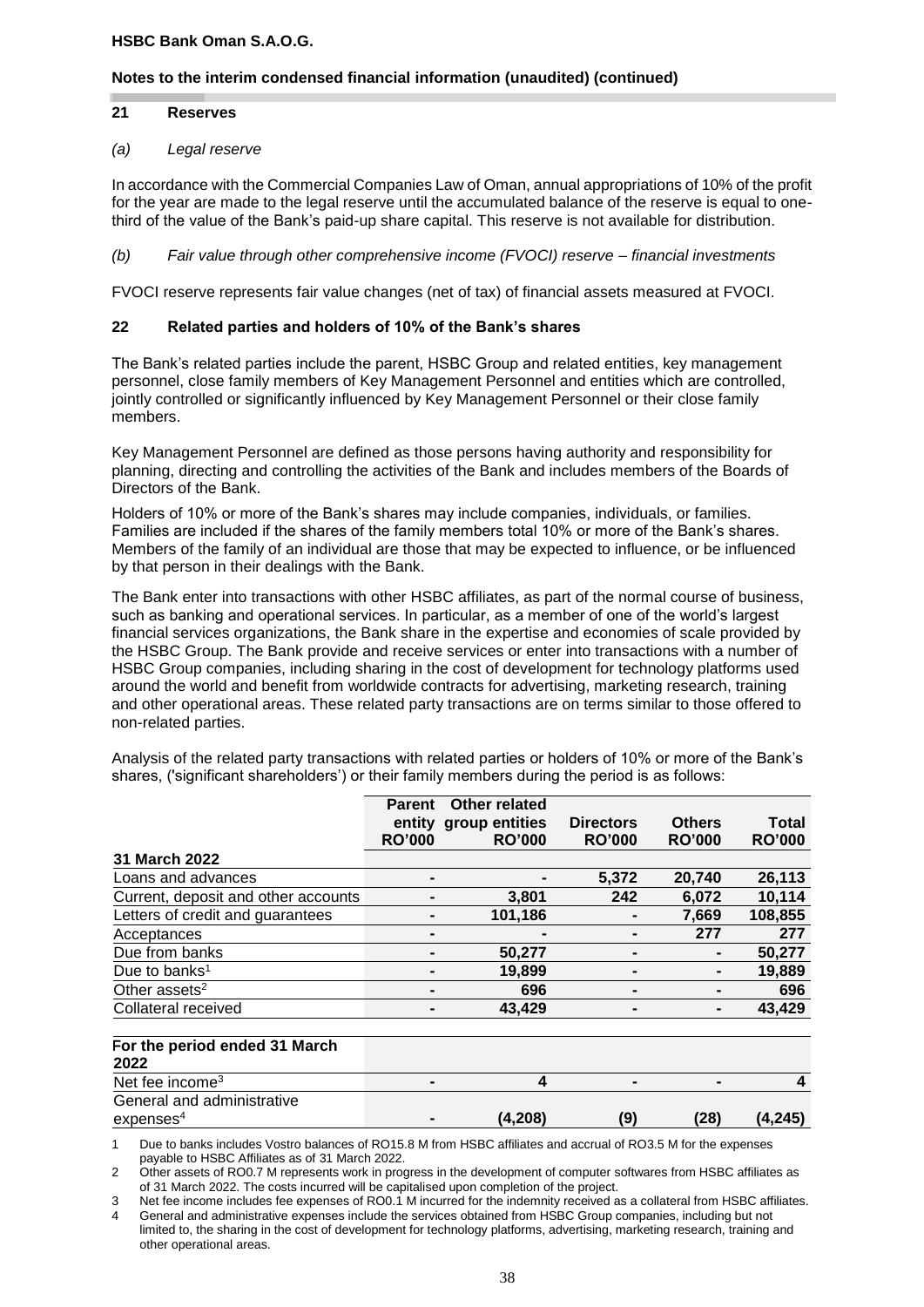## **Notes to the interim condensed financial information (unaudited) (continued)**

|                                     | Parent | Other related  |           |        |         |
|-------------------------------------|--------|----------------|-----------|--------|---------|
|                                     | entity | group entities | Directors | Others | Total   |
|                                     | RO'000 | RO'000         | RO'000    | RO'000 | RO'000  |
| 31 March 2021                       |        |                |           |        |         |
| Loans and advances                  |        |                | 577       | 83,122 | 83,699  |
| Current, deposit and other accounts |        | 3,102          | 586       | 12,015 | 15,703  |
| Letters of credit and guarantees    |        | 125,275        |           | 10,747 | 136,022 |
| Acceptances                         |        |                |           | 888    | 888     |
| Due from banks                      | -      | 53,446         |           |        | 53,446  |
| Due to banks <sup>1</sup>           |        | 36,562         |           |        | 36,562  |
| Collateral received                 |        | 70,109         |           |        | 70,109  |
|                                     |        |                |           |        |         |
| For the period ended 31 March 2021  |        |                |           |        |         |
| Net fee income <sup>2</sup>         |        | (61)           |           |        | (61)    |
| General and administrative          |        |                |           |        |         |
| expenses <sup>3</sup>               |        | (4.207)        | (6)       | (234)  | (4,447) |
| Purchase of property and equipment  |        |                |           | (5)    | (5)     |

1 Due to banks includes Vostro balances of RO 34.0 M from HSBC affiliates and accrual of RO 2.5 M for the expenses payable to HSBC Affiliates as of 31 March 2021.

2 Net fee income includes fee expenses of RO 0.1 M incurred for the indemnity received as a collateral from HSBC affiliates. 3 General and administrative expenses include the services obtained from HSBC Group companies, including but not limited to, the sharing in the cost of development for technology platforms, advertising, marketing research, training and other operational areas.

|                                  | Parent<br>entity<br>RO'000 | Other related<br>group entities<br>RO'000 | <b>Directors</b><br>RO'000 | <b>Others</b><br>RO'000 | Total<br>RO'000 |
|----------------------------------|----------------------------|-------------------------------------------|----------------------------|-------------------------|-----------------|
| As at 31 December 2021           |                            |                                           |                            |                         |                 |
| Loans and advances               | ۰                          |                                           | 405                        | 70,221                  | 70,626          |
| Current, deposit and other       |                            | 3,504                                     | 276                        | 20,100                  | 23,880          |
| accounts                         |                            |                                           |                            |                         |                 |
| Letters of credit and guarantees |                            | 160,713                                   |                            | 6,866                   | 167,579         |
| Acceptances                      |                            |                                           |                            | 37                      | 37              |
| Due from banks                   |                            | 41,793                                    |                            | ٠                       | 41,793          |
| Due to banks <sup>1</sup>        |                            | 23,564                                    | ۰                          | ٠                       | 23,564          |
| Collateral received              |                            | 47,611                                    | -                          | ۰.                      | 47,611          |

1. Due to banks includes Vostro balances of RO20.1 million from HSBC affiliates and accrual of RO3.4 million for the expenses payable to HSBC affiliates as of 31 December 2021.

The Bank entered into the following transactions with HSBC affiliates noting that the underlying customers of these transactions were not related parties.

| 31 March      | 31 March | 31 December |
|---------------|----------|-------------|
| 2022          | 2021     | 2021        |
| <b>RO'000</b> | RO'000   | RO'000      |
| -             | ۰        | 48.125      |
|               |          |             |

Related party loans and advances bear interest at rates between 3% p.a. and 7% p.a. (31 March 2021: between 3% p.a. and 7% p.a.). Related party deposits bear interest at rates between 0.1% p.a. and 0.7% p.a. (31 March 2021: between 0.1% p.a. and 0.5% p.a.).

#### **Compensation of key management personnel**

|                                               | Three month       | Three month     |
|-----------------------------------------------|-------------------|-----------------|
|                                               | period ended 31   | period ended 31 |
|                                               | <b>March 2022</b> | March 2021      |
|                                               | <b>RO'000</b>     | RO'000          |
| Wages, salaries and other short term benefits | 365               | 381             |
| Post-employment benefits                      | 53                | 19              |
| Total                                         | 418               | 400             |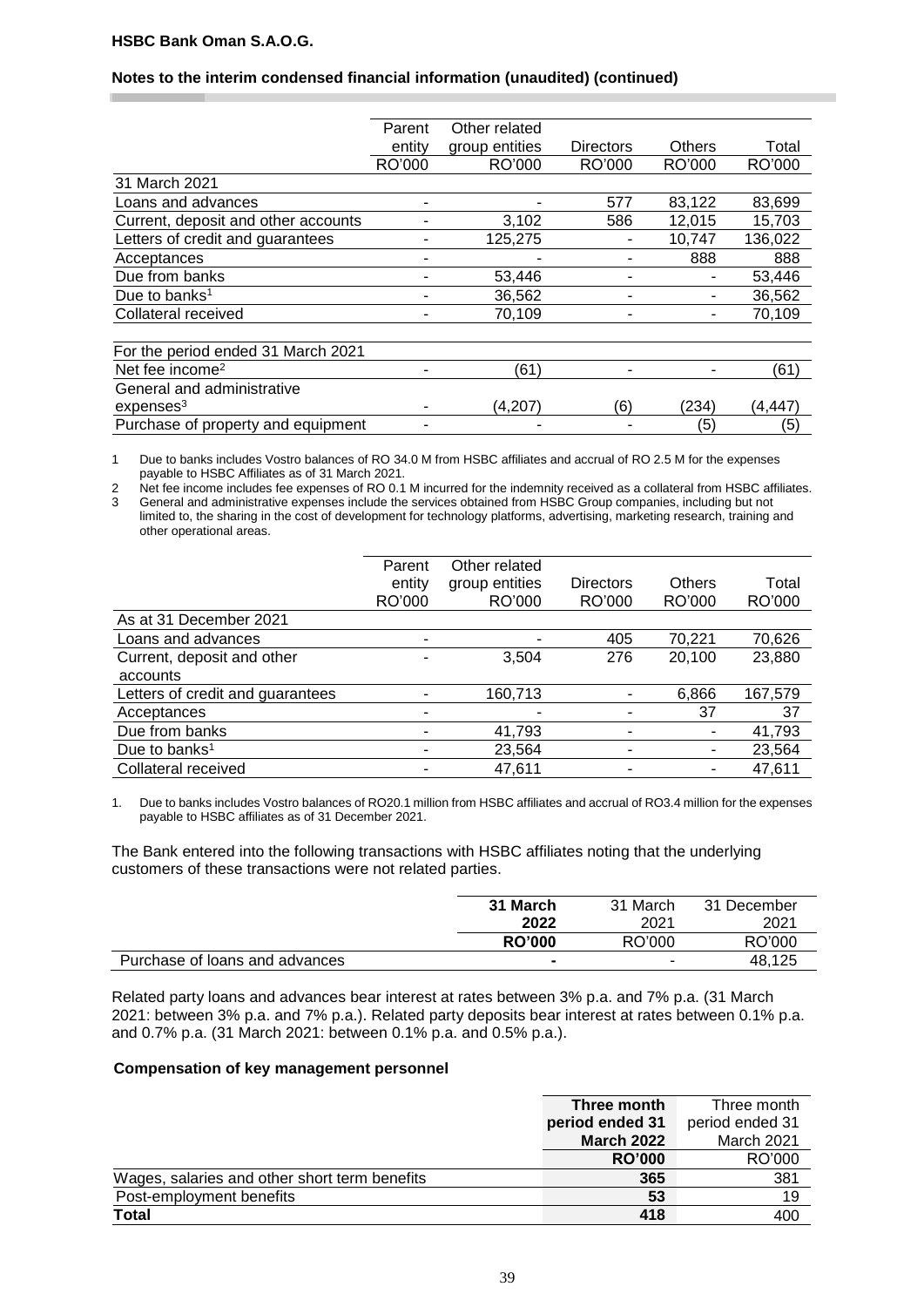# **Notes to the interim condensed financial information (unaudited) (continued)**

# **23 Operating segment**

The factors used to identify the Bank's reporting segments are discussed in the 'Summary of significant accounting policies' in note 2.1 (h).

| Profit / (loss) for the period                 | 31 March 2022 |               |               |               |               |
|------------------------------------------------|---------------|---------------|---------------|---------------|---------------|
|                                                |               |               |               | Corporat      |               |
|                                                | <b>CMB</b>    | <b>WPB</b>    | GB&M          | e center      | Total         |
|                                                | <b>RO'000</b> | <b>RO'000</b> | <b>RO'000</b> | <b>RO'000</b> | <b>RO'000</b> |
| Net interest income                            | 3,246         | 6,823         | 2,292         | (5)           | 12,356        |
| Net fee income                                 | 807           | 794           | 792           | (37)          | 2,356         |
| Net trading income                             | 340           | 324           | 947           |               | 1,611         |
| Changes in fair value of financial investments |               |               |               |               |               |
| measured at fair value through profit and loss |               |               |               |               |               |
| Other income                                   | 67            | (1)           | 181           | (19)          | 228           |
| Net operating income before change in          |               |               |               |               |               |
| expected credit losses and other credit        | 4,460         | 7,940         | 4,212         | (61)          | 16,551        |
| impairment charges                             |               |               |               |               |               |
| Change in expected credit losses and other     | (1, 322)      | 171           | 3,184         |               | 2,033         |
| credit impairment charges                      |               |               |               |               |               |
| Net operating income / (loss)                  | 3,138         | 8,111         | 7,396         | (61)          | 18,584        |
| Total operating expenses                       | (2, 573)      | (7, 201)      | (1,968)       | (315)         | (12,057)      |
| Profit / (loss) before tax                     | 565           | 910           | 5,428         | (376)         | 6,527         |

| Profit / (loss) for the period                 | 31 March 2021 |            |         |           |          |
|------------------------------------------------|---------------|------------|---------|-----------|----------|
|                                                |               |            |         | Corporate |          |
|                                                | <b>CMB</b>    | <b>WPB</b> | GB&M    | center    | Total    |
|                                                | RO'000        | RO'000     | RO'000  | RO'000    | RO'000   |
| Net interest income                            | 3,370         | 7,439      | 1,473   | (3)       | 12,279   |
| Net fee income                                 | 902           | 671        | 923     | (31)      | 2,465    |
| Net trading income                             | 474           | 397        | 840     |           | 1,711    |
| Changes in fair value of financial investments |               |            |         |           |          |
| measured at fair value through profit and loss |               |            |         |           |          |
| Other income                                   | 129           | (7)        |         | (2)       | 120      |
| Net operating income before change in          |               |            |         |           |          |
| expected credit losses and other credit        | 4,875         | 8,500      | 3,236   | (36)      | 16,575   |
| impairment charges                             |               |            |         |           |          |
| Change in expected credit losses and other     | (776)         | (145)      | 3,076   | ٠         | 2,155    |
| credit impairment charges                      |               |            |         |           |          |
| Net operating income / (loss)                  | 4,099         | 8,355      | 6,312   | (36)      | 18,730   |
| Total operating expenses                       | (2,918)       | (7,882)    | (1,730) | (1,071)   | (13,601) |
| Profit / (loss) before tax                     | 1,181         | 473        | 4,582   | (1, 107)  | 5,129    |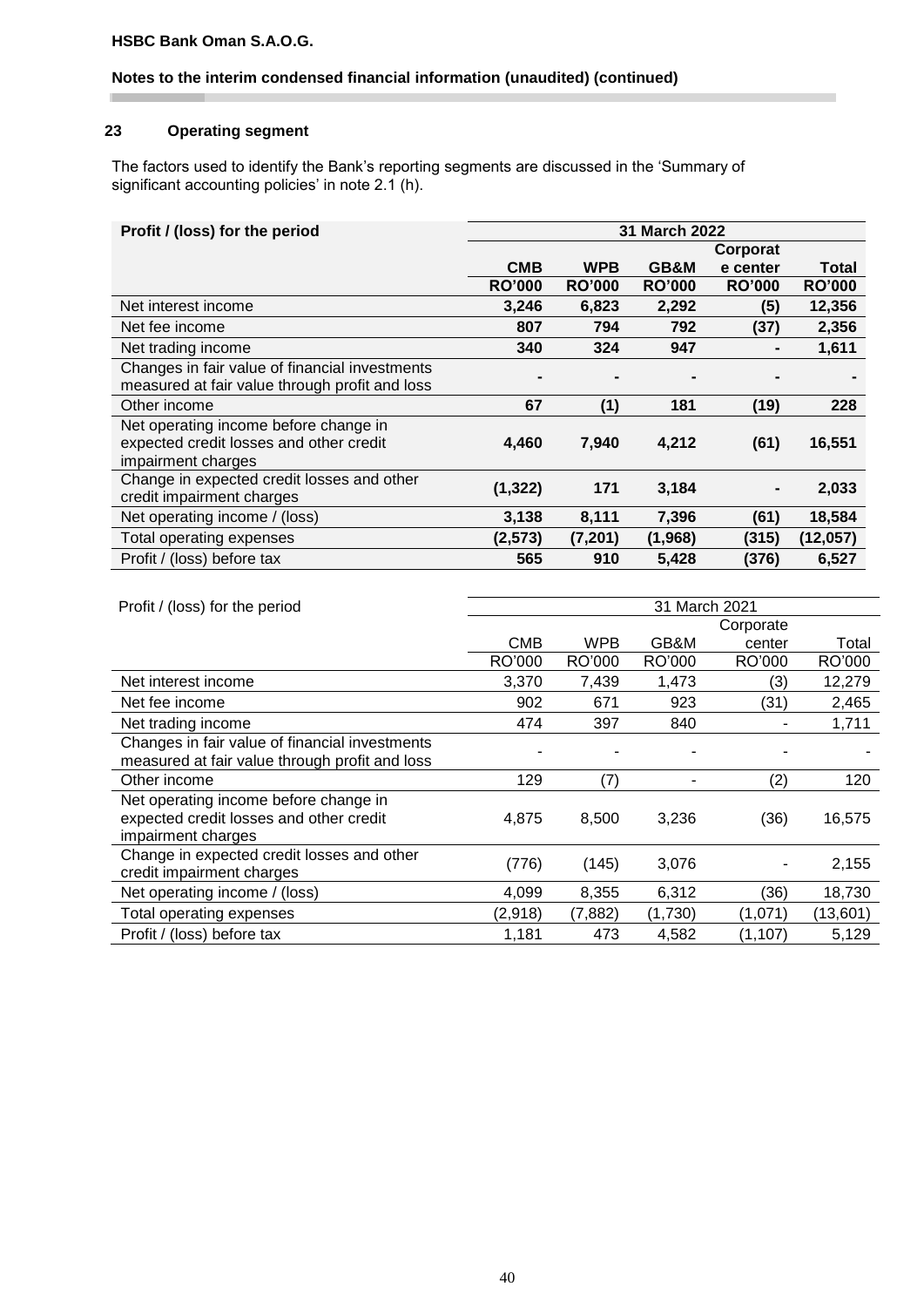п

# **Notes to the interim condensed financial information (unaudited) (continued)**

| <b>Balance sheet information</b>      | 31 March 2022 |               |                  |               |               |  |
|---------------------------------------|---------------|---------------|------------------|---------------|---------------|--|
|                                       |               |               |                  | Corporate     |               |  |
|                                       | <b>CMB</b>    | <b>WPB</b>    | GB&M             | center        | <b>Total</b>  |  |
|                                       | <b>RO'000</b> | <b>RO'000</b> | <b>RO'000</b>    | <b>RO'000</b> | <b>RO'000</b> |  |
| Loans and advances to customers (net) | 528,967       | 476,977       | 298,905          |               | 1,304,849     |  |
| Total assets                          | 1,007,422     | 787,844       | 529,943          | 113,368       | 2,438,577     |  |
| Deposits from customer                | 855,340       | 589,050       | 515,130          |               | 1,959,520     |  |
| <b>Total liabilities</b>              | 886,412       | 595,117       | 582,429          | 34,349        | 2,098,307     |  |
|                                       | 31 March 2021 |               |                  |               |               |  |
| Loans and advances to customers (net) | 545,252       | 431,100       | 370,300          |               | 1,346,652     |  |
| Total assets                          | 1,128,523     | 661,612       | 582,979          | 107,230       | 2,480,344     |  |
| Deposits from customer                | 910,984       | 632,555       | 458,535          |               | 2,002,074     |  |
| <b>Total liabilities</b>              | 943,264       | 643,630       | 543,876          | 18,601        | 2,149,371     |  |
|                                       |               |               | 31 December 2021 |               |               |  |
| Loans and advances to customers (net) | 537,321       | 449,986       | 359,881          |               | 1,347,188     |  |
| Total assets                          | 1,068,512     | 656,087       | 529,609          | 95,039        | 2,349,247     |  |
| Deposits from customer                | 875,069       | 583,275       | 442,750          | ٠             | 1,901,094     |  |
| <b>Total liabilities</b>              | 899,657       | 588,486       | 487,873          | 27,744        | 2,003,760     |  |

#### **Other financial information**

| Net operating income by global business         | 31 March 2022               |                      |               |               |                               |
|-------------------------------------------------|-----------------------------|----------------------|---------------|---------------|-------------------------------|
|                                                 |                             |                      |               | Corporat      |                               |
|                                                 | <b>CMB</b>                  | <b>WPB</b>           | GB&M          | e center      | Total                         |
|                                                 | <b>RO'000</b>               | <b>RO'000</b>        | <b>RO'000</b> | <b>RO'000</b> | <b>RO'000</b>                 |
| Net operating income <sup>1</sup>               | 4,460                       | 7,940                | 4,212         | (61)          | 16,551                        |
| - external                                      | 4,348                       | 7,490                | 4,818         | (105)         | 16,551                        |
| - internal                                      | 112                         | 450                  | (606)         | 44            | $\blacksquare$                |
|                                                 |                             |                      |               |               |                               |
|                                                 |                             |                      | 31 March 2021 |               |                               |
| <b>All car concerned to a strategic control</b> | $\sim$ $\sim$ $\sim$ $\sim$ | $\sim$ $\sim$ $\sim$ | 0.000         | $\sqrt{2}$    | $\lambda$ $\sim$ $\mu$ $\sim$ |

| Net operating income | 4.875 | 8.500 | 3.236 | (36) | 16.575                   |
|----------------------|-------|-------|-------|------|--------------------------|
| - external           | 5,012 | 7,197 | .455  | (89) | 16.575                   |
| - internal           | 137   | ,303  | ,219) | 53   | $\overline{\phantom{a}}$ |

<sup>1</sup> Net operating income before loan impairment charges and other credit risk provisions, also referred to as revenue.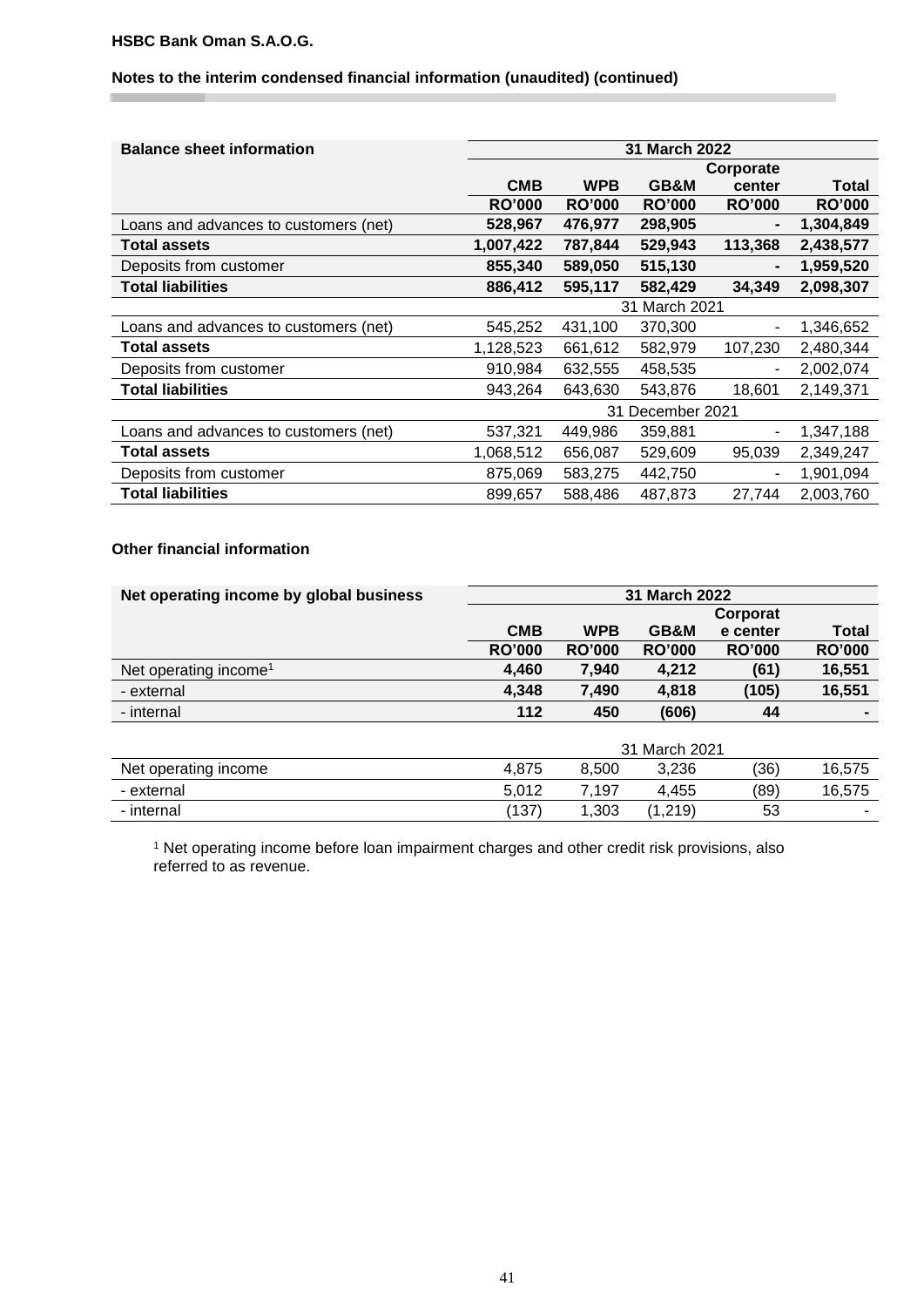#### **Notes to the interim condensed financial information (unaudited) (continued)**

# **24 Capital Adequacy Ratio (CAR)**

The Bank's objective is to ensure that capital resources are at all times adequate and efficiently used. Bank's approach to managing capital is designed to ensure that we exceed current regulatory requirements and are well placed to meet changes to such requirements which are expected in the foreseeable future. The Bank's policy on capital management is underpinned by a capital management process and the internal capital adequacy assessment process, which enables it to manage its capital in a consistent manner.

Capital management is guided by the CBO through circular BM 1009 (Guidelines on BASEL II) and regulatory capital under BASEL III framework. Capital adequacy is calculated on quarterly intervals and reported to the CBO. The bank is required to maintain minimum CAR of 12.25% including capital conservation buffer. (31 March 2021: 12.25% and 31 December 2021:12.25%) in accordance with CBO stipulated guidelines.

Further to above; CBO issued the guidance on 3 June 2020 related to "Covid-19 - CBO Measures and IFRS-9 Application" where CBO introduced the "prudential filter" under interim adjustment arrangement for stage 1 and stage 2 ECL computed under IFRS9 to add as part of regulatory capital under Tier 2.

Accordingly, 100% Stage 1 ECLs shall continue to be added back to Tier 2 Capital. For stage 2 ECLs of base year (as of 31 December 2019) will continue to get earlier phase-out arrangement (i.e. 0% for 2022) and incremental Stage 2 ECLs of 2020, 2021 and 2022 to be added back 60% in 2022 and same will be phase-out by 2024.

|                                 |               |               | 31 December |
|---------------------------------|---------------|---------------|-------------|
|                                 | 31 March 2022 | 31 March 2021 | 2021        |
|                                 | <b>RO'000</b> | RO'000        | RO'000      |
| CET 1 / Tier 1 capital          | 330,551       | 321,015       | 330,783     |
| Tier 2 capital (T2)             | 5,284         | 16,112        | 10,307      |
| <b>Total regulatory capital</b> | 335,835       | 337,127       | 341,090     |
| Risk-weighted assets            | 1,546,338     | 1,612,598     | 1,500,051   |
| CET 1 / Tier 1 capital ratio    | 21.38%        | 19.91%        | 22.05%      |
| <b>Total CAR</b>                | 21.72%        | 20.91%        | 22.74%      |
|                                 |               |               |             |

If the bank would not have applied the prudential filter as explained above, the Capital adequacy ratio for 31 March 2022 works out as below;

|                                 |               |               | 31 December |
|---------------------------------|---------------|---------------|-------------|
|                                 | 31 March 2022 | 31 March 2021 | 2021        |
|                                 | <b>RO'000</b> | RO'000        | RO'000      |
| CET 1 / Tier 1 capital          | 330,551       | 321,015       | 330,783     |
| Tier 2 capital (T2)             | 4.107         | 12,731        | 8,481       |
| <b>Total regulatory capital</b> | 334,658       | 333,746       | 339,264     |
| Risk-weighted assets            | 1,546,338     | 1,612,598     | 1,500,051   |
| CET 1 / Tier 1 capital ratio    | 21.38%        | 19.91%        | 22.05%      |
| <b>Total CAR</b>                | 21.64%        | 20.70%        | 22.62%      |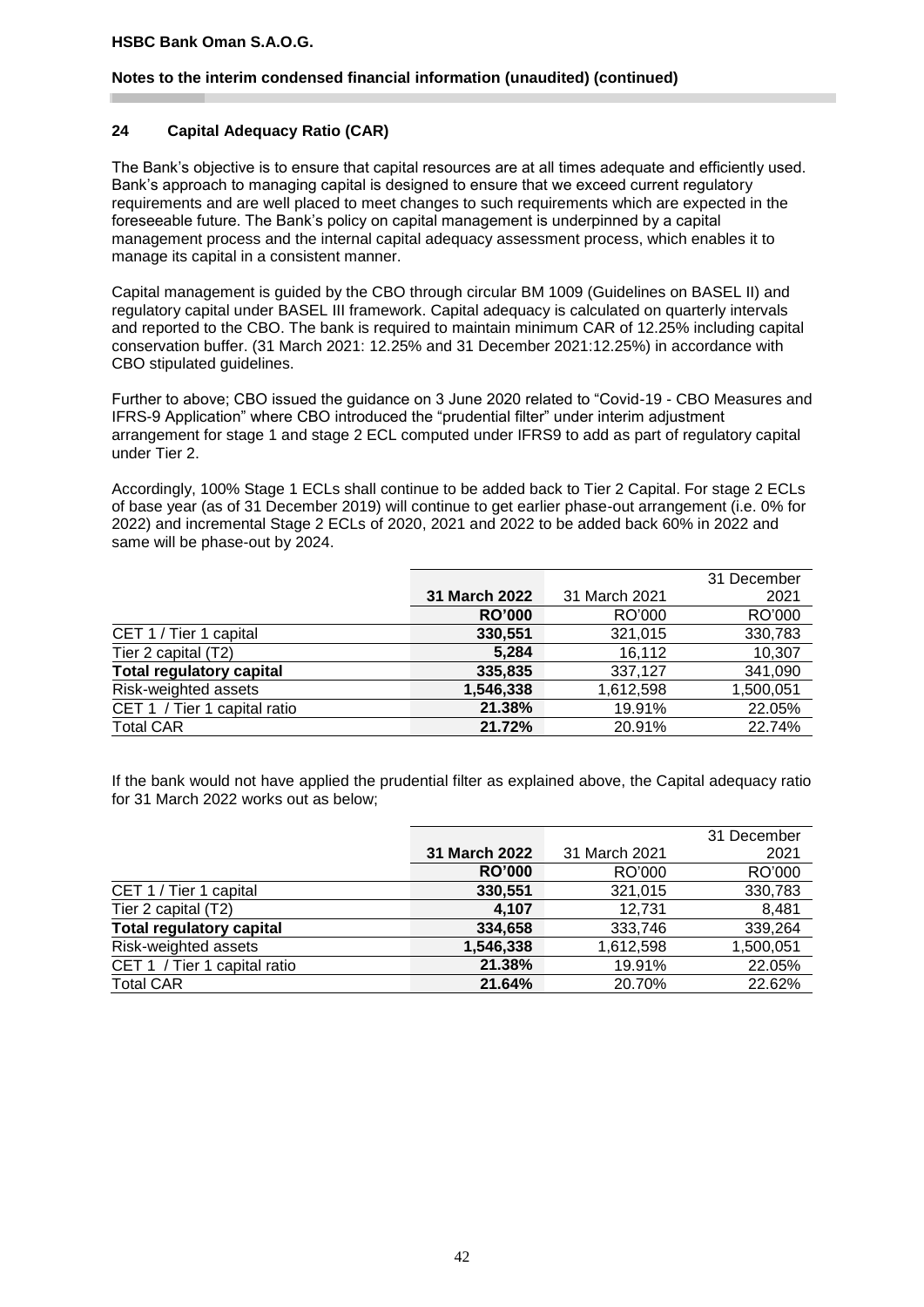# **Notes to the interim condensed financial information (unaudited) (continued)**

#### **25 Cash and cash equivalents**

|       |                                                    | 31 March      | 31 March |
|-------|----------------------------------------------------|---------------|----------|
| 25(a) | Non-cash items included in profit before tax Notes | 2022          | 2021     |
|       |                                                    | <b>RO'000</b> | RO'000   |
|       | Change in expected credit losses and other         |               |          |
|       | credit impairment charges<br>6                     | (2,033)       | (2, 155) |
|       | Depreciation of property and equipment             | 462           | 827      |
|       | Amortisation of discount on financial              |               |          |
|       | investment                                         | (150)         | (7)      |
|       | Employer's current service cost with interest      | 66            | 64       |
|       | Loss on disposal of property and equipment         | 15            | 5        |
|       | <b>Total</b>                                       | (1,640)       | (1, 266) |
|       |                                                    |               |          |
|       |                                                    | 31 March      | 31 March |
| 25(b) | <b>Change in operating assets</b>                  | 2022          | 2021     |
|       |                                                    | <b>RO'000</b> | RO'000   |
|       | Change in loans and advances to customers-net      | 44,372        | 18,988   |
|       | Change in other assets                             | (7, 713)      | (8,066)  |
|       | <b>Total</b>                                       | 36,659        | 10,922   |
|       |                                                    |               |          |
|       |                                                    | 31 March      | 31 March |
| 25(c) | <b>Change in operating liabilities</b>             | 2022          | 2021     |
|       |                                                    | <b>RO'000</b> | RO'000   |
|       | Change in due to banks                             | 21,814        | 20,764   |
|       | Change in deposits from customers                  | 58,426        | 96,303   |
|       | Change in other liabilities                        | 2,069         | 3,295    |
|       | Total                                              | 82,309        | 120,362  |

#### **25(d) The reconciliation of the components of cash and cash equivalents with the equivalent items shown in the interim condensed statement of financial position (unaudited) is shown below:**

|                                                      | 31 March      | 31 March |
|------------------------------------------------------|---------------|----------|
|                                                      | 2022          | 2021     |
|                                                      | <b>RO'000</b> | RO'000   |
| Interim condensed statement of financial position    |               |          |
| (unaudited) comprise:                                |               |          |
| Cash and balances with central bank                  | 245,334       | 229,115  |
| Due from banks                                       | 267,178       | 218,977  |
| Financial investments - original maturities of three |               |          |
| months or less                                       | 393,887       | 539,864  |
| <b>Total</b>                                         | 906,399       | 987,956  |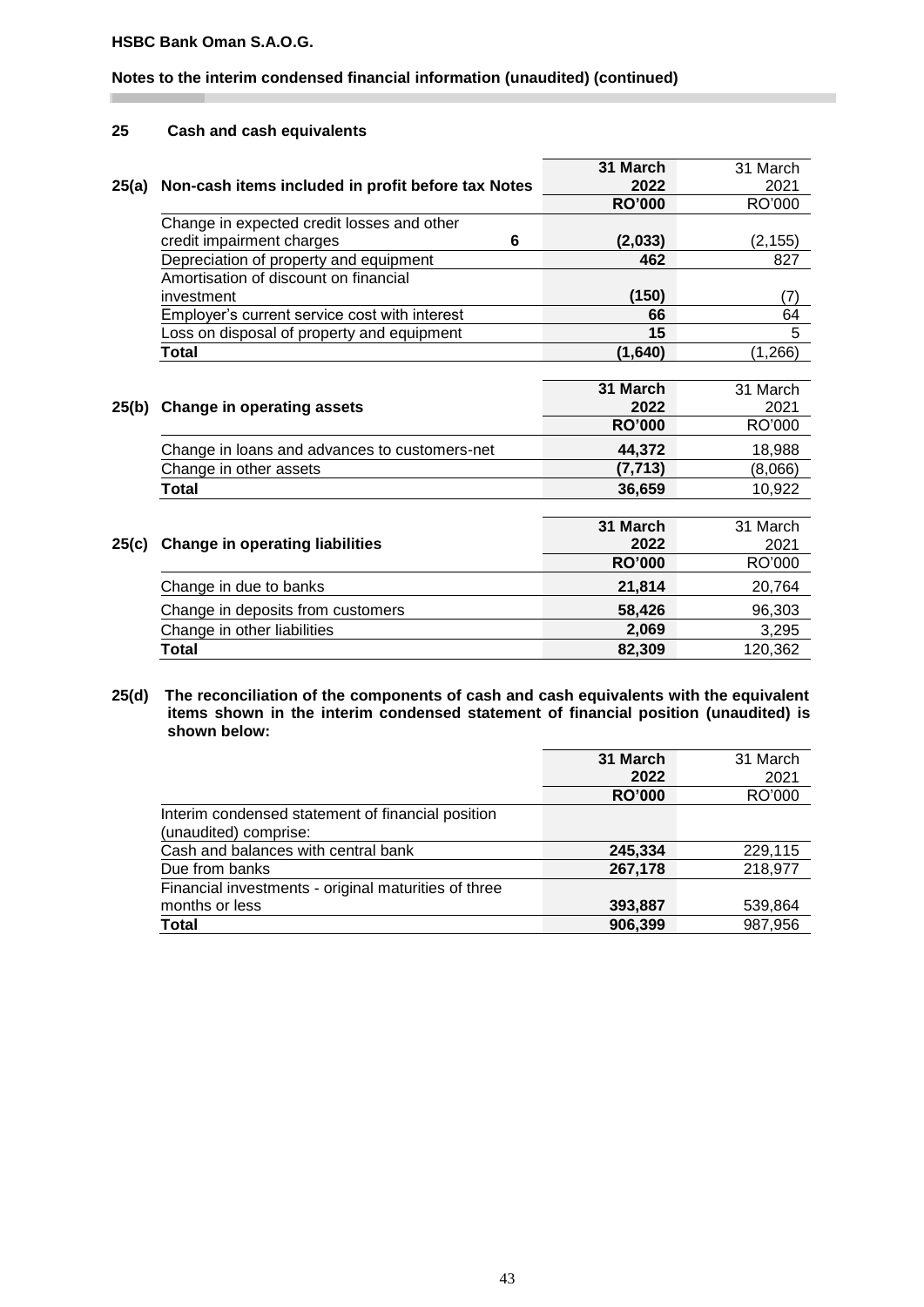#### **Notes to the interim condensed financial information (unaudited) (continued)**

#### **26 Corresponding figures**

Cash and cash equivalent in the statement of cash flow as at 31 December 2020, has been restated in accordance with IFRS International Interpretations Committee discussion as below (refer note 25(d)):

|                                                                     | As previously |          |
|---------------------------------------------------------------------|---------------|----------|
|                                                                     | stated        | Restated |
|                                                                     | RO'000        | RO'000   |
| Statement of financial position items comprise:                     |               |          |
| Cash and balances with central bank                                 | 220.485       | 220,485  |
| Due from banks                                                      | 227.448       | 227,448  |
| Financial investments - original maturities of three months or less | 415.548       | 415,548  |
| Due to banks                                                        | (63, 774)     |          |
|                                                                     | 799.707       | 863.481  |

Such reclassifications have not resulted in any change in the prior period reported primary statements other than the impact on the operating cash flows within the cash flow statements for the period.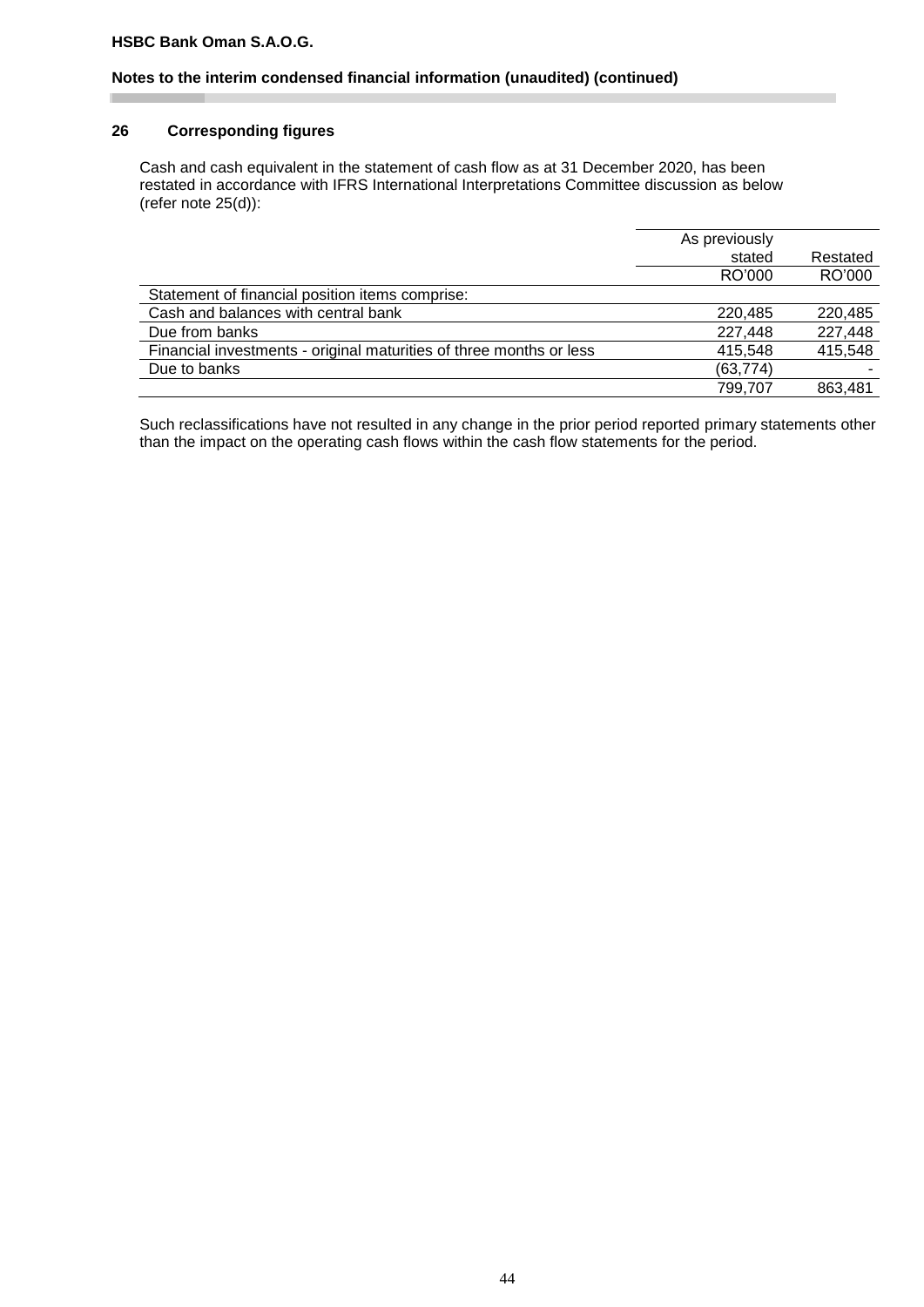# **Notes to the interim condensed financial information (unaudited) (continued)**

# **27 Other Information**

# **Liquidity coverage ratio (LCR)**

LCR is guided by the CBO through circular BM 1127 (BASEL III: Framework on Liquidity coverage ratio and LCR disclosure standards). Liquidity coverage ratio is calculated on monthly intervals and reported to the CBO. The Banks are required to maintain a minimum LCR of 100% for 2022 (for 31 March 2021: 100%) in accordance with CBO stipulated guidelines. The Bank's average LCR as of 31 March 2022 was 253% (31 March 2021 – 259%)

#### **Liquidity coverage ratio disclosure for the period ended 31 March 2022:**

|    |                                                    | 31 March 2022     |               |
|----|----------------------------------------------------|-------------------|---------------|
|    |                                                    |                   | <b>Total</b>  |
|    |                                                    | <b>Total</b>      | Weighted      |
|    |                                                    | <b>Unweighted</b> | Value         |
|    |                                                    | Value (average*)  | (average*)    |
|    |                                                    | <b>RO'000</b>     | <b>RO'000</b> |
|    | <b>High quality liquid assets</b>                  |                   |               |
|    | Total High quality liquid assets (HQLA)            |                   | 691,748       |
|    | <b>Cash outflows</b>                               |                   |               |
|    | Retail deposits and deposits from small business   |                   |               |
| 2  | customers, of which:                               | 587,505           | 43,828        |
| 3  | Stable deposits<br>$\omega_{\rm{max}}$             | 298,442           | 14,922        |
| 4  | Less stable deposits<br>$\sim 100$                 | 289,063           | 28,906        |
| 5  | Unsecured wholesale funding, of which:             | 1,017,597         | 452,918       |
|    | Operational deposits (all counterparties) and      |                   |               |
| 6  | deposits in networks of cooperative banks          |                   |               |
| 7  | Non-operational deposits (all counterparties)      | 1,017,597         | 452,918       |
| 8  | Unsecured debt<br>$\omega_{\rm{max}}$              |                   |               |
| 9  | Secured wholesale funding                          |                   |               |
| 10 | Additional requirements, of which                  | 75,783            | 7,393         |
|    | Outflows related to derivative exposures and other |                   |               |
| 11 | collateral requirements                            |                   |               |
|    | Outflows related to loss of funding on debt        |                   |               |
| 12 | products                                           |                   |               |
| 13 | Credit and liquidity facilities                    | 75,783            | 7,393         |
| 14 | Other cash outflows                                | 35,811            | 35,811        |
| 15 | Other contingent funding obligations               | 993,777           | 49,689        |
| 16 | Total cash outflows (2+5+10+15)                    |                   | 589,639       |
|    | <b>Cash inflows</b>                                |                   |               |
| 17 | Secured lending (e.g. reverse repos)               |                   |               |
| 18 | Inflows from fully performing exposures            | 310,887           | 280,630       |
| 19 | Other cash inflows                                 | 35,413            | 35,413        |
| 20 | Total cash inflows (17+18+19)                      | 346,300           | 316,043       |
|    |                                                    |                   |               |
| 21 | <b>Total HQLA</b>                                  |                   | 691,748       |
| 22 | Total net cash outflows (16-20)                    |                   | 273,808       |
| 23 | Liquidity coverage ratio (21/22)                   |                   | 253%          |

\*simple average of daily observations over the last three month (Jan – Mar 2022).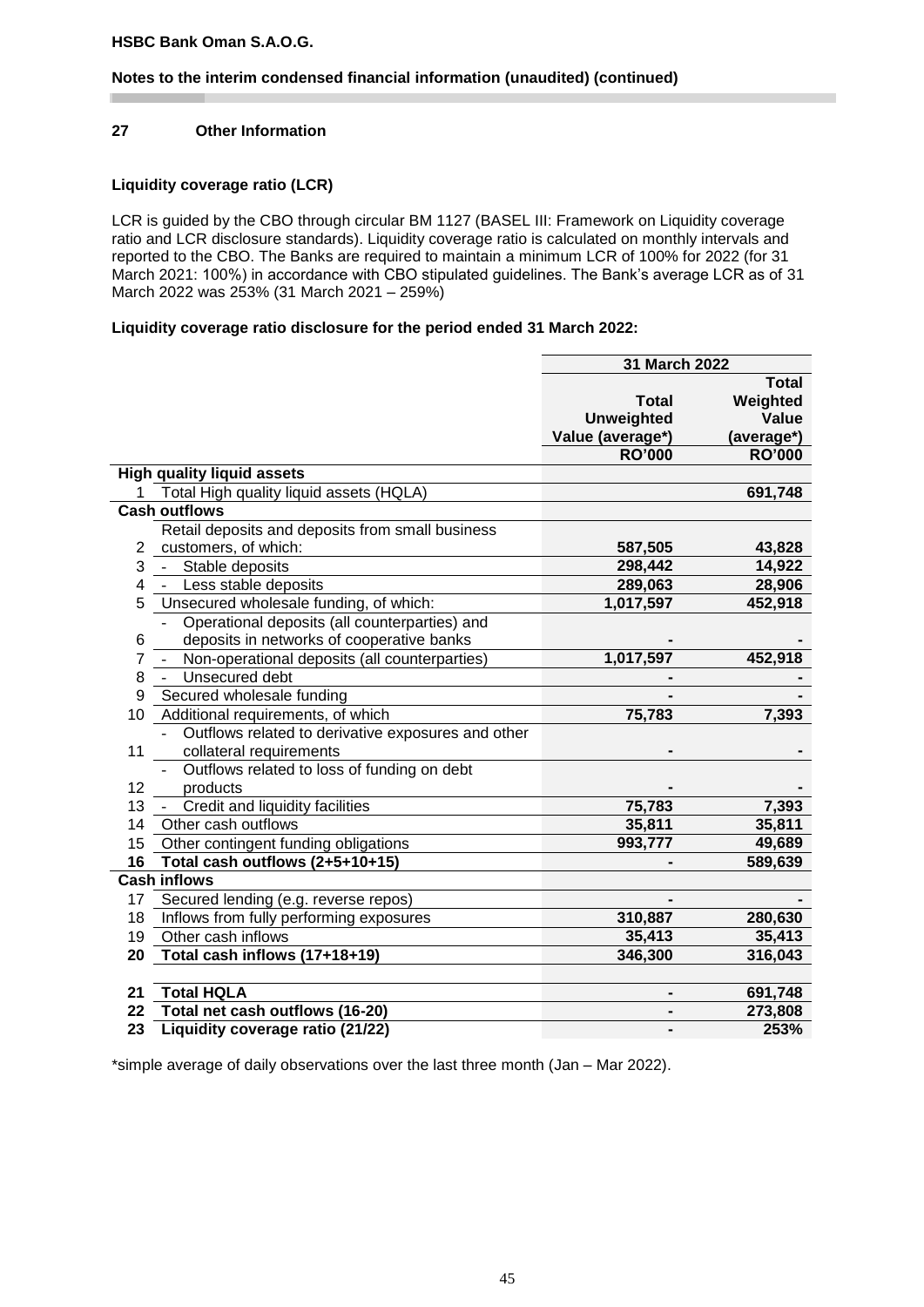#### **Notes to the interim condensed financial information (unaudited) (continued)**

#### **Net Stable Funding Ratio (NSFR)**

NSFR is guided by the CBO through circular BM 1147 (Guidelines on NSFR and NSFR disclosures). NSFR ratio is calculated on monthly intervals and reported to the CBO. The Banks are required to maintain a minimum NSFR of 100% for 2022 (for 31 March 2021: 100%) in accordance with CBO stipulated guidelines. The Bank's NSFR as of 31 March 2022 was 154.8% (31 March 2021 – 152.0%)

#### **Net Stable Funding Ratio disclosure for the period ended 31 March 2022:**

|                | <b>Available Stable funding (ASF) items</b>       | Unweighted value by residual maturity |               |                |                |               |
|----------------|---------------------------------------------------|---------------------------------------|---------------|----------------|----------------|---------------|
|                |                                                   | <b>No</b>                             |               | $< 6$ 6 months |                | Weighted      |
|                |                                                   | maturity                              | months        | $to < 1$ yr    | $\geq 1$ yr    | value         |
|                |                                                   | <b>RO'000</b>                         | <b>RO'000</b> | <b>RO'000</b>  | <b>RO'000</b>  | <b>RO'000</b> |
| 1              | Capital:                                          | 345,559                               |               |                |                | 345,559       |
| $\overline{2}$ | Regulatory capital                                | 338,592                               |               |                |                | 338,592       |
| $\overline{3}$ | Other capital instruments                         | 6,967                                 |               |                |                | 6,967         |
|                | Retail deposits and deposits from                 |                                       |               |                |                |               |
| 4              | small business customers                          | 557,151                               | 10,274        | 9,282          | 11,150         | 545,009       |
| $\overline{5}$ | Stable deposits                                   | 296,469                               | $\mathbf{2}$  | 1              | $\blacksquare$ | 281,648       |
|                | Less stable deposits                              | 260,682                               | 10,272        | 9,281          | 11,150         | 263,361       |
| $\frac{6}{7}$  | Wholesale funding:                                | 1,014,493                             | 51,797        | 35,240         | 340,389        | 891,154       |
| $\frac{8}{5}$  | Operational deposits                              | 70,257                                |               | -              |                | 35,129        |
| $\overline{9}$ | Other wholesale funding                           | 944,236                               | 51,797        | 35,240         | 340,389        | 856,025       |
|                | Liabilities with matching                         |                                       |               |                |                |               |
| 10             | interdependent assets                             |                                       |               |                |                |               |
| 11             | Other liabilities:                                | 42,975                                | 29,798        | 492            | 6,822          |               |
| 12             | NSFR derivative liabilities                       |                                       | 1,572         |                |                |               |
|                | All other liabilities and equity not              |                                       |               |                |                |               |
| 13             | included in above categories                      | 42,975                                | 28,226        | 492            | 6,822          |               |
| 14             | <b>Total ASF</b>                                  |                                       |               |                |                | 1,781,722     |
|                | <b>Require Stable Funding (RSF) items</b>         |                                       |               |                |                |               |
|                | <b>NSFR</b><br>high-quality<br>Total<br>liquid    |                                       |               |                |                |               |
| 15             | assets (HQLA)                                     |                                       |               |                |                | 27,829        |
|                | Deposits held at other financial                  |                                       |               |                |                |               |
| 16             | institutions for operational purposes             | 44,465                                |               |                |                | 22,233        |
| 17             | Performing loans and securities:                  | 206                                   | 639,853       | 21,524         | 869,929        | 978,839       |
|                | financial<br>Performing<br>loans<br>to            |                                       |               |                |                |               |
| 18             | Level 1<br>institutions secured<br>by             |                                       |               |                |                |               |
|                | <b>HQLA</b>                                       |                                       |               |                |                |               |
|                | Performing<br>financial<br>loans<br>to            |                                       |               |                |                |               |
| 19             | institutions secured by non- Level 1              |                                       |               |                |                |               |
|                | HQLA and unsecured performing                     |                                       |               |                |                |               |
|                | loans to financial institutions                   |                                       | 216,192       |                |                | 33,414        |
|                | Performing loans to non-financial                 |                                       |               |                |                |               |
|                | corporate clients, loans to retail and            |                                       |               |                |                |               |
| 20             | business customers, and<br>small                  |                                       |               |                |                |               |
|                | loans to sovereigns, central banks                |                                       |               |                |                |               |
|                | and PSEs, of which                                |                                       | 421,291       | 20,216         | 755,346        | 888,868       |
|                | With a risk weight of less than                   |                                       |               |                |                |               |
| 21             | or equal to 35% under the                         |                                       |               |                |                |               |
|                | Basel<br>Ш<br>Standardised                        |                                       |               |                |                |               |
|                | approach for credit risk                          |                                       |               |                |                |               |
| 22             | Performing residential mortgages, of              |                                       |               |                |                |               |
|                | which:                                            |                                       | 2,370         | 1,308          | 114,583        | 56,381        |
|                | With a risk weight of less than<br>$\overline{a}$ |                                       |               |                |                |               |
| 23             | or equal to 35% under the                         |                                       |               |                |                |               |
|                | Standardised<br>Basel<br>$\mathbf{  }$            |                                       |               |                |                |               |
|                | Approach for credit risk                          |                                       | 2,370         | 1,308          | 83,911         | 54,542        |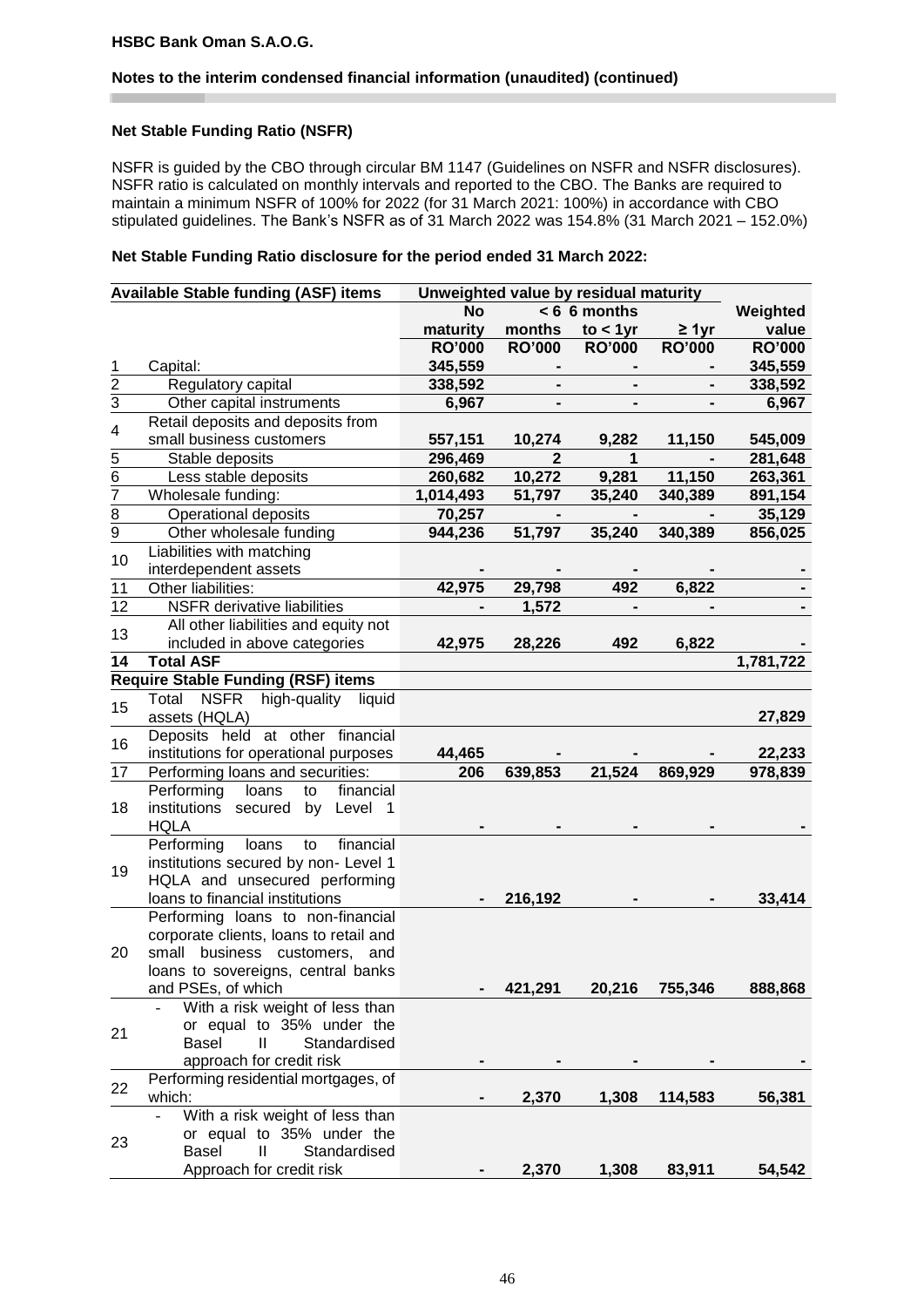п

# **Notes to the interim condensed financial information (unaudited) (continued)**

| 24 | Securities that are not in default and<br>do not qualify as HQLA, including<br>exchange-traded equities                      | 206    |         |         |         | 175       |
|----|------------------------------------------------------------------------------------------------------------------------------|--------|---------|---------|---------|-----------|
| 25 | with<br>matching<br>Assets<br>interdependent liabilities                                                                     |        |         |         |         |           |
| 26 | Other Assets:                                                                                                                | 30,066 | 25,550  | 492     | 13,551  | 69,659    |
| 27 | Physical traded<br>commodities,<br>including gold                                                                            |        |         |         |         |           |
| 28 | Assets posted as initial margin<br>derivative<br>contracts<br>and<br>for<br>contributions to default funds of<br><b>CCPs</b> |        |         |         |         |           |
| 29 | NSFR derivative assets                                                                                                       |        |         |         |         |           |
| 30 | NSFR derivative liabilities before<br>deduction of variation margin<br>posted                                                |        |         |         |         |           |
| 31 | All other assets not included in the<br>above categories                                                                     | 30,066 | 25,550  | 492     | 13,551  | 69,659    |
| 32 | Off-balance sheet items                                                                                                      |        | 589,171 | 164,208 | 295,759 | 52,457    |
| 33 | <b>TOTAL RSF</b>                                                                                                             |        |         |         |         | 1,151,017 |
| 34 | <b>NET STABLE FUNDING RATIO (%)</b>                                                                                          |        |         |         |         | 154.8     |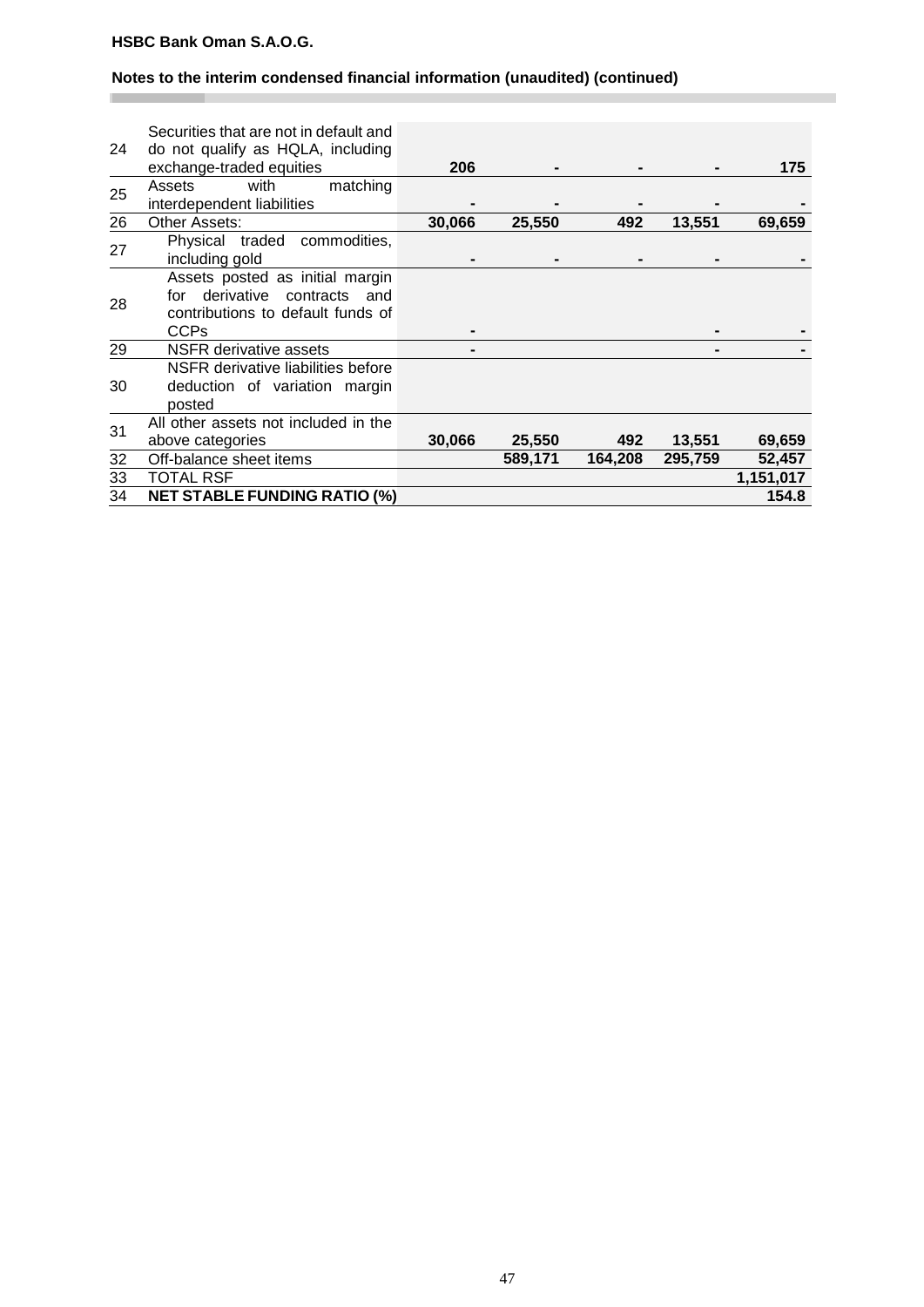# **Notes to the interim condensed financial information (unaudited) (continued)**

#### **Leverage ratio**

Leverage ratio is guided by the CBO through circular BM 1157 (Guidelines on implementation on Basel III leverage ratio). Leverage ratio is calculated on quarterly intervals and reported to the CBO. The Banks are required to maintain a minimum Leverage ratio of 4.5% for 2022 (for 31 March 2021: 4.5%) in accordance with CBO stipulated guidelines. The Bank's leverage ratio as of 31 March 2022 was 11.6% (31 March 2021 – 11.0%)

# **Table 1: Summary comparison of accounting assets vs leverage ratio exposure measure Item As at 31.03.2022**

|                |                                                                             | AS di 31.03.2022 |
|----------------|-----------------------------------------------------------------------------|------------------|
| 1              | Total consolidated assets as per published financial statements             | 2,438,577        |
|                | Adjustment for investments in banking, financial, insurance or commercial   |                  |
| 2              | entities that are consolidated for accounting purposes but outside the      |                  |
|                | scope of regulatory consolidation                                           |                  |
|                | Adjustment for fiduciary assets recognised on the balance sheet pursuant    |                  |
| 3              | to the operative accounting framework but excluded from the leverage        |                  |
|                | ratio exposure measure                                                      |                  |
| 4              | Adjustments for derivative financial instruments                            | 1,391            |
|                | Adjustment for securities financing transactions (i.e., repos and similar   |                  |
| 5              | secured lending)                                                            |                  |
|                | Adjustment for off-balance sheet items (i.e., conversion to credit          |                  |
| 6              | equivalent amounts of off-balance sheet exposures)                          | 418,654          |
| $\overline{7}$ | Other adjustments                                                           | (2,578)          |
| 8              | Leverage ratio exposure                                                     | 2,856,044        |
|                | Table 2: Leverage ratio common disclosure template                          |                  |
|                | Item                                                                        | As at 31.03.2022 |
|                | On-balance sheet items (excluding derivatives and SFTs, but including       |                  |
| 1              | collateral)                                                                 | 2,434,183        |
| 2              | (Asset amounts deducted in determining Basel III Tier 1 capital)            | (2,578)          |
|                | Total on-balance sheet exposures (excluding derivatives and SFTs)           |                  |
| 3              | (sum of lines 1 and 2)                                                      | 2,431,605        |
|                | <b>Derivative Exposures</b>                                                 |                  |
|                | Replacement cost associated with all derivatives transactions (i.e., net of |                  |
| 4              | eligible cash variation margin)                                             | 4,394            |
| 5              | Add-on amounts for PFE associated with all derivatives transactions         | 1,391            |
|                | Gross-up for derivatives collateral provided where deducted from the        |                  |
| 6              | balance sheet assets pursuant to the operative accounting framework         |                  |
|                | (Deductions of receivables assets for cash variation margin provided in     |                  |
| $\overline{7}$ | derivatives transactions)                                                   |                  |
| 8              | (Exempted CCP leg of client-cleared trade exposures)                        |                  |
| 9              | Adjusted effective notional amount of written credit derivatives            |                  |
|                | (Adjusted effective notional offsets and add-on deductions for written      |                  |
| 10             | credit derivatives)                                                         |                  |
| 11             | Total derivative exposures (sum of lines 4 to 10)                           | 5,785            |
|                | Securities financing transaction exposures                                  |                  |
|                | Gross SFT assets (with no recognition of netting), after adjusting for sale |                  |
| 12             | accounting transactions                                                     |                  |
| 13             | (Netted amounts of cash payables and cash receivables of gross SFT          |                  |
|                | assets)                                                                     |                  |
| 14             | <b>CCR</b> exposure for SFT assets                                          |                  |
|                | 15 Agent transaction exposures                                              |                  |
|                | Total securities financing transaction exposures (sum of lines 12 to        |                  |
| 16             | 15)                                                                         |                  |
|                | Other Off-balance sheet exposures                                           |                  |
| 17             | Off-balance sheet exposure at gross notional amount                         | 1,070,377        |
|                | 18 (Adjustments for conversion to credit equivalent amounts)                | (651, 723)       |
|                | 19 Off-balance sheet items (sum of lines 17 and 18)                         | 418,654          |
|                | <b>Capital and total exposures</b>                                          |                  |
|                | 20 Tier 1 capital                                                           | 330,551          |
| 21             | Total exposures (sum of lines 3, 11, 16 and 19)                             | 2,856,044        |
|                | <b>Leverage Ratio</b>                                                       |                  |
|                | 22 Basel III leverage ratio (%)                                             | 11.6             |